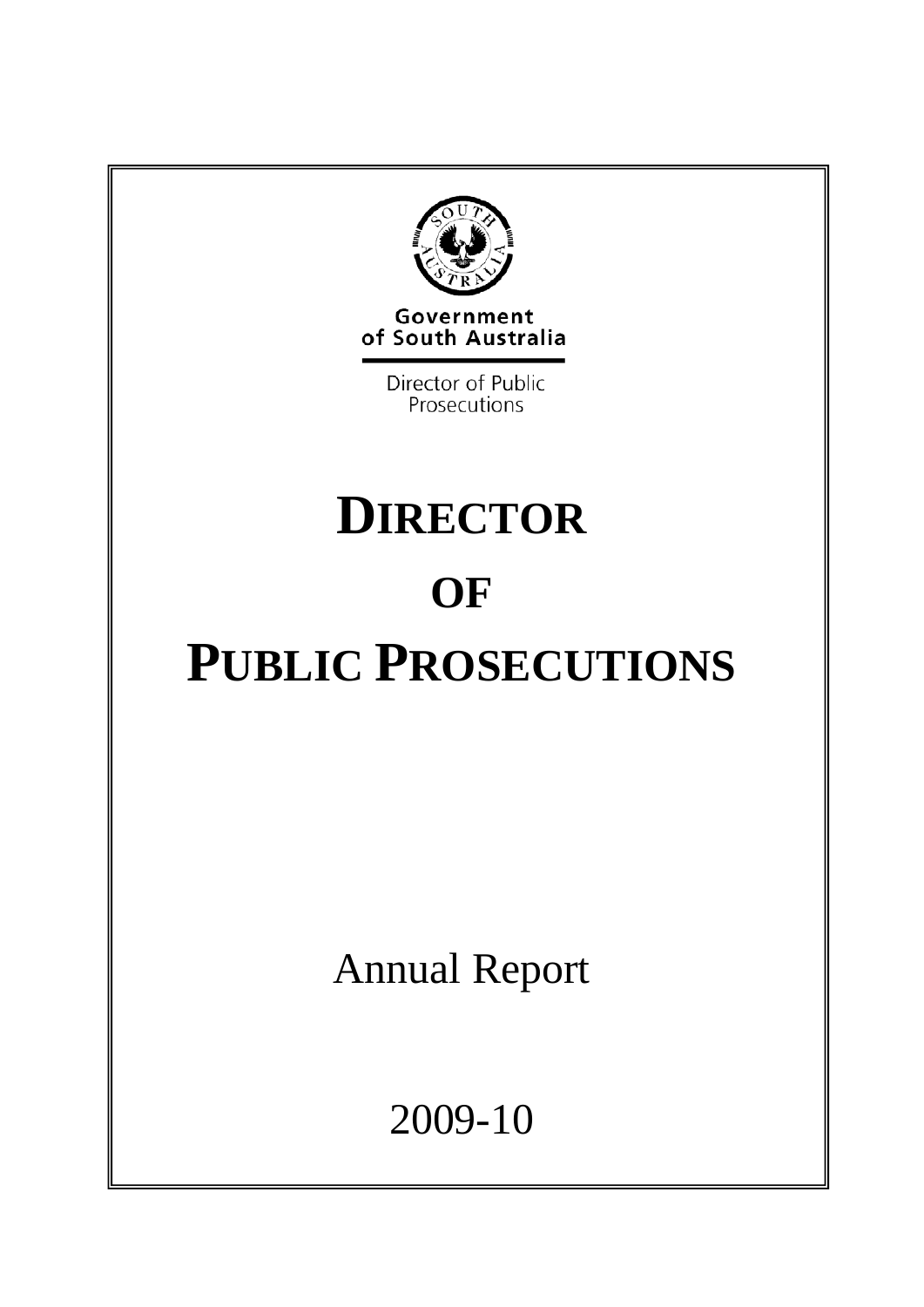**Office of the Director of Public Prosecutions Level 7, 45 Pirie Street (GPO Box 464) ADELAIDE 5000** 

> **Phone: (08) 8207 1529 Fax: (08) 8207 1799 Email: dpp@agd.sa.gov.au www.dpp.sa.gov.au**

> > **ISSN 1833-7902**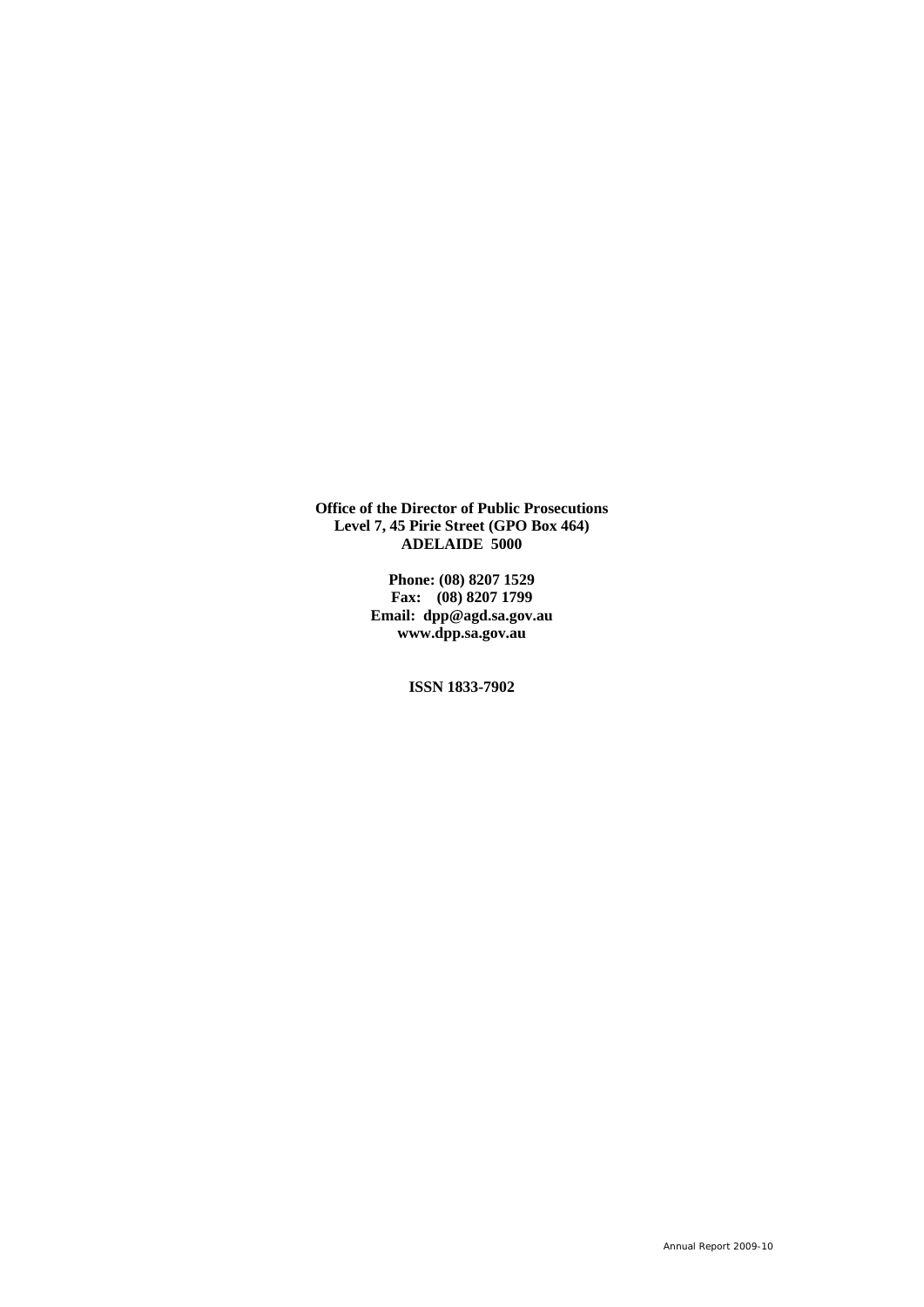### **CONTENTS**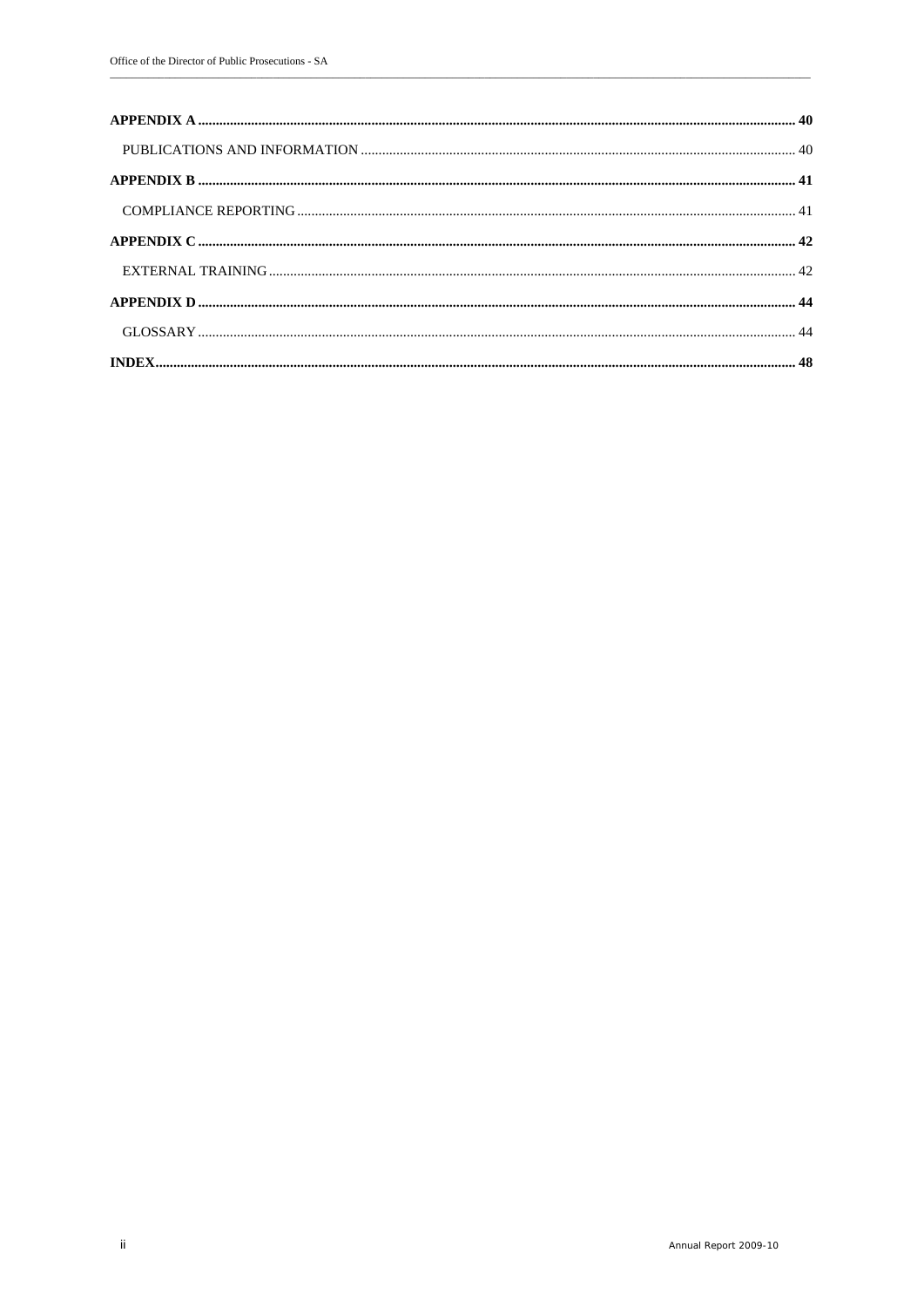#### **DIRECTOR'S OVERVIEW**

Prosecuting is a curious business. It depends for its *raison d'être* on the existence of people who are prepared to break the laws of our society and upon them being caught. But in order to best serve the community for which it works and in order to play an effective role in contributing to the peace and good order of our community, it needs more. It needs that community to speak out about issues which cause concern or apprehension.

\_\_\_\_\_\_\_\_\_\_\_\_\_\_\_\_\_\_\_\_\_\_\_\_\_\_\_\_\_\_\_\_\_\_\_\_\_\_\_\_\_\_\_\_\_\_\_\_\_\_\_\_\_\_\_\_\_\_\_\_\_\_\_\_\_\_\_\_\_\_\_\_\_\_\_\_\_\_\_\_\_\_\_\_\_\_\_\_\_\_\_\_\_\_\_\_\_\_\_\_\_\_\_\_\_\_\_\_\_\_\_\_\_\_\_\_\_\_\_\_\_\_\_\_\_\_\_\_\_

In my dealings with the public there is one issue that stands out above all others - the proliferation and use of guns in our community.

We are well on the way to becoming a community that is used to the presence of guns, if not (yet) accepting of them. It is no longer unusual to see in our media, stories of shootings or gun seizures. Rival families think nothing of shooting dead their adversaries in broad daylight. Rival gangs think nothing of shooting into houses or into public restaurants in their attempts to kill. We can imagine in our darkest moments where this might lead us. Americans have had to endure the tragedies of mass killings and school massacres for many years now. They didn't always happen - at least not with such frequency.

For our part, we are becoming desensitised to the presence of guns in much the same way that our gradual exposure to illegal drugs saw that trickle become a flood and reach a point where stories about the use and trafficking of illegal drugs have become as much a part of our regimen of daily news as have the weather reports.

The question is not whether the tiny percentage of gun club enthusiasts in our midst have the "right " to shoot guns - the question is whether our community as a whole is safer and better off living in a community with guns or in a community without guns. For in our still small (comparatively) community the decision is still ours to make, but as with the scourge of illegal drugs, it won't be so forever. Can anyone seriously question the proposition that the community pays far too high a price to continue to indulge gun owners in their selfishness?

The impact of guns in our community of course brings into focus the issue of criminal gangs. Government has made legislative attempts to deal with these criminals and, at the time of writing, the High Court is about to adjudicate on part of that legislative regime. No matter the outcome of the High Court proceedings, there are still strong and effective measures that can and must be taken to deal with criminal gangs. I am still firmly of the view that appropriate legislation is the starting point. Legislation that will look at the purposes for which groups are formed, whether here or overseas, and if those purposes do or have included violence or criminal conduct then the continued existence of those gangs should be outlawed. This is a fight that can be won.

The Office's role in these issues is a crucial one, for when the police have finished their work, ours begins. It is our task to assess the evidence provided to us, decide whether a prosecution will be instituted and then to manage the evidence and witnesses so that the case is presented clearly and fairly. The judgement calls made along the way both by those lawyers who prepare the case for court and also by those lawyers who actually present the case in court, require a steady nerve and a mature outlook. The community has a right to expect that it has a prosecution service which has the quality, the ability, the skill and the resources to meet these daily demands.

In this regard it is clear to me that the Office is quickly regaining the confidence that was shaken by the events that occurred before my appointment. There is a growing maturity and willingness to constantly examine the way in which we do our business and look for ways to improve it. This is no doubt in large part due to the leadership and steadiness of my senior staff, particularly those in the Executive and also to the manner in which my Deputy, Mr Adam Kimber, has so ably fulfilled his role.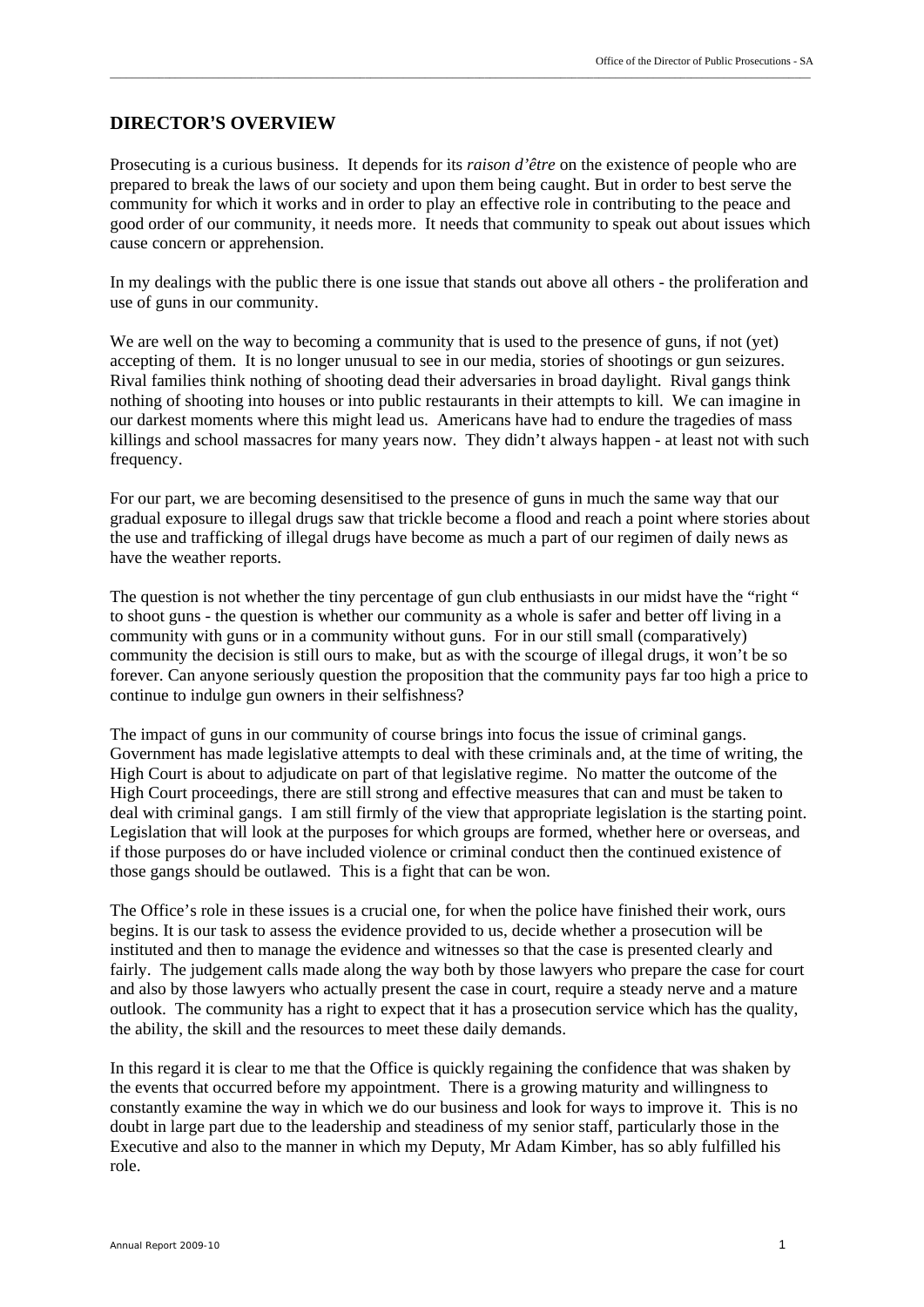Indicative of the mood to strive for excellence within the Office is our move to revolutionise the manner in which we handle our files. Over the coming year we will be transferring to a system that will enable our solicitors to have far more personal control over the progress of their files in a way that will also enable them to have a more in depth knowledge of each file. The purpose is to reduce as far as possible the number of hands that each file passes through within the Office and to thereby produce a better and more efficient result.

We will also be providing a more formalised regimen of in-house training particularly for those who wish to develop their court room skills, although this will be made available to all lawyers in the **Office** 

The struggle that this Office has had to achieve appropriate resourcing is well known. I acknowledge that in recent times we have been allocated sufficient funds to avert any crisis occurring but this is still far from optimal. We are still a very long way from being appropriately resourced. File loads although lower, are still high, clerical and administrative support is stretched beyond its limit and our very limited accommodation spread as it is over four floors is a growing issue for efficiency and future growth.

Our I.T. systems are totally inadequate and we struggle to achieve accurate reporting in response to the many demands of government. While recognising that this is an issue that cannot be resolved without significant investment, what is concerning is that no allowance is being made for the beginnings of a resolution. As an Office we are technologically backward. Government must realise that technology brings efficiencies and better service delivery. The transformation to a technologically savvy Office is long overdue and provision for it should begin now.

While experience has shown that this Office has never received what it has asked for in terms of appropriate funding, one thing is very certain and that is that we are in absolutely no position to have our resources diminished or reduced. I have previously said that our business will never shrink in size and experience has shown us that it is destined to perpetually increase. Government must understand and accept this to be so. There should be little argument that we must be resourced to meet those challenges as no Director would ever want to be in the position of having to tell government, the community or victims of crime that certain trials could not proceed due to a cut in resources.

Despite the continuing debates over policy, legislation and funding, the core work of our Office, preparing and presenting cases for prosecution, continues to be in the hands of a group of dedicated, hard working, skilled and in large measure young men and women who do an outstanding job. I salute them and congratulate them all on the excellent service they continue to provide to this community. To our administrators and secretarial staff, to our lawyers and wonderful "WASIES" (Witness Assistance Service Officers) so ably led by Mr Dean Oliver, thank you all.

Last but certainly not least, I would like to again acknowledge the tremendous support and assistance provided to me by The Captain, my Executive Assistant Ms Dianne Flynn whose unbounding energy and endless skills have once again been of fantastic benefit not only to me but to the whole Office.

**Stephen Pallaras QC**  Director of Public Prosecutions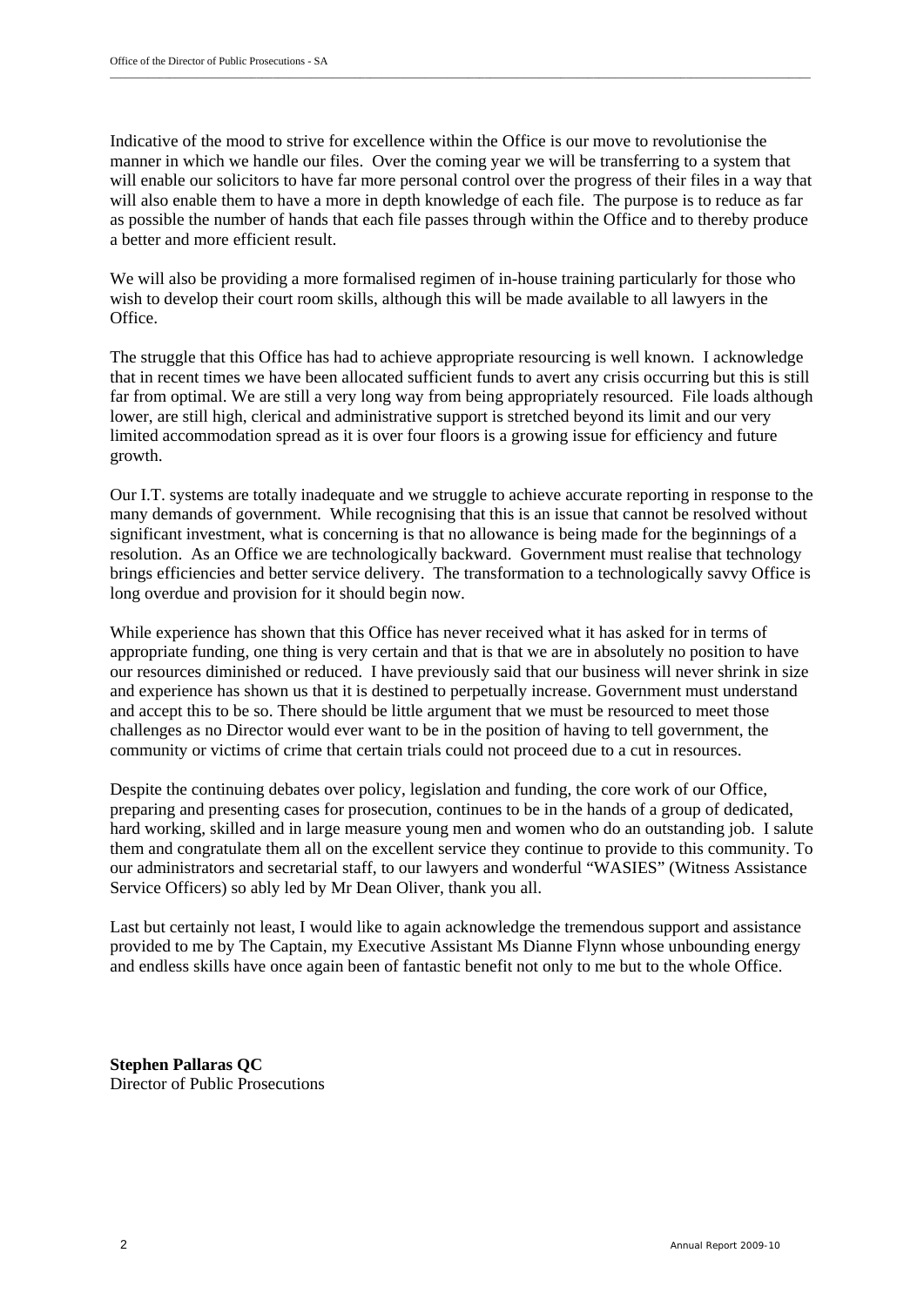#### **MANAGEMENT AND ORGANISATION**

#### *Mission*

To provide the people of South Australia with an independent and effective criminal prosecution service which is timely, efficient and just.

#### *Vision*

The Director and staff are committed to providing a criminal prosecution service which:

- applies the highest ethical and professional standards instituting, and where necessary terminating proceedings, without fear or favour in order to provide public confidence in the administration of justice within South Australia;
- is recognised for its independence, professionalism and standards of excellence;
- endeavours to deal with victims of crime with sensitivity and respects their special needs; and
- strives for excellence, efficiency and effective communication in its work with police, the courts and other entities within the criminal justice system.

#### *Corporate Values*

The values which provide a framework for the functions within the Office are:

- the highest standard of ethical and professional conduct, objectivity, honesty and sensitivity;
- full public accountability for the quality of service provided by the Office and for the administration of public funds;
- a commitment to excellence by regular review and continuous improvement of its performance;
- a commitment to the promotion of competence and professionalism in staff through training and continuous staff development, recognising that staff are our most important resource; and
- sensitivity to and understanding of the needs of victims and witnesses.

#### **Functions of the Director**

The functions of the Director are specified in the *Director of Public Prosecutions Act 1991.* They are to:

- lay charges of indictable or summary offences against the law of the State;
- prosecute indictable or summary offences against the law of the State;
- claim and enforce, either on behalf of the Crown or other persons, civil remedies that arise out of, or are related to, prosecutions commenced by the Director;
- take proceedings for or in relation to the confiscation of profits of crime;
- $\bullet$  institute civil proceedings for contempt of court;
- enter a *nolle prosequi* or otherwise terminate a prosecution in appropriate cases;
- grant immunity from prosecution in appropriate cases;
- exercise appellate rights arising from proceedings of the kind referred to above;
- carry out any other function assigned to the Director by any other Act or by regulation under this Act;
- do anything incidental to the foregoing.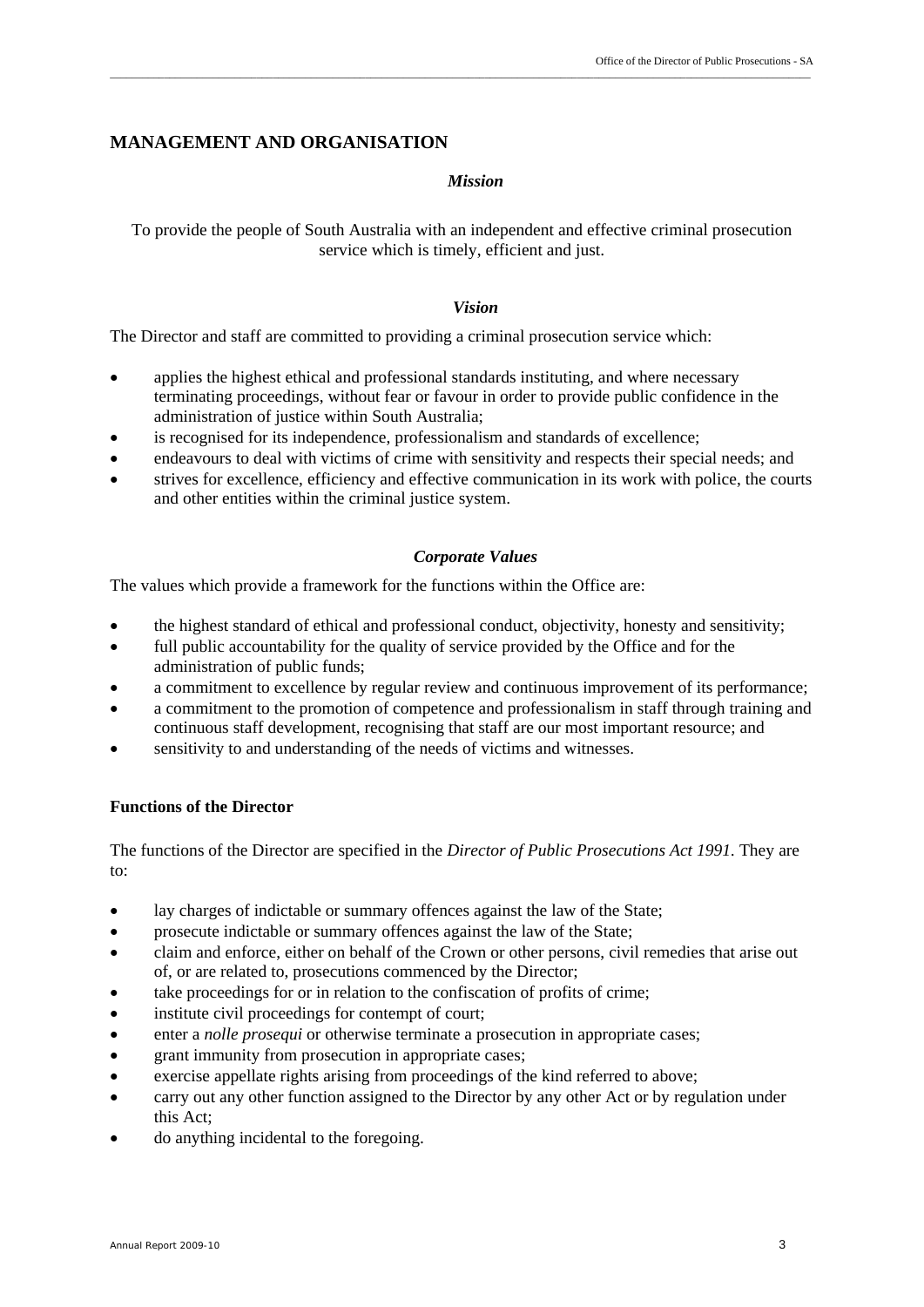#### **Stakeholders**

The key stakeholders for the Office are the Attorney-General and his department, the South Australian Parliament, the judiciary, victims, (and, on their behalf, the Commissioner for Victims' Rights) witnesses, SA Police, the Courts Administration Authority, Department for Correctional Services, accused persons and others in the criminal justice system. The Office continues its support to the key stakeholders and the criminal justice system by providing representation on various committees, steering groups and working parties.

#### **Strategic Focus**

In a relatively stable year in terms of senior appointments and staff numbers, the focus in 2009-10 shifted from how to cope with work loads, to engineering the organisation and its business processes for more effective and efficient prosecution services.

Strategic initiatives that commenced in 2009-10 included a review of *whole of life* management of Solicitor files in the office, an appropriate structure for the current size and direction of the Office and an emphasis on the development of trial counsel.

The Office continued to review its measures of performance. The ability to differentiate between the effectiveness and efficiency of the Office and that of the criminal justice system as a whole remains a challenge. The Office retains the objective of implementing valid, reliable and meaningful measures for this Office and providing useful and transparent performance data for the people of South Australia.

#### **Legislative Framework**

The following legislation was relevant to the legislative, professional, administrative and industrial requirements and obligations for the operation of the Office during the year.

These Acts may be accessed via the Legislation SA website, www.legislation.sa.gov.au.

*Bail Act 1985 Controlled Substances Act 1984 Correctional Services (Parole) Amendment Act 2005 Criminal Assets Confiscation Act 2005 Criminal Law Consolidation (Instruments of Crime) Amendment Act 2005 Criminal Law (Forensic Procedures) Act 1998 Criminal Law (Sentencing) Act 1988 Criminal Law (Undercover Operations) Act 1995 Criminal Law Consolidation Act 1935 Director of Public Prosecutions Act 1991 District Court Act 1991 Equal Opportunity Act 1984 Evidence Act 1929 Firearms Act 1977 Freedom of Information Act 1991 Legal Practitioners Act 1981 Listening and Surveillance Devices Act 1972 Magistrates Court Act 1991 Occupational Health, Safety and Welfare Act 1986 Public Finance and Audit Act 1987 Public Sector Management Act 1995*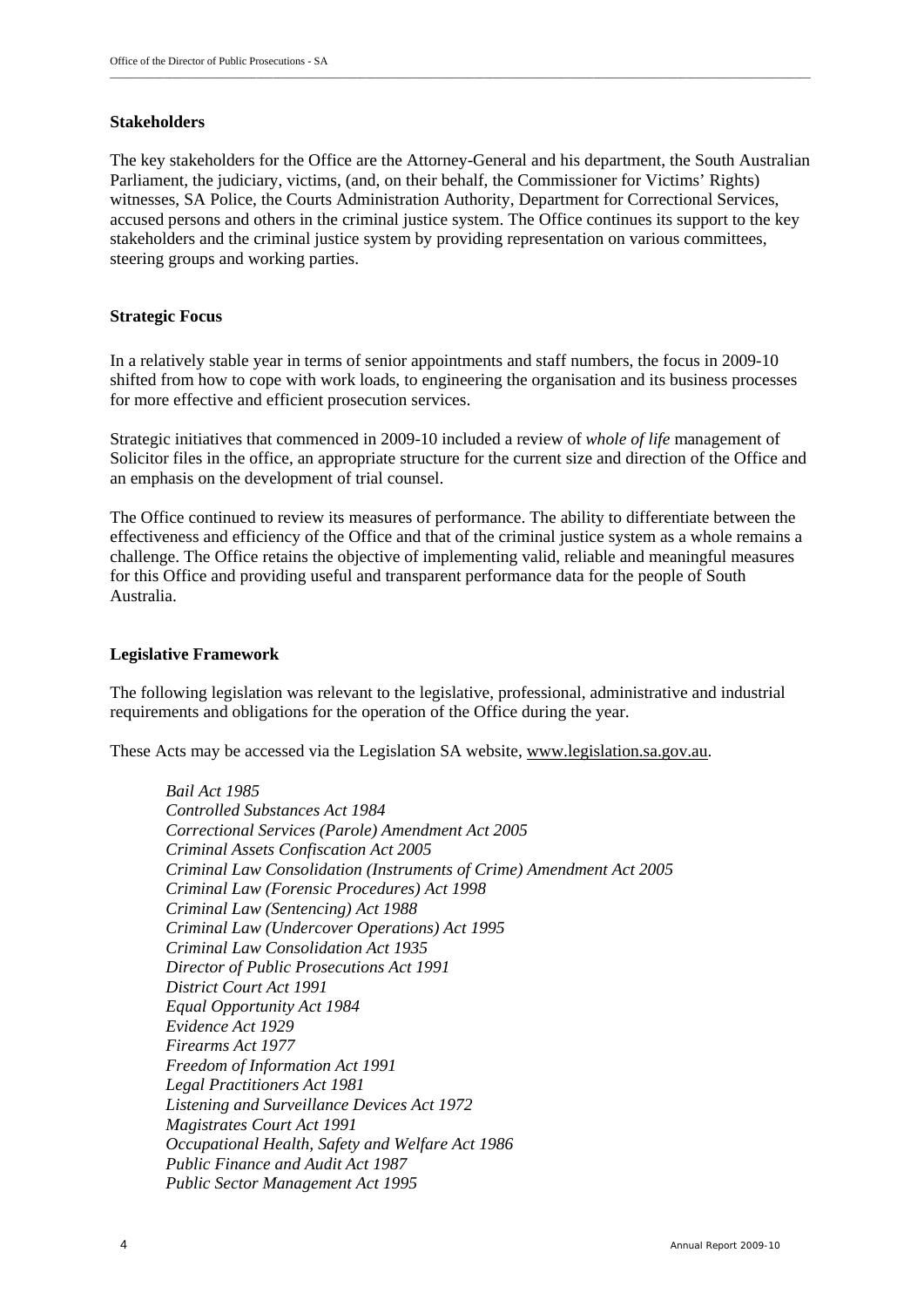*Serious and Organised Crime (Control) Act 2008 State Records Act 1997 Statutes Amendment (Sentencing of Sex Offenders) Act 2005 Statutes Amendment and Repeal (Aggravated Offences) Act 2005 Summary Offences Act 1953 Summary Procedures Act 1921 Supreme Court Act 1935 Telecommunications (Interception) Act 1975 (Commonwealth Act) Victims of Crime Act 2001*

\_\_\_\_\_\_\_\_\_\_\_\_\_\_\_\_\_\_\_\_\_\_\_\_\_\_\_\_\_\_\_\_\_\_\_\_\_\_\_\_\_\_\_\_\_\_\_\_\_\_\_\_\_\_\_\_\_\_\_\_\_\_\_\_\_\_\_\_\_\_\_\_\_\_\_\_\_\_\_\_\_\_\_\_\_\_\_\_\_\_\_\_\_\_\_\_\_\_\_\_\_\_\_\_\_\_\_\_\_\_\_\_\_\_\_\_\_\_\_\_\_\_\_\_\_\_\_\_\_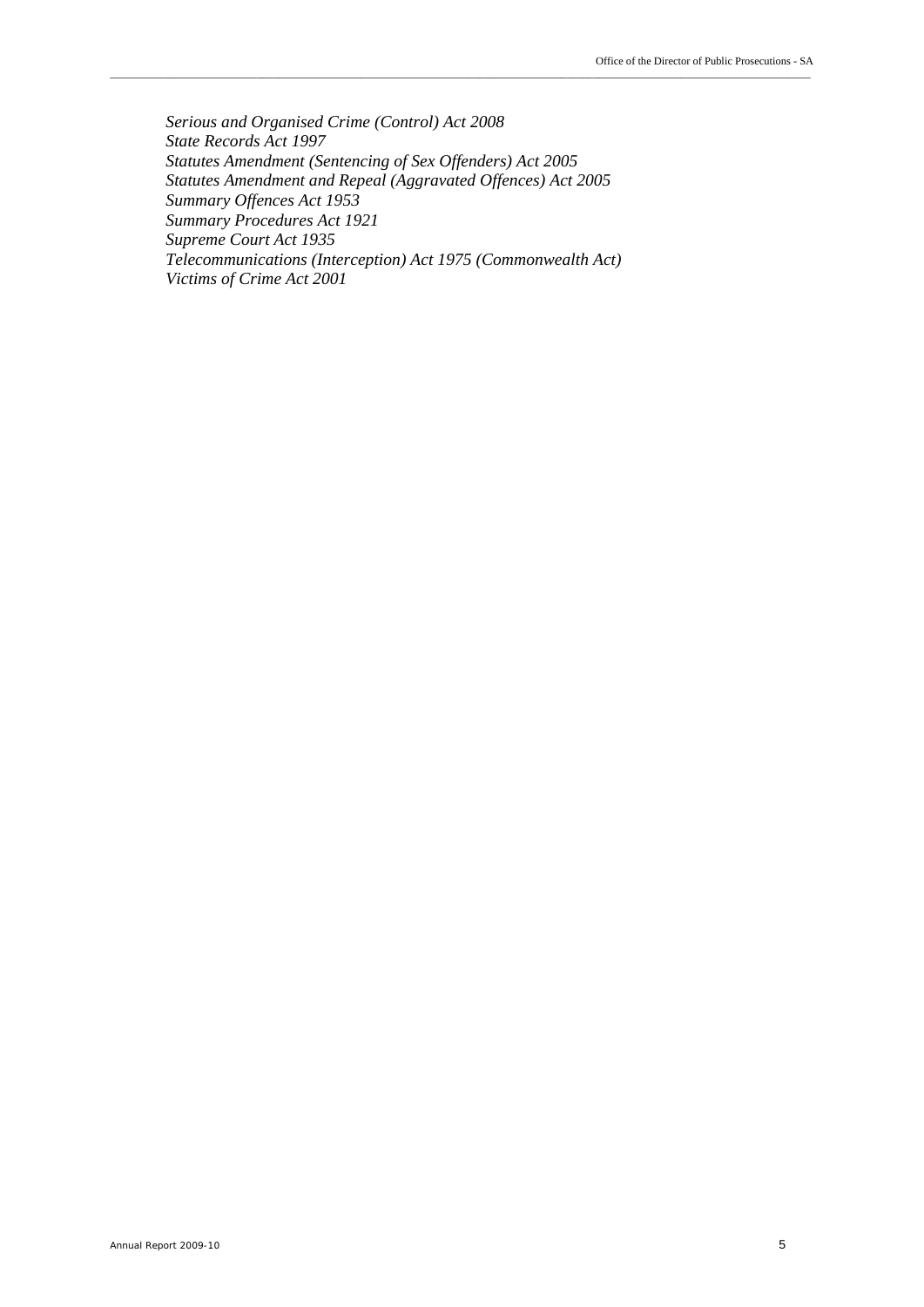#### **Organisational Structure**



\_\_\_\_\_\_\_\_\_\_\_\_\_\_\_\_\_\_\_\_\_\_\_\_\_\_\_\_\_\_\_\_\_\_\_\_\_\_\_\_\_\_\_\_\_\_\_\_\_\_\_\_\_\_\_\_\_\_\_\_\_\_\_\_\_\_\_\_\_\_\_\_\_\_\_\_\_\_\_\_\_\_\_\_\_\_\_\_\_\_\_\_\_\_\_\_\_\_\_\_\_\_\_\_\_\_\_\_\_\_\_\_\_\_\_\_\_\_\_\_\_\_\_\_\_\_\_\_\_

#### **Organisational Profile**

The core business of the Office, performed on behalf of the Director of Public Prosecutions, is conducted in four multi-disciplinary Legal Practice Teams, allowing each Practice to maintain carriage of a matter from receipt of a prosecution brief from SAPOL through to finalisation. This year the Office trialed *end-to-end* management of files with a single solicitor taking a prosecution brief through the committal and general (preparation for trial) stages.

Each Practice has a mix of experienced trial counsel (barristers) and solicitors to ensure the Practice has the expertise to manage most cases through to finalisation.

Law Clerks work within Practices to provide legal administrative support. Witness Assistance Officers are assigned in a 'consultancy' role to each Practice. This multi-disciplinary makeup ensures each Practice has the necessary resources for the roles and responsibilities assigned to it, and the ability to apply them as its management team determines.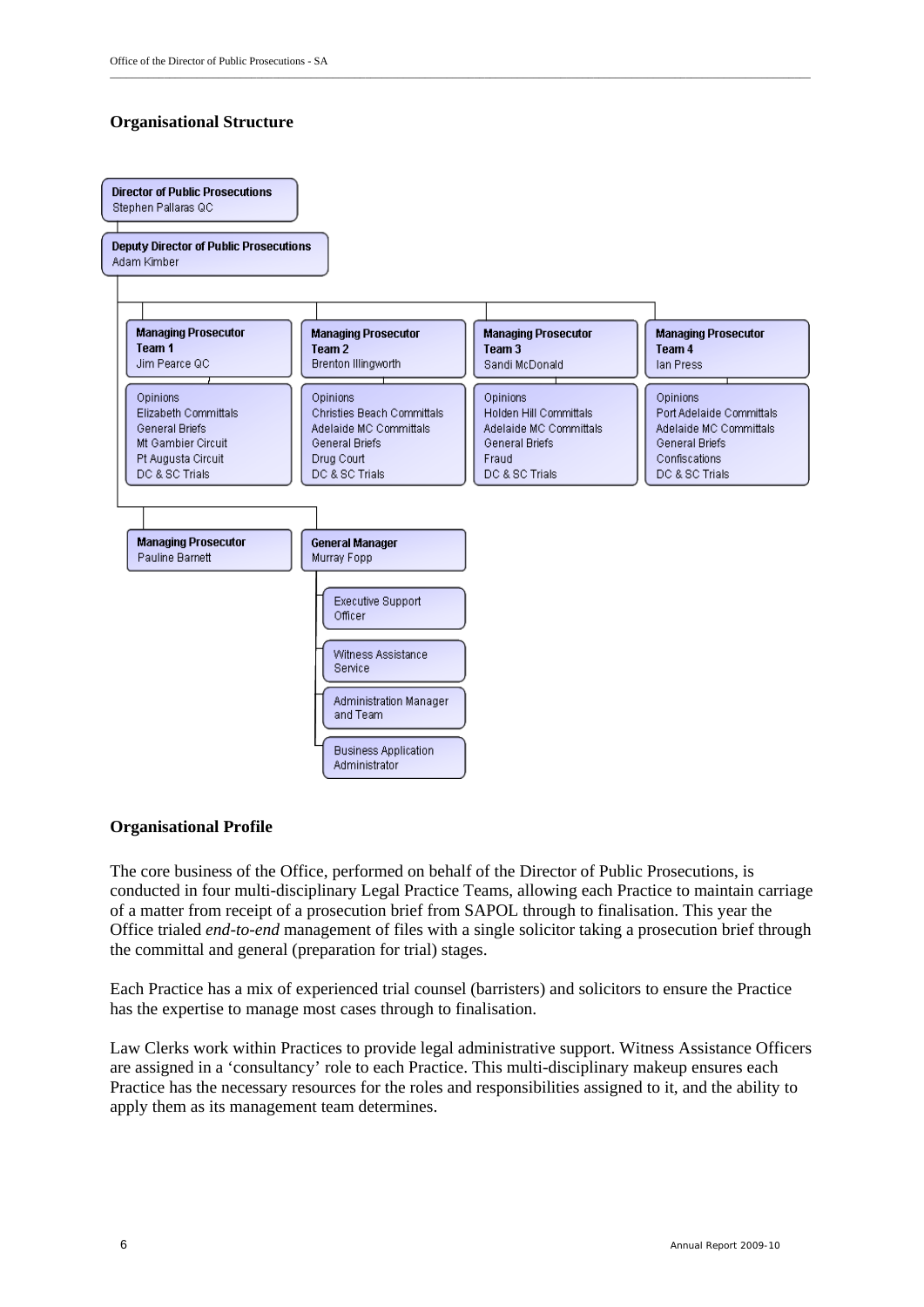The Deputy Director has a specific role in managing the non-prosecutorial affairs of the Office including occupational health and safety, risk management, workforce planning, review of work practices, emerging demands and opportunities, and fine tuning the roles and responsibilities of manager and supervisors, both legal and non-legal—although with significant trial and appeal commitments this is a challenge.

\_\_\_\_\_\_\_\_\_\_\_\_\_\_\_\_\_\_\_\_\_\_\_\_\_\_\_\_\_\_\_\_\_\_\_\_\_\_\_\_\_\_\_\_\_\_\_\_\_\_\_\_\_\_\_\_\_\_\_\_\_\_\_\_\_\_\_\_\_\_\_\_\_\_\_\_\_\_\_\_\_\_\_\_\_\_\_\_\_\_\_\_\_\_\_\_\_\_\_\_\_\_\_\_\_\_\_\_\_\_\_\_\_\_\_\_\_\_\_\_\_\_\_\_\_\_\_\_\_

#### **Executive Profiles**

#### *Stephen Pallaras QC -* **Director of Public Prosecutions**

Graduated from Monash University, Victoria, in 1974, and was admitted as a barrister and solicitor of the Supreme Court of Victoria and the High Court of Australia in 1975, as a barrister and solicitor of the Supreme Court of Western Australia in 1979 and as a barrister and solicitor of the Supreme Court of Hong Kong in 1992. Appointed a Queen's Counsel in 2000. Has successfully prosecuted a number of high profile cases in Western Australia and Hong Kong including cases of international fraud, international drug trafficking, corruption, criminal defamation and murder. Executive Committee Member of both the International Association of Prosecutors and the International Association of Anti Corruption Agencies.

*Stephen Pallaras QC was appointed in April 2005 as the second Director of Public Prosecutions in South Australia under the Director of Public Prosecutions Act 1991.* 

#### *Adam Kimber BA (Juris), LLB (Hons), GDLP -* **Deputy Director of Public Prosecutions**

Graduated from the University of Adelaide in 1993 and worked as an Associate in the Supreme Court and then briefly in private practice before joining the ODPP in 1995. Prosecuted in the District and Supreme Courts, then managed a group of solicitors and concentrated on appellate counsel work. Rejoined the Prosecutions Section as a Senior Prosecutor in 2005. Became the Deputy Director in 2008. Significant trial experience in the District and Supreme Courts.

*Adam Kimber was appointed as Deputy Director of Public Prosecutions in December 2008. Prosecutes major trials in the District and Supreme Courts. Conducts appellate work in the Court of Criminal Appeal and High Court. Subject to the direction of the Director, manages all facets of the Office.* 

#### *Murray Fopp MBA, BPublicAdmin***,** *AssocDipEng (Electronics), Cert IV in Training and Workplace Assessment -* **General Manager**

For many years Murray worked in broadcast engineering, in 1990 becoming Regional Operations Manager responsible for ABC, SBS and Radio Australia transmitter networks throughout South Australia and the Northern Territory. In 1996 he launched a private consultancy in regulatory compliance and community consultation. Murray joined the Office in October 2005.

*The General Manager provides high-level management services including strategic and business planning, risk management, financial management, and the provision of comprehensive corporate services to the Office. Also responsible for the executive level oversight of the Witness Assistance Service. Plays a key role in policy development and training and development within the Office.*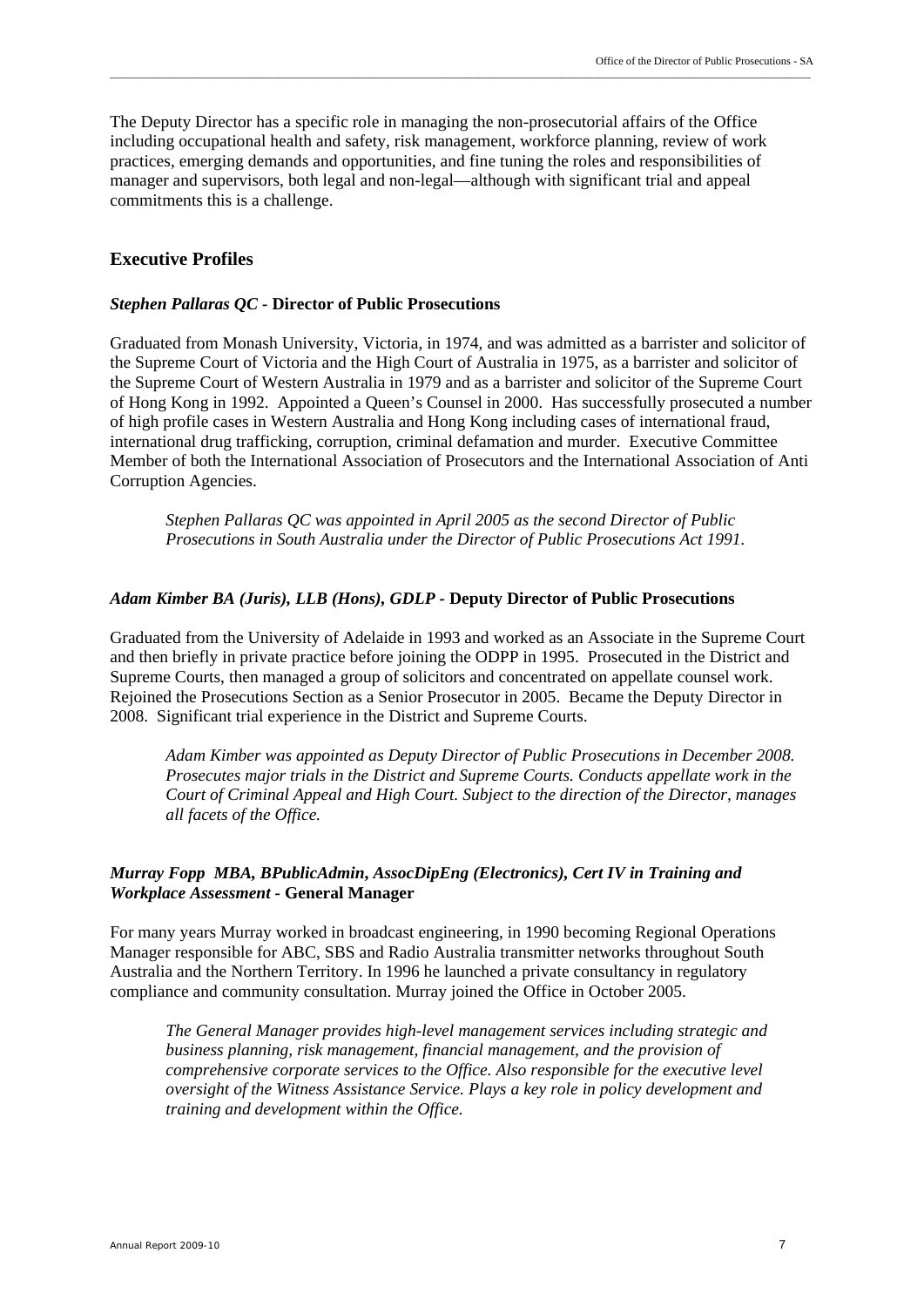#### *Pauline Barnett LLM* **- Managing Prosecutor**

Admitted as a legal practitioner in 1986. A member of the Crown Solicitor's Office from 1985 to 1994 in the Advising Section. For eighteen months, Pauline was seconded to the Attorney-General's Office as Principal Private Secretary to the Hon CJ Sumner MLC from November 1988 until April 1990. In 1994 she joined the Office as an MLS 1 Solicitor and in 1997 was appointed as Managing Solicitor.

*Acts as solicitor and counsel in the conduct of prosecutions and appeals on behalf of the Director. Currently responsible for the full implementation of the Organisational Review and for the development and implementation of new work practices arising out of recent changes to legislation and from the recommendations of the Criminal Justice Taskforce.* 

#### *James Pearce QC LLB GDLP -* **Managing Prosecutor**

James graduated from The University of Adelaide in 1987. He worked in private practice before joining the ODPP in 1990. Between 1990 and 1996 James worked as a prosecutor, conducting trials in the District and Supreme Courts. Between 1996 and 1998 James worked as In House counsel at a commercial law firm before rejoining the ODPP in 1998. Since that time he has worked as a Senior Prosecutor at the ODPP conducting complex trials in the District and Supreme Courts. In January 2008, James was appointed as Queen's Counsel.

*Prosecutes major trials in the District and Supreme Courts. Conducts appellate work in the Court of Criminal Appeal. Responsible for the management and supervision of one of the four practice teams in the office* 

#### *Brenton Illingworth* **- Managing Prosecutor**

Graduated from the Law Society Certificate in Law, including five years of articles in 1979. Admitted as a legal practitioner in December 1979. Worked in private practice until 1985, then joined the Crown Solicitor's Office Criminal Prosecution Section as Senior Assistant Crown Prosecutor. From 1990 to 1992 worked at the Bar as defence counsel, particularly in the area of War Crimes Prosecution. Returned to the Crown Solicitor's Office, Civil Litigation Section in 1992. Was appointed Managing Solicitor in 1993 and subsequently Assistance Crown Solicitor of Civil Litigation in 2005. Appointed to the position of Managing Prosecutor at the Office of the Director of Public Prosecutions in 2009.

*Prosecutes trials in the District and Supreme Courts. Conducts appellate work in the Court of Criminal Appeal. Responsible for the management and supervision of one of the four practice teams in the Office.* 

#### *Sandi McDonald BA (Juris), LLB, GDLP -* **Managing Prosecutor**

Graduated from the University of Adelaide in 1993 and was admitted as a legal practitioner in 1994. Commenced employment as a prosecutor in the ODPP immediately upon admission. Since that time has prosecuted criminal trials in the District and Supreme Courts as well as conducting appellate work in the Court of Criminal Appeal. In more recent years has focussed on more serious and complex trial and appellate work whilst managing a practice team.

*Prosecutes major trials in the District and Supreme Courts. Conducts appellate work in the Court of Criminal Appeal. Responsible for one of the office's practice teams and portfolios including the Continuing Legal Education program*.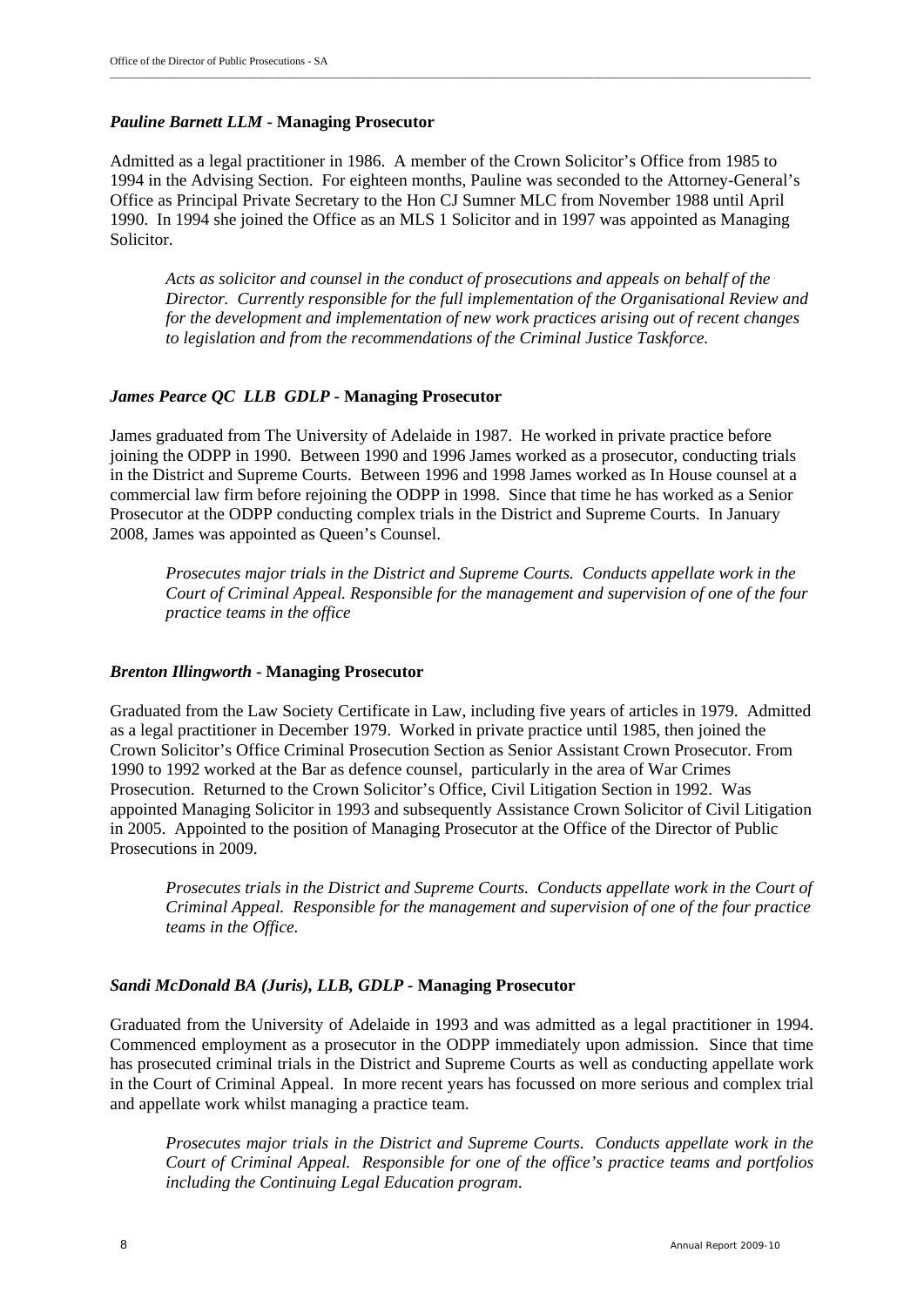#### *Ian Press -* **Managing Prosecutor**

Graduated from the University of Adelaide in 1989 and admitted as a practitioner in December 1989. Worked for the Legal Services Commission between 1989 and 2000 as a defence solicitor and counsel in the Adelaide and Port Adelaide offices, and as part of the War Crimes Defence Unit. Appeared as counsel in all jurisdictions. Joined the ODPP in October 2000 undertaking roles in the Solicitors, Committal and Prosecution Sections. Appointed to the position of Senior Solicitor in 2004 and Managing Prosecutor in 2008.

\_\_\_\_\_\_\_\_\_\_\_\_\_\_\_\_\_\_\_\_\_\_\_\_\_\_\_\_\_\_\_\_\_\_\_\_\_\_\_\_\_\_\_\_\_\_\_\_\_\_\_\_\_\_\_\_\_\_\_\_\_\_\_\_\_\_\_\_\_\_\_\_\_\_\_\_\_\_\_\_\_\_\_\_\_\_\_\_\_\_\_\_\_\_\_\_\_\_\_\_\_\_\_\_\_\_\_\_\_\_\_\_\_\_\_\_\_\_\_\_\_\_\_\_\_\_\_\_\_

*Has conduct of complex files, prosecutes trials and conducts appellate work in the Court of Criminal Appeal. Responsible for the management and supervision of one of the four practice teams in the office* 

#### **Management Committees**

#### *Executive Committee*

The *Executive Committee* consists of the Director, Deputy Director, the five Managing Prosecutors and the General Manager (Chair). The Executive meets monthly and has overall responsibility for the establishment, implementation and evaluation of the strategic direction of the Office. It has final responsibility for policy and also determines appropriate responses to the important legal issues affecting the Office generally. In late 2009-10 the Executive Committee decided to review its role and operation. This review was on-going at the end of the reporting year.

#### **Internal Committees and Steering Groups**

#### **Continuing Legal Education Program**

This year the ODPP continued to run it's own in house continuing legal education program for the benefit and development of all of the legal staff. This year we were fortunate enough to have a number of external speakers, including members of the judiciary, present at a number of these sessions. Some of the topics dealt with have been:-

- Disclosure Panel made up of senior members of the ODPP
- Recent Developments in Drug Offences Drug Investigation Branch of SAPOL
- Mental Impairment His Honour Mueke J
- Clandestine Drug Laboratories Scientists from The State Forensic Science Centre
- Cross Examination The Honourable Justice Lander
- Examination in Chief The Honourable Justice Vanstone
- Sentencing Submissions His Honour Judge Rice

It should be noted that whilst members of the management team play a role in the organisation of this program, the program could not continue to run in the way that it has without a number of members of staff who make up the CLE committee. This committee takes on responsibility for tasks ranging from selecting themes and topics to liaising with speakers. It is the combined effort of all of these individuals that has meant that we have had a very successful CLE program this year.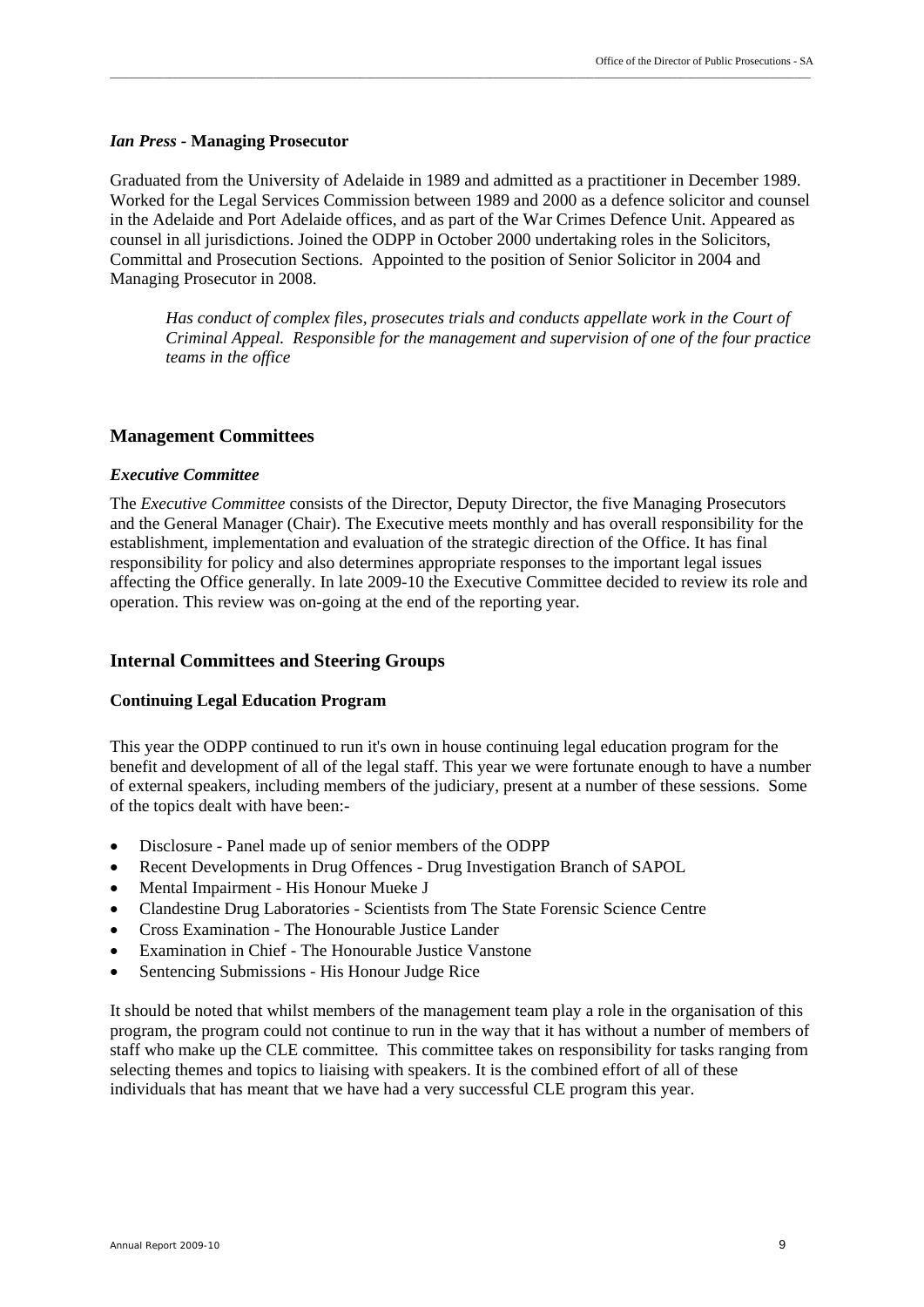#### **Workforce and Workflow Planning**

#### **"Cradle to Grave" File Management**

In 2006 an Organisational Review of the ODPP recommended the creation of four multi-disciplined legal teams. A number of new legal management positions were created to ensure that legal staff were appropriately supported and that they could receive instructions in a timely and efficient manner. It was initially determined that while the teams would be responsible for the end-to end, or "Cradle to Grave" carriage of files, the individuals in those team would carry out discrete functions. Consequently there were solicitors who exclusively handled the committal stage for their teams, practice solicitors who handled matters in the superior courts and prosecutors who carried out the trials.

\_\_\_\_\_\_\_\_\_\_\_\_\_\_\_\_\_\_\_\_\_\_\_\_\_\_\_\_\_\_\_\_\_\_\_\_\_\_\_\_\_\_\_\_\_\_\_\_\_\_\_\_\_\_\_\_\_\_\_\_\_\_\_\_\_\_\_\_\_\_\_\_\_\_\_\_\_\_\_\_\_\_\_\_\_\_\_\_\_\_\_\_\_\_\_\_\_\_\_\_\_\_\_\_\_\_\_\_\_\_\_\_\_\_\_\_\_\_\_\_\_\_\_\_\_\_\_\_\_

During 2009-10 one practice team ran a pilot, using those matters proceeding through their committal stage in the Elizabeth Magistrates Court. The aim of this pilot was to determine whether there were efficiencies for solicitors handling a 'hybrid practice'. A 'hybrid practice' involves solicitors handling the committal stage of each file allocated to them, and then retaining conduct of any of those same files that proceed right through to the trial preparation stage in the superior court.

The review of the pilot determined early results to be sufficiently promising to consider adopting the approach for the whole of the office. In particular the benefits were found to be:

- Arraignment files were prepared and provided to Managers in a more timely fashion.
- Fewer files were being read by more than one solicitor.
- Complainants, Witness Assistance Offices and Investigating Police Officers did not need to deal with more than one solicitor.
- Over time, Solicitors became trained in more than one area of this Office's work.
- In handling files from "cradle to grave", solicitors felt an increased responsibility and ownership of their work.
- Solicitors and Managers built a stronger relationship when working together for the life of a file. It is hoped that the Office can establish a structure that allows each solicitor to have a single manager. This manager will have a greater connection with the work of the solicitors for whom they are responsible.

It is anticipated that this approach will best support recent reforms in the criminal justice system, designed to increase resources at the early stages of a prosecution to more quickly identify guilty pleas and thus reduce trial delays.

#### **New Prosecutor Development Program**

With the exclusion of managers, there were nineteen prosecutors engaged in trial work at the end of the reporting period. In the 2009-10 reporting period this Office ran 314 District Court and Supreme Court trials in Adelaide and a further 57 matters proceeded to trial in the Circuit Courts. There were, of course, a significant number of trials which were prepared by prosecutors but did not proceed because an accused entered a late guilty plea, the DPP entered a nolle prosequi or because there was not a judge or court room available.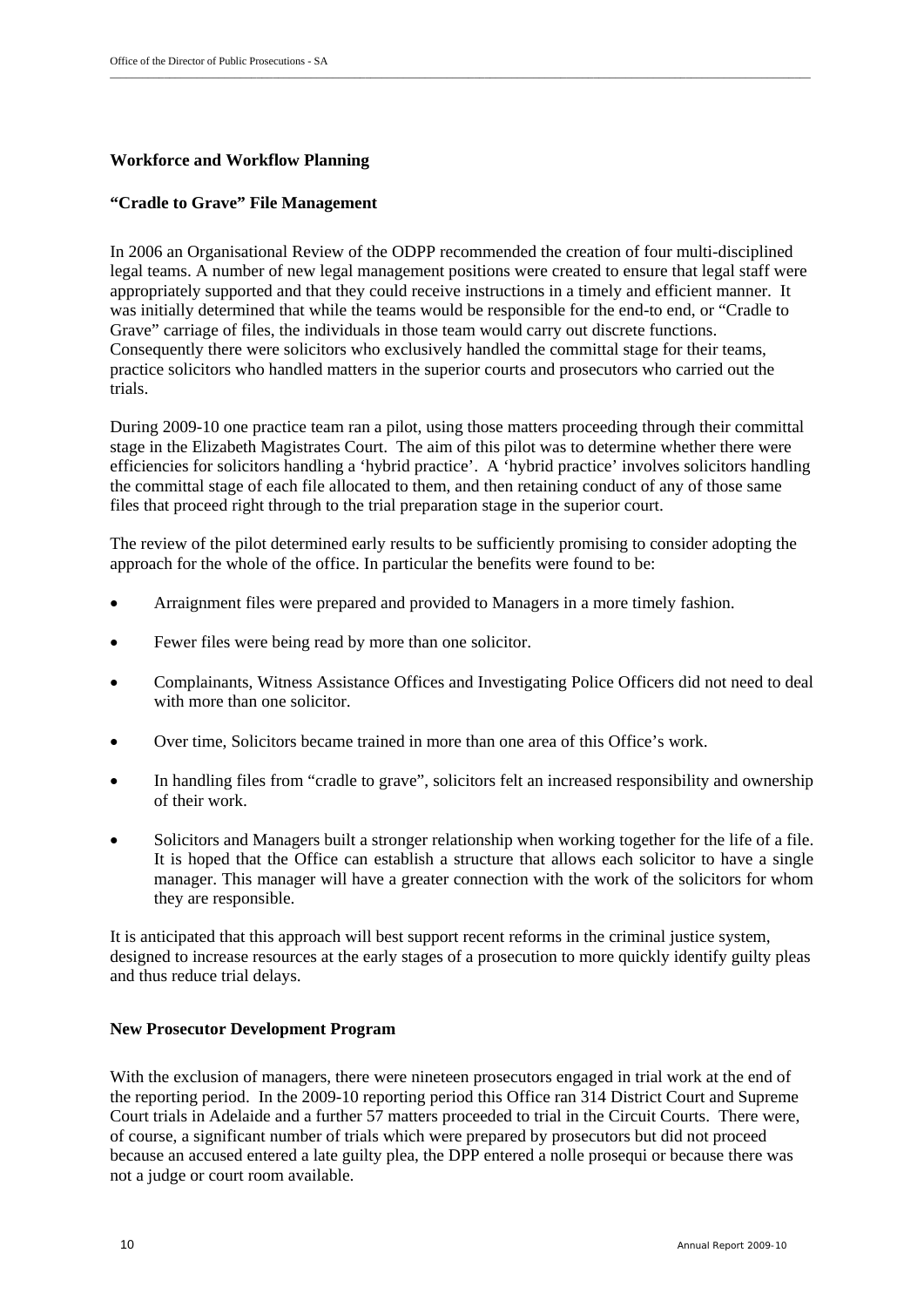Given the volume of trial work, it was necessary to brief a significant number of trials to the private bar. Aside from the considerable financial cost of this high level of briefing, it is difficult for this Office to maintain effective quality control of those briefed prosecution matters.

2009-10 saw a number of less experienced ODPP prosecutors begin to take on trial work. There is considerable work involved in ensuring these prosecutors are given the necessary assistance in the preparation and conduct of their trials. This was acknowledged by the Office with the formation of a junior prosecutors group to provide assistance to seven less experienced prosecutors. To facilitate a shared learning framework, these prosecutors were accommodated in an open plan area with three of the most senior prosecutors in the Office on hand to provide intensive instruction on trials.

While the program got off to a slow start because of accommodation difficulties, the early stages have shown sufficient promise to encourage the Office to commence a formal training program for these prosecutors on an ongoing basis. The Director will take personal responsibility for the delivery of this training in conjunction with other senior prosecutors.

It is anticipated that this program will ensure that prosecutors gain intensive experience in the next twelve months so that they are capable of running complex trials to the standard expected by the community and the court.

#### **Policy Committee**

In 2009-10 the policy Committee continued to meet every 6 weeks to consider legislation referred to this Office for comment. The Committee is established to consider both legislation and internal office policy issues, but the focus has been on legislation referred for comment. From the start of 2010, membership of the Committee grew to 14 members, made up of Legal Managers, Solicitors, Prosecutors, a representative from the Administrative team and a Witness Assistance Officer. Jane Abbey recently returned to the Office in a Policy role and assumed the duties of Executive Officer for the Committee. Matthew Goode from the Policy and Legislation section of the Attorney General's Department continued to provide a liaison point for the discussion of new legislation.

During the financial year the Committee provided oral or written comments on the following topics:

- Forfeiture powers for forfeiture of child pornography and associated storage media
- Witness fees and expenses
- Intervention Orders (Prevention of Abuse) Bill 2009
- Discussion Paper on Knife Laws in South Australia
- Television Cameras access to Court Proceedings
- Costs in Criminal Proceedings in the District and Supreme Courts
- Criminal Law (Clamping, Impounding and Forfeiture of Vehicles) Variation Regulations
- Firearms Definitions

#### **Recruitment and Staffing**

The office had an approved staffing establishment of 145.88 FTE at the end of the 2009-10 reporting period. Of this number 88.23 FTE were legal staff, 43.05 FTE were administrative staff and 11.6 FTE were Witness Assistance Officers. Over the course of the financial year approximately 20 staff left the office either permanently, or for substantial periods of time due to study leave, maternity leave or leave without pay. The resignation of 7 legal staff with considerable accumulated experience between them created some difficulties for the office.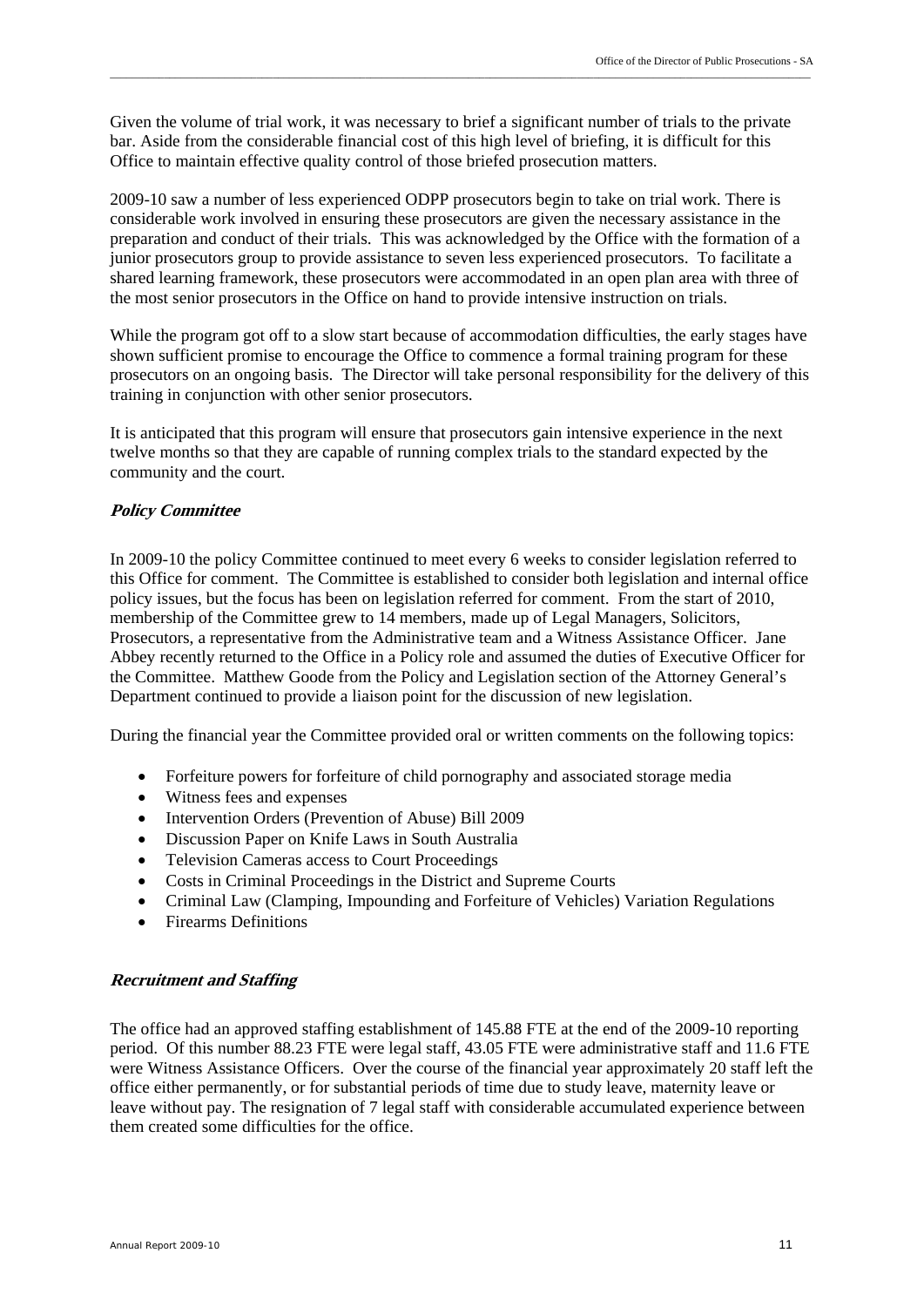In August 2009, the office established a pool of potential employees from which to fill vacancies arising from resignations and extended leave. The pool consisted of a number of relatively inexperienced lawyers, however the creation of this pool allowed the office to reduce the time taken to fill vacancies. Delays in recruitment and an inability to fill short term vacancies have historically been the main cause of the shortfall in the number of staff employed at the office. It has been the role of the Legal Staffing Committee to fill vacancies as soon as possible to ensure the number of staff employed is as close to the FTE allowance as possible. Other procedures implemented during the year to streamline the filling of vacancies and to allocate short term resources to those areas of the office in greatest need resulted in an increase, from the previous year, in the average number of staff working in the office.

To provide flexible working arrangements for staff the office has approved a number of applications to work from home in circumstances where both the needs of staff and the needs of the office have been approved.

#### **ODPP Client Satisfaction Survey (Pilot) Project**

The Office implemented a *Client Satisfaction Pilot Survey Project* in 2009-10.

Participants, those victims and witnesses who had dealings with the Witness Assistance Service, were asked anonymously how satisfied they were with various aspects of the Office's service.

By 30 June 2010, over 350 surveys had been sent out and around 80 responses received.

While it is too early to make any definite conclusions about the survey results (given the relatively small number of respondents to date), preliminary analysis indicates that:

- 82.7% of survey respondents were *satisfied* or *very satisfied* with the quality of services they received from the Office.
- 81.0% of survey respondents *agree* or *strongly agree* that the services and supports provided by the Office met their needs.

While initial results show positive satisfaction rates with ODPP services, satisfaction rates with *Prosecution Case Outcomes<sup>1</sup>* (66.7%) and *Sentence Outcomes*<sup>2</sup> (61.5%) were lower. This is an important trend to note and in part reflects case and sentence outcomes not always meeting victims' expectations.

This is the first time that the Office has formally measured clients' impressions and experiences of the services we provide and the Office is encouraged by the interest and response rates to date.

Trends and patterns will be further analysed and reported on in future Annual Reports.

 <sup>1</sup> *Prosecution Case Outcomes* indicate the 'result' of the prosecution - found guilty, pleaded guilty, acquitted, prosecution abandoned or other.

 $2^2$  Sentencing Outcomes include imprisonment, non-custodial sentence, suspended sentence, release on licence, or no sentence outcome.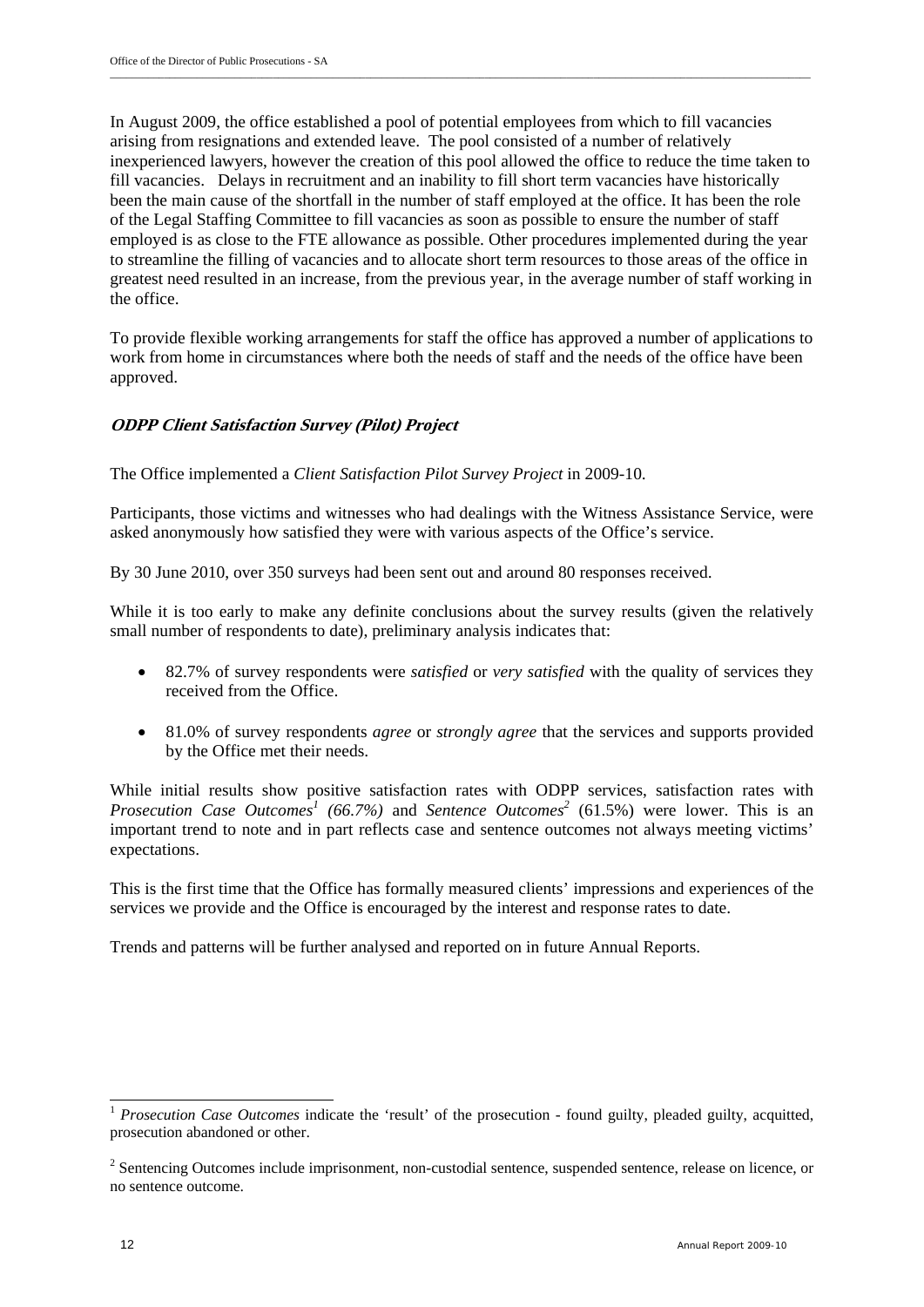#### **CORPORATE OVERVIEW**

#### **Financing Public Prosecutions**

Parliament increased the appropriation to the ODPP by \$1.36 million to \$18,295,000 in the 2009-10 State Budget<sup>3</sup>. Of this, the Office received \$17.7 million from the Attorney-General's Department plus \$392,000 from the Victims of Crime Fund<sup>4</sup>.

The Office of the DPP has no control over the portion withheld by the Attorney-General's Department nor is it able to detail how it is used. The Office understands the withheld amount is used to fund Departmental corporate services and overheads.

|                            | 2008-09<br><b>Allocation</b><br>(\$,000s) | 2009-10<br><b>Allocation</b> <sup>5</sup><br>(\$,000s) | 2009-10<br>Actual <sup>6</sup><br>(\$,000s) |
|----------------------------|-------------------------------------------|--------------------------------------------------------|---------------------------------------------|
| <b>Revenue Sources</b>     |                                           |                                                        |                                             |
| From Appropriation         | 15,119                                    | 18,095                                                 |                                             |
| Victim of Crime Fund       | 384                                       | 392                                                    |                                             |
| Other                      | 11                                        | 18                                                     |                                             |
| <b>Total Revenue</b>       | 15,514                                    | 18,505                                                 |                                             |
| <b>Expenditure</b>         |                                           |                                                        |                                             |
| <b>Staff remuneration</b>  | 11,604                                    | 14,756                                                 | 13,548                                      |
| Goods and Services         | 1,650                                     | 775                                                    | 2,258                                       |
| AGD Charges (Rent, IT etc) | 1,586                                     | 2,222                                                  | 2,255                                       |
| <b>AGD</b> Depreciation    | 20                                        | 125                                                    | 119                                         |
| <b>Total Expenses</b>      | 14,860                                    | 17,878                                                 | 18,180                                      |

Staff remuneration increased in line with additional staff numbers. The Goods and Services allocation was cut for the third consecutive year.

Once again the cost of Goods and Services significantly exceeded the funds available, with a total cost—excluding Attorney-General's Department-provided corporate services—of \$2.26 mil and just \$775,000 available. The funds available for essential goods and services (after payments to the Attorney-General's Department) has dropped from \$1.66 mil in 2006-07 to less than half this amount in 2009-10 despite a 33% increase in staff and, of course, inflation over this period. Most, but not all of the shortfall, was covered by savings in the Salary budget—due partly to the lag between funding commencing for, and the filling of, newly approved positions, and labour market forces which dictate recruitment of relatively junior legal staff to replace higher paid experienced staff . With no further staff growth forecast, the ability to balance the budget from unspent salary will diminish even further in future years.

Cost for Briefing Out—the practice of engaging external counsel for some court hearings and trials rose after falling each year since 2006-07. This year Briefing Out represented almost 40% of the total ODPP spend on Goods and Services and consumed more than the total amount available to the Office to spend on all Goods and Services. Further details on Briefing Out can be found on page 37.

 3 Source: 2009-10 Budget Paper 4, Vol 2 - Portfolio Statement, p.7.23

<sup>&</sup>lt;sup>4</sup> These funds cover the salaries of the Confiscation Unit which pays the proceeds of confiscations back into the Fund.

 $^5$  Source: 2009-10 Budget Assumptions, Attorney-General's Department  $^6$  Source: 2000-10 Beried 12 ODBB Einenge Operating Statements, Attorney

Source: 2009-10 Period 12 ODPP Finance Operating Statements, Attorney-General's Department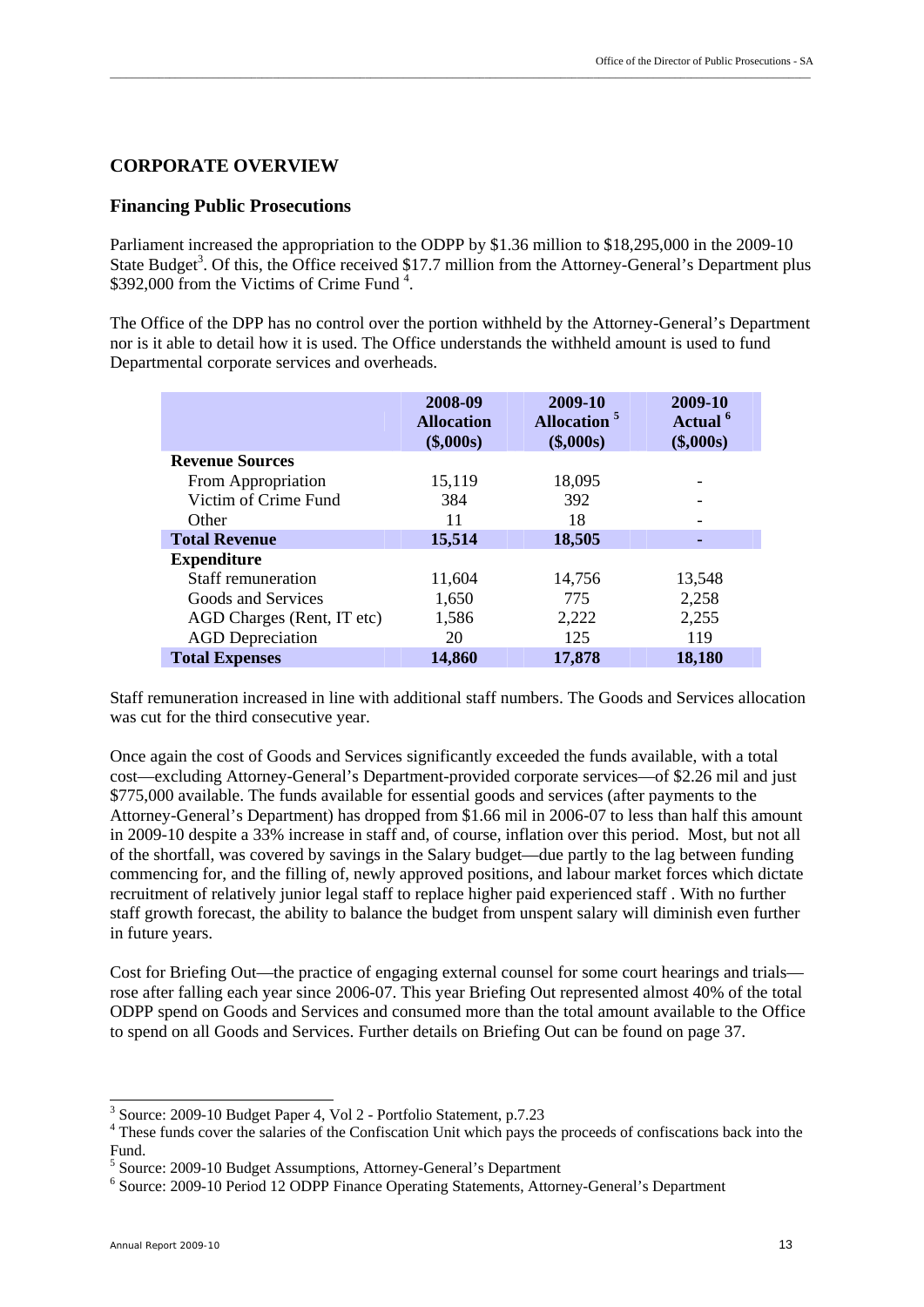The cost of travel and related expenditure continues to be a challenge. In the reporting year, travel costs increased by 50% to \$207, 000. However, more than half of the increase can be attributed to the cost of prosecuting the Heyward and Minter murder trial in Mt Gambier. Pressure also comes from the increase in sitting days in Circuit Court, particularly at Port Augusta and the need for Witness Assistance Officers and legal staff to meet witnesses and victims—particularly vulnerable witnesses living in regional and remote areas or interstate. The Office continues to consider alternatives, including regional offices, but currently these are not considered cost-effective.

#### **Staffing levels**

As announced by the Government in April 2008, the Office received an additional 16 positions in 2009-10 —7.5 full time equivalent positions to resource prosecutions in the re-opened Sturt St Courts, 3.5 FTE for work flowing from the Children in State Care (Mullighan) Commission of Inquiry and 2.5 FTE for Serious and Organised Crime work.

| <b>Program</b>                         | 2009-10 Staff Increase<br>(Full Time Equivalent -<br>FTE) |
|----------------------------------------|-----------------------------------------------------------|
| Serious and Organised ('bikie') Crime  | 2.5                                                       |
| Children in State Care (Mullighan)     | 3.5                                                       |
| Inquiry                                |                                                           |
| <b>Sturt St Courts</b>                 | 7.5                                                       |
| General staff level (baseline funding) | 0.0                                                       |
| <b>Total</b>                           | 13.5                                                      |

The allocation of resources for Serious and Organised Crime was reviewed resulting in the loss of 2.5 FTE positions during the year. The review was anticipated and the positions were kept vacant until the decision was made. The Office had 145.88 FTE positions after the review.

|                                                                                                       | <b>Approved</b><br>at end of<br>2008-09 | <b>Change</b><br>approved<br>for<br>2009-10 | <b>Approved</b><br>at end of<br>2009-10 |
|-------------------------------------------------------------------------------------------------------|-----------------------------------------|---------------------------------------------|-----------------------------------------|
| <b>Executive Group</b>                                                                                | 3                                       |                                             | 3                                       |
| Legal (Including<br>managers)<br><b>Witness Assistance</b><br><b>Officers</b><br>Administration staff | 81.23                                   | $+7$                                        | 88.23                                   |
|                                                                                                       | 10.5                                    | $+1.1$                                      | 11.6                                    |
|                                                                                                       | 37.65                                   | $+5.4$                                      | 43.05                                   |
| Total FTE <sup>1</sup>                                                                                | 132.38                                  | $+13.5$                                     | 145.88                                  |

Notes

*.* 

*1 Includes staff working in on-going, separately-funded positions in the Office.* 

The Office continued to receive funding from the Commissioner for Victims' Rights for three full- and one part-time Witness Assistance Officers dedicated to the provision of services to child victims and witnesses.

Salaries for 4.5 FTE Confiscation staff are recovered from the Victims of Crime Fund into which the proceeds of confiscated assets are paid. Further details can be found at page 23.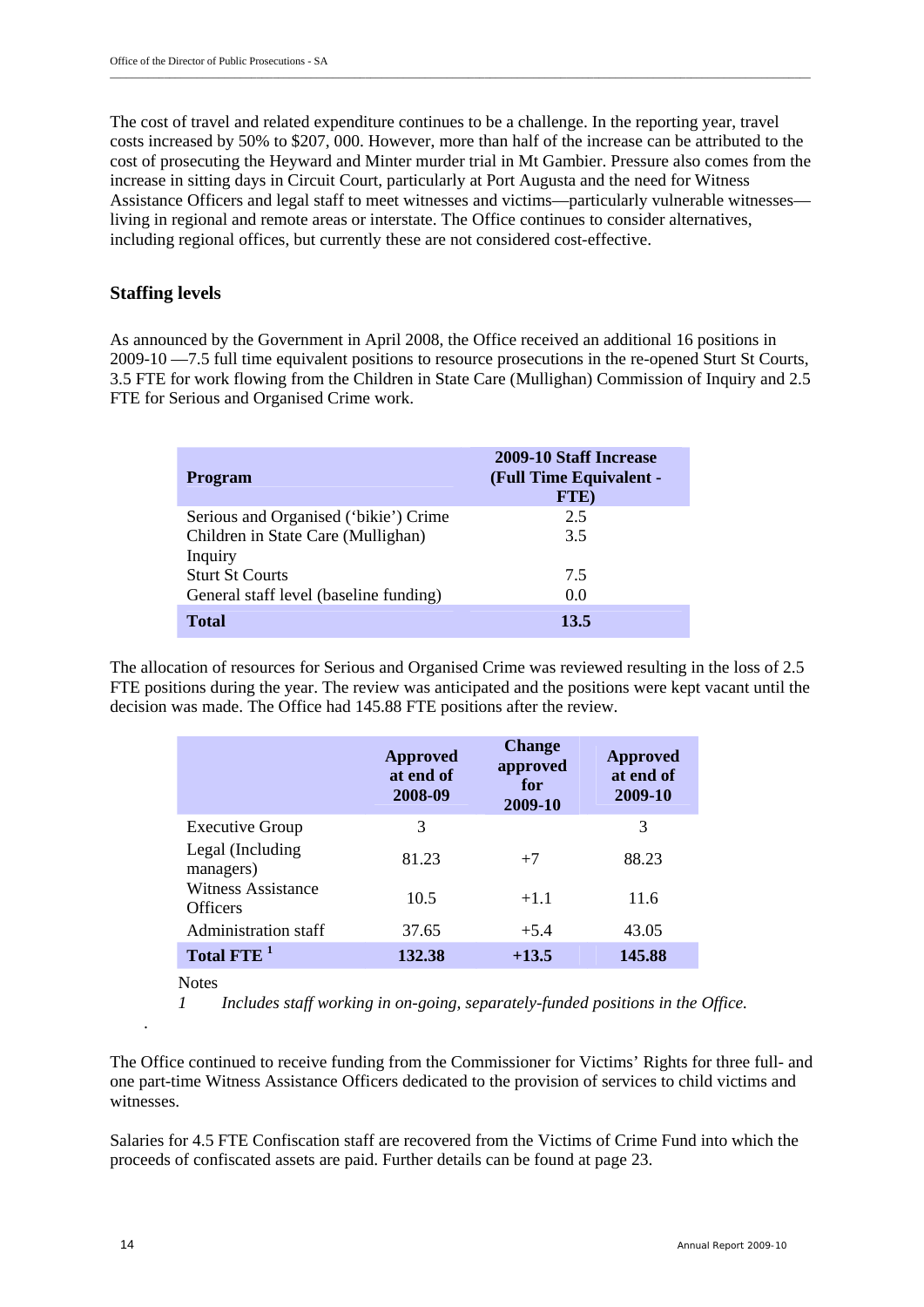#### **DIRECTIONS UNDER THE DPP ACT 1991**

#### **Directions from the Attorney-General**

There was no direction or guideline given by the Attorney-General to the Director of Public Prosecutions pursuant to Section 9 of the Director of Public Prosecutions Act 1991 during the year

#### **Directions to the Commissioner of Police**

There was no direction issued to the Commissioner of Police by the Director of Public Prosecutions pursuant to section 11 of the *Director of Public Prosecutions Act 1991* during the year.

#### **Listening and Surveillance Devices Act 1972**

Pursuant to section 12 (1) of the *Director of Public Prosecutions Act 1991* the Office reports that during the year it considered and approved 19 warrants issued under the *Listening and Surveillance Devices Act 1972*.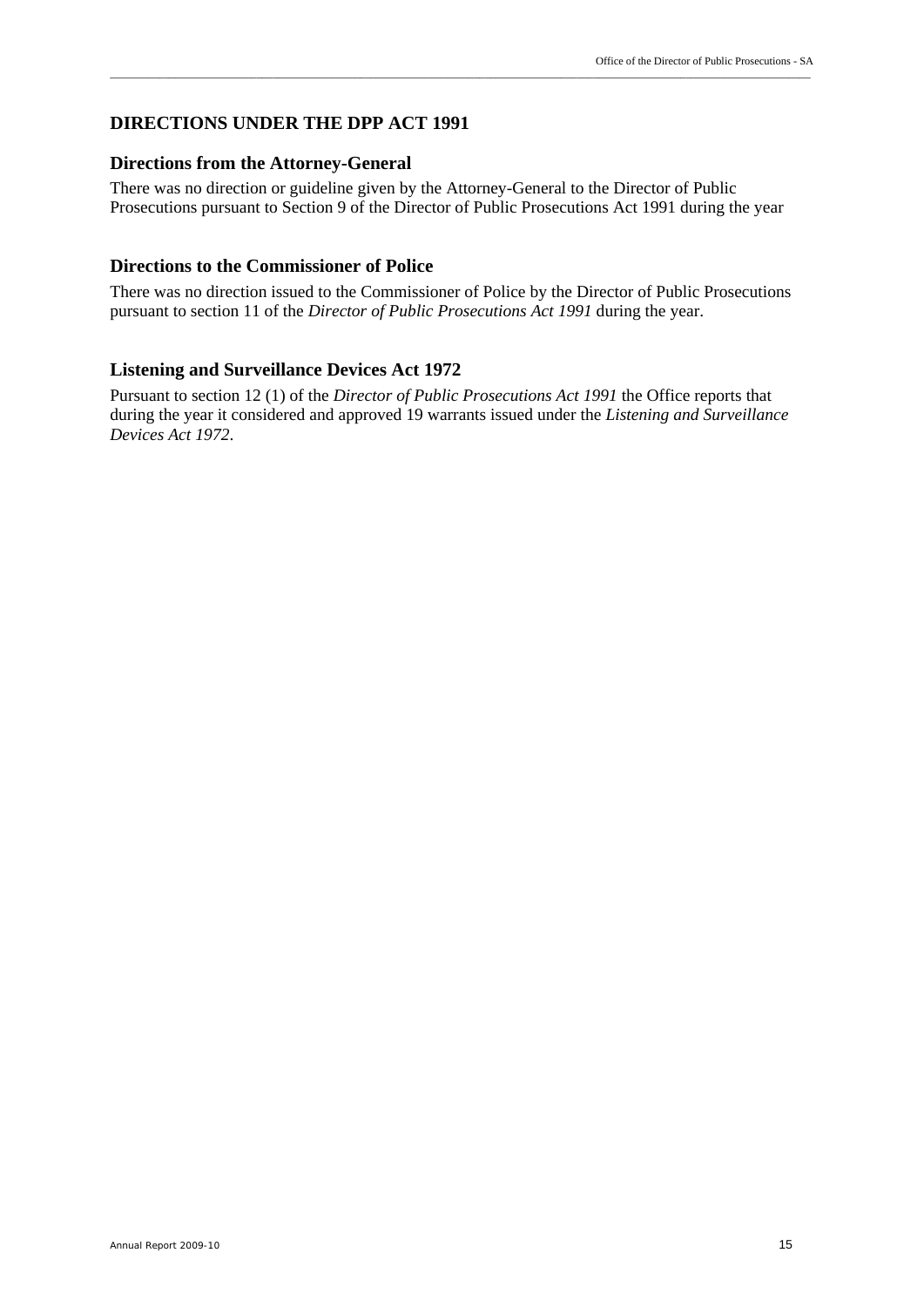### **PROSECUTION RESULTS**

| <b>OUTPUT:</b>                            | PROSECUTION RESULTS                                                                                                                                                                                                                                                                                                                               |                                                                                                                                                                 |                                    |  |  |  |
|-------------------------------------------|---------------------------------------------------------------------------------------------------------------------------------------------------------------------------------------------------------------------------------------------------------------------------------------------------------------------------------------------------|-----------------------------------------------------------------------------------------------------------------------------------------------------------------|------------------------------------|--|--|--|
| <b>Description:</b>                       | ODPP contributes to these outputs through providing advice to Police, assistance for victims<br>and witnesses, solicitor and counsel services on all matters ultimately heard in the District<br>and Supreme Courts and all matters finalised in the Magistrates Court, as well as<br>administration of confiscation orders issued by the Courts. |                                                                                                                                                                 |                                    |  |  |  |
| Performance<br><b>Indicators: 2009-10</b> | <b>Descriptions</b>                                                                                                                                                                                                                                                                                                                               | <b>Target</b>                                                                                                                                                   | <b>Actual result</b><br>for2009-10 |  |  |  |
| Quantity                                  | Early resolution in the Magistrates Court<br>(other than by guilty Plea to major charges)<br>(a)                                                                                                                                                                                                                                                  | $>50\%$                                                                                                                                                         | 56.86%                             |  |  |  |
| <b>Guilty Pleas</b>                       | Very Early pleas (b)                                                                                                                                                                                                                                                                                                                              | >25%                                                                                                                                                            | 29.97%                             |  |  |  |
|                                           | Early pleas (c)                                                                                                                                                                                                                                                                                                                                   | $>60\%$                                                                                                                                                         | 62.26%                             |  |  |  |
|                                           | Early pleas on some charges (with other<br>charges going to trial) (d)                                                                                                                                                                                                                                                                            | $>2\%$                                                                                                                                                          | 3.37%                              |  |  |  |
| <b>Verdicts</b>                           | Guilty verdicts at trial (e)                                                                                                                                                                                                                                                                                                                      | $>60\%$                                                                                                                                                         | 56.4%                              |  |  |  |
|                                           | Conviction rate (f)                                                                                                                                                                                                                                                                                                                               | $60 - 70%$                                                                                                                                                      | 61.87%                             |  |  |  |
| <b>Nolles</b>                             | Percentage of Nolles entered after matter<br>listed for trial (g)                                                                                                                                                                                                                                                                                 | $<$ 60%                                                                                                                                                         | 61.24%                             |  |  |  |
|                                           | Percentage of Nolles entered within 8 weeks<br>$<$ 30%<br>49.51%<br>of the scheduled commencement of trial (h)                                                                                                                                                                                                                                    |                                                                                                                                                                 |                                    |  |  |  |
| <b>Footnotes</b>                          | Prosecution Briefs resolved at the Committal Stage, shown as a percentage of the<br>(a)<br>total number of Prosecutions Briefs resolved within the reporting period (excluding<br>Circuit and Drug Court).                                                                                                                                        |                                                                                                                                                                 |                                    |  |  |  |
|                                           | (b)<br>way of a guilty plea within the reporting period.                                                                                                                                                                                                                                                                                          | Prosecution Briefs resolved by way of a guilty plea to major charges at the<br>Committal Stage, shown as a percentage of the total number of briefs resolved by |                                    |  |  |  |
|                                           | Prosecution Briefs resolved by way of a guilty plea after being Committed for Trial,<br>(c)<br>shown as a percentage of the total number of briefs resolved by way of a guilty plea<br>within the reporting period.                                                                                                                               |                                                                                                                                                                 |                                    |  |  |  |
|                                           | Prosecution Briefs resolved by way of a guilty plea after being Committed for Trial<br>(d)<br>and Sentence, shown as a percentage of the total number of briefs resolved by way of<br>a guilty plea within the reporting period.                                                                                                                  |                                                                                                                                                                 |                                    |  |  |  |
|                                           | Trials resolved by way of a guilty verdict, shown as a percentage of all trial verdicts<br>(e)<br>within the reporting period.                                                                                                                                                                                                                    |                                                                                                                                                                 |                                    |  |  |  |
|                                           | Prosecution Briefs resolved by way of a conviction (either by guilty verdict or guilty<br>(f)<br>plea), shown as a percentage of the total number of prosecution briefs resolved in the<br>District and Supreme Courts within the reporting period.                                                                                               |                                                                                                                                                                 |                                    |  |  |  |
|                                           | Prosecution Briefs for which a Nolle Prosequi was entered after the brief was listed<br>(g)<br>for trial, shown as a percentage of the total number of prosecution briefs resolved by<br>way of a Nolle Prosequi within the time period.                                                                                                          |                                                                                                                                                                 |                                    |  |  |  |
|                                           | (h)<br>Prosecution Briefs for which a Nolle Prosequi was entered eight weeks or less<br>before the start date of the trial, shown as a percentage of the total number of<br>prosecution briefs resolved by way of a Nolle Prosequi within the time period.                                                                                        |                                                                                                                                                                 |                                    |  |  |  |

\_\_\_\_\_\_\_\_\_\_\_\_\_\_\_\_\_\_\_\_\_\_\_\_\_\_\_\_\_\_\_\_\_\_\_\_\_\_\_\_\_\_\_\_\_\_\_\_\_\_\_\_\_\_\_\_\_\_\_\_\_\_\_\_\_\_\_\_\_\_\_\_\_\_\_\_\_\_\_\_\_\_\_\_\_\_\_\_\_\_\_\_\_\_\_\_\_\_\_\_\_\_\_\_\_\_\_\_\_\_\_\_\_\_\_\_\_\_\_\_\_\_\_\_\_\_\_\_\_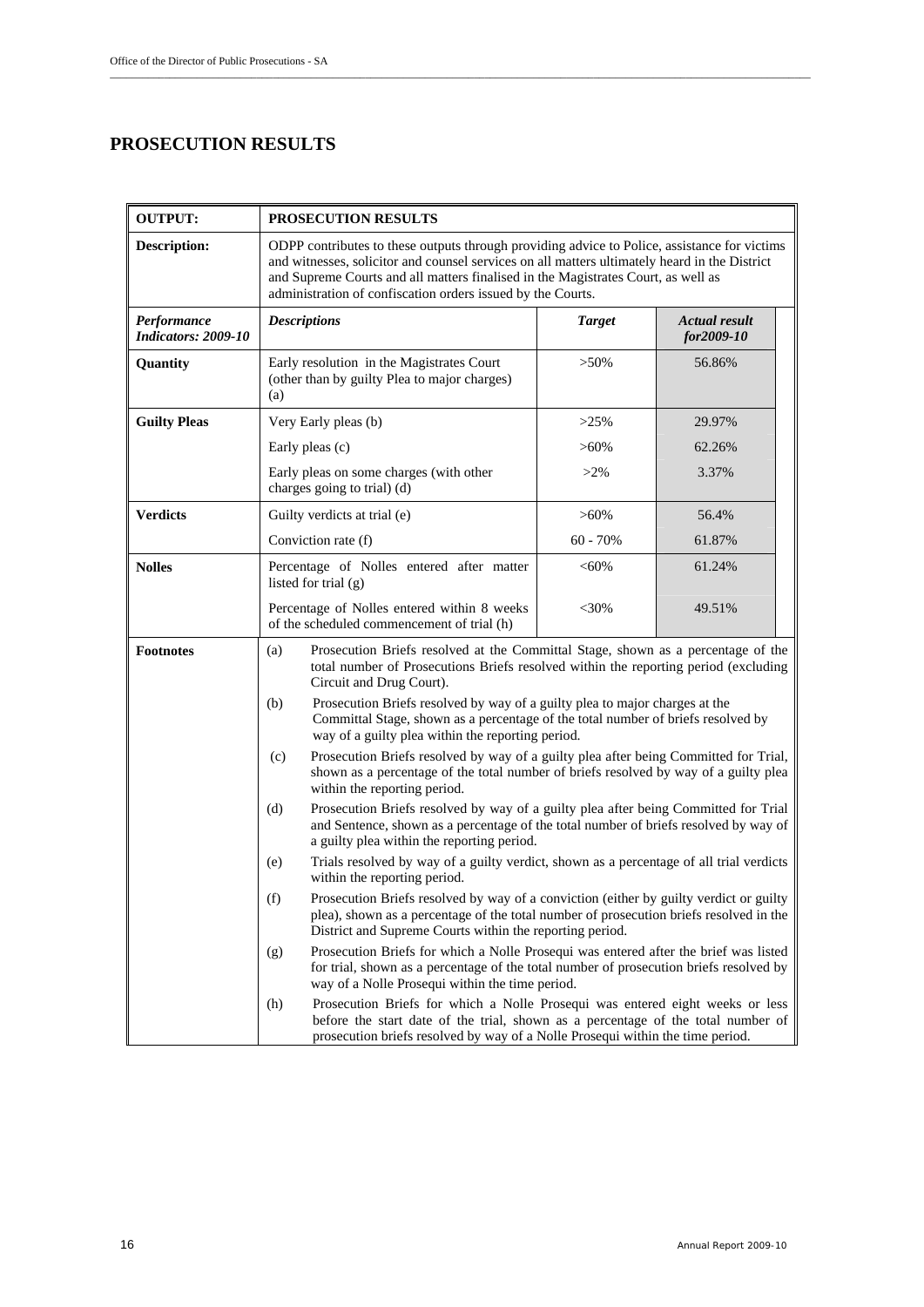#### **Developing New Key Performance Indicators (KPIs***)*

The Office has developed a new set of KPIs for future reporting. These KPIs will complement the Prosecution Results (above) which report on the broader criminal justice results for the past financial year. Prosecution Results reflect statistical data which is impacted by South Australia Police, Courts and Defence Counsel.

\_\_\_\_\_\_\_\_\_\_\_\_\_\_\_\_\_\_\_\_\_\_\_\_\_\_\_\_\_\_\_\_\_\_\_\_\_\_\_\_\_\_\_\_\_\_\_\_\_\_\_\_\_\_\_\_\_\_\_\_\_\_\_\_\_\_\_\_\_\_\_\_\_\_\_\_\_\_\_\_\_\_\_\_\_\_\_\_\_\_\_\_\_\_\_\_\_\_\_\_\_\_\_\_\_\_\_\_\_\_\_\_\_\_\_\_\_\_\_\_\_\_\_\_\_\_\_\_\_

Given the need to reduce trial delays in the criminal courts the first two KPIs for the Office measure the efforts of this Office to reduce the issues in contention at trial and identify early pleas to the charges alleged. The next three measure our success in retaining quality staff, ensuring their professional development and providing training. We have a KPI measuring the satisfaction of victims with the assistance provided by the Office. Finally we have measures assessing our performance in providing timely advice to government on law reform issues and in participating in the ongoing legal education of stakeholders and the community.

#### **Goal - To reduce trial delays in the criminal courts**

#### 1. **Indicator**

The number of matters for which letters requesting a case conference in the Adelaide Committal Court are sent to Defence to be  $> 40\%$ 

#### 2. **Indicator**

That a Notice to Admit will be sent on 70% of files within two weeks of Arraignment.

#### **Goal - Retention of quality staff**

#### 3. **Indicator**

Percentage of staff turnover to be < 10%. Counting rules on the number of permanent FTEs departing the Office on a permanent basis as a percentage of staff establishment numbers on 1 July.

#### **Goal - To provide workplace support**

#### 4. **Indicator**

The number of management hours spent in OHS&W training or instruction and professional development per year to be at least 10 hours per manager.

#### **Goal - To embrace the skills and knowledge of management and staff**

#### 5. **Indicator**

Percentage of staff personal development plans implemented.

#### **Goal - To provide satisfactory assistance to victims and witnesses**

#### 6. **Indicator**

That the percentage of victims and witnesses satisfied or very satisfied with the quality of services they receive from this Office is  $> 80\%$  measured by survey.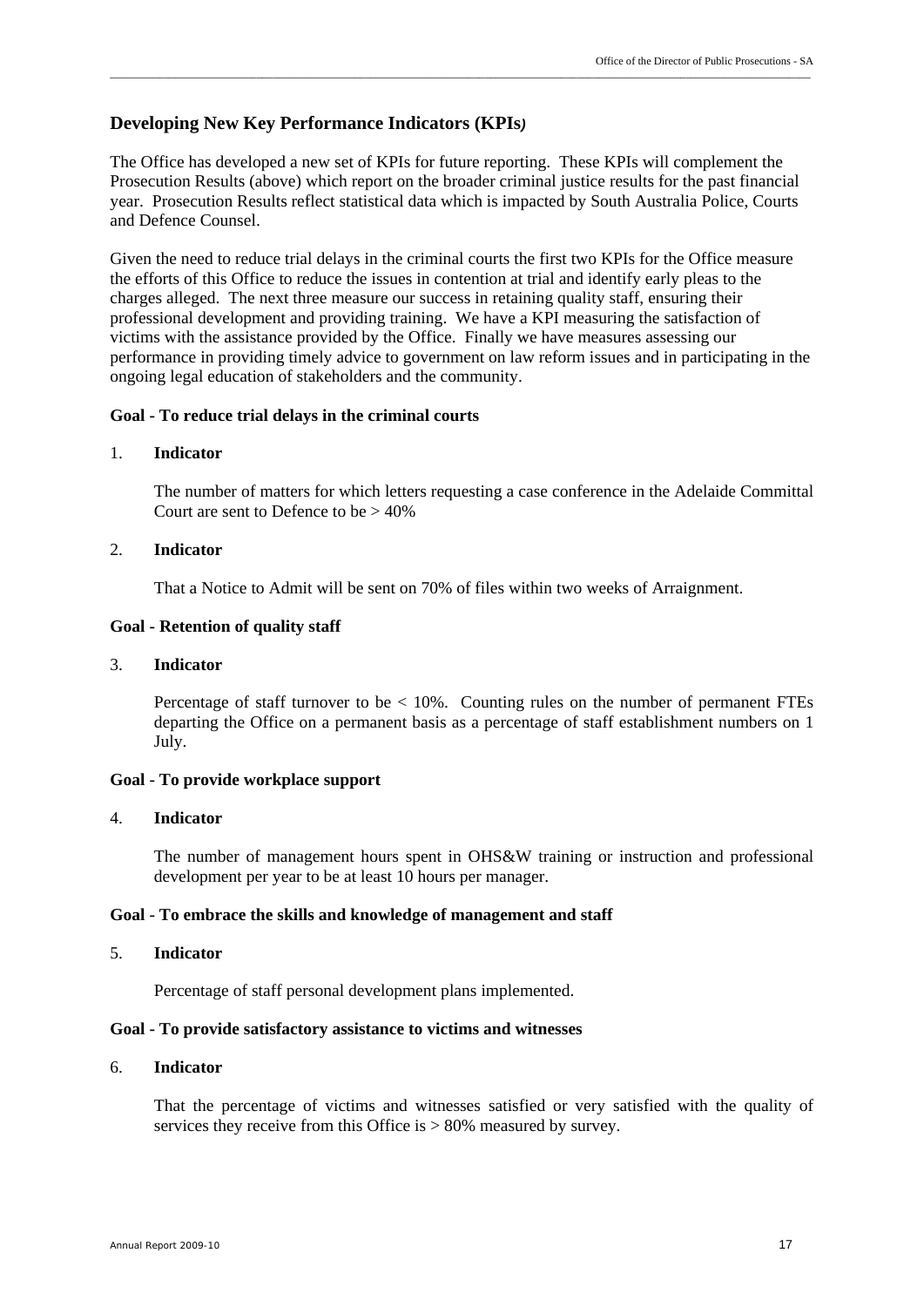#### **Goal - To influence policy and law reform**

#### 7. **Indicator**

Respond to Government requests for advice on law reform issues within the required timeframe  $> 90\%$ 

#### **Goal - To participate in the ongoing legal education of stakeholders and the community**

#### 8. **Indicator**

Participating in stakeholder training and public forums reported on each year.

These eight KPIs will be reported against in the next financial year.

#### **BUSINESS OPERATIONS**

#### **Prosecution Highlights**

Some of the significant work undertaken by the Office during 2009-10 included:

#### **High Court**

One application for special leave to appeal was finalised before the High Court during 2009-10. It was an application for permission to appeal a conviction. It was dismissed.

#### **Court of Criminal Appeal**

#### Defence Appeals Against Conviction

Thirty-one defence appeals against conviction were heard and finalised before the Court of Criminal Appeal during 2009-10. Twenty-three of these appeals were dismissed. In six of the appeals, a re-trial was ordered. In one appeal, the conviction was quashed and no re-trial ordered. One appeal was withdrawn.

#### Crown Appeals Against Sentence

In 2009-10 the Director sought permission to appeal against sentences imposed in five matters. In four, the appeal was allowed and the sentence increased. In one, the appeal was dismissed.

#### **Defence Appeals against Conviction**

#### *R v Sparrow* **[2009] SASC 209**

The appellant was tried before a jury for Attempted Aggravated Robbery. The issue in the trial was identification. The appellant had been selected from photographs. As the appellant's appearance was unique, police had significantly altered the appearance of others in the selection of photographs. The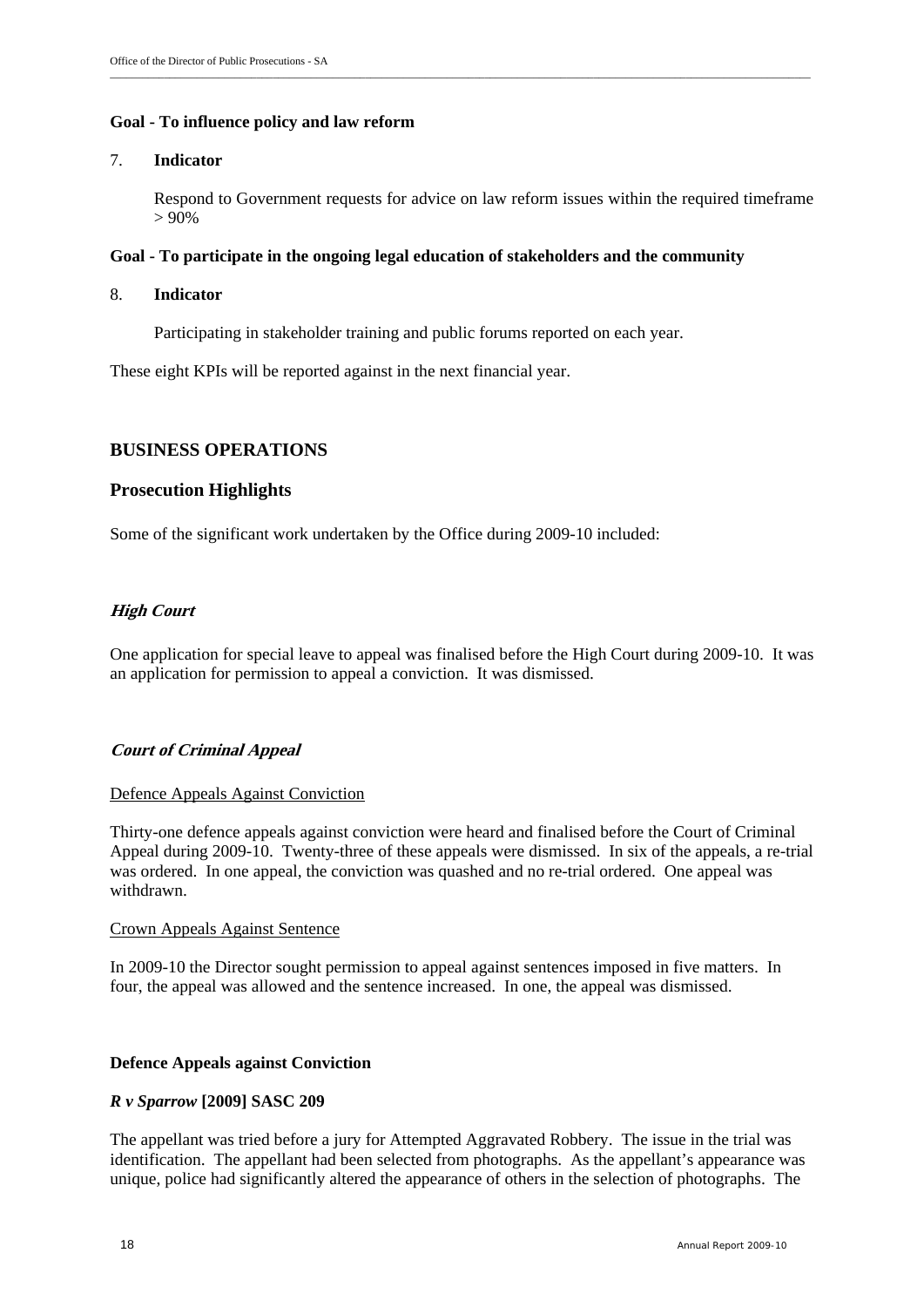appellant argued in such circumstances the identification should have been excluded. The Court of Criminal Appeal held the identification to be admissible.

#### *R v Brown* **[2009] SASC 226**

The appellant was convicted of a number of sexual offences against a child. He was also found not guilty of some counts. The offences had taken place in the 1970s. On appeal, it was argued that the verdicts were inconsistent and that fresh evidence should be admitted on the appeal. The Court held that the different verdicts could be explained on the face of the case. The Court refused to receive the fresh evidence.

#### *R v Dawson-Ryan* **[2009] SASC 259**

The appellant was convicted at trial of multiple sexual offences against six victims over a period of about 16 years. At trial, the directions given on complaint and the impact of delay were those given under the new section 34CB and section 34M of the *Evidence Act*, 1929. The Court held that given the date of the Information that had initiated the proceedings in the District Court, the directions appropriate were those at common law. Nonetheless, the directions given dealt with the relevant matters and the convictions were upheld.

#### *R v Hajistassi* **[2010] SASC 111**

The appellant was found guilty by a jury of murder. He appealed his conviction on a number of grounds. The Court dismissed the appeal. Among issues dealt with by the Court in its judgment are: the admissibility of past acts of violence by the deceased when an issue in the trial is self-defence, the use of out of court statements by an accused for testimonial purposes, and the circumstances in which the defence of provocation must be left.

#### *R v J, JA* **[2009] SASC 401**

This judgment deals with the operation of section 34CA of the *Evidence Act*, 1929 and the admissibility of out of court statements by "protected witnesses". By majority the Court held that the section established three conditions for admissibility:

- 1. The Court must be satisfied that the statement has sufficient probative value to justify admission.
- 2. The protected witness must have been called, or be available to be called, as a witness.
- 3. The Court must give permission for the protected witness to be cross-examined on matters arising from the evidence.

All members of the court agreed that there was a lack of clarity in the drafting of section 34CA and that further consideration was warranted by Parliament. More recently, this section has again been considered by the Court of Criminal Appeal in *R v Byerley* [2010] SASCFC 3.

#### **Crown Appeals against Sentence**

#### *R v McNamara* **[2009] SASC 227**

The Sentencing Judge imposed a sentence of 4 years and 6 months with a non-parole period of 18 months for the sentence of Serious Criminal Trespass and Theft and Causing Serious Harm with Intent to do Serious Harm. The last of these offences involved the assault of a police officer with a bottle,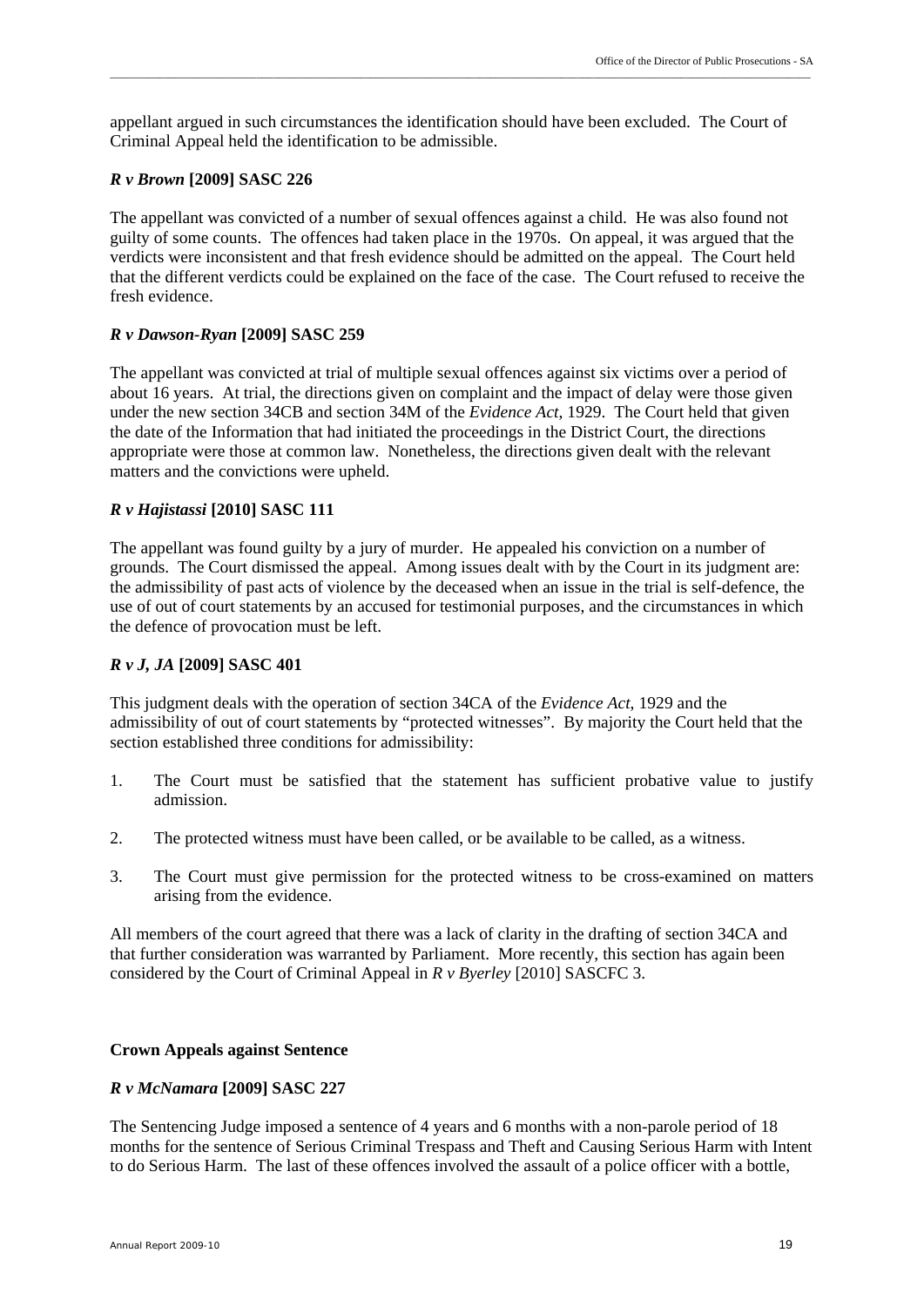causing severe lacerations to his face and neck and requiring repeated surgery. The Court emphasised the seriousness with which assaults against police officers are to be viewed. The sentence was increased to 6 years 9 months with a non-parole period of 4 years.

#### *R v How* **[2009] SASC 236**

Mr How was found guilty at trial of one count of Unlawful Sexual Intercourse and one count of Indecent Assault. He was originally sentenced to imprisonment for 3 years and 6 months with a nonparole period of 20 months. On appeal, this sentence was increased to 6 years with a non-parole period of 2 years 9 months.

#### *R v White* **[2010] SASC 77**

Mr White pleaded guilty to six counts of Unlawful Sexual Intercourse. The victim was his niece. The appellant had previously been sentenced in New South Wales for sexual offending against the same child. A sentence of 4 years and 6 months with a non-parole period of 3 years was originally imposed. On appeal the sentence was increased to a head sentence of 6 years 2 months with a non-parole period of 4 years 1 month.

#### *R v Bennett* **[2010] SASC 166**

Mr Bennett was found guilty at trial of a number of sexual offences against three boys. A sentence of 9 years with a non-parole period of 4 years 6 months was originally imposed. On appeal, the sentence was increased to a head sentence of 12 years with a non-parole period of 7 years.

#### **Defence Appeals against Sentence**

#### *R v White* **[2009] SASC 239**

The appellant pleaded guilty to lighting a number of bush fires in the Adelaide Hills. A sentence of 13 years with a non-parole period of 9 years was imposed. The appellant appealed the sentence. On appeal the head sentence of 13 years was not interfered with but the non-parole period was lowered to  $6\frac{1}{2}$  years.

#### *R v Jongewaard* **[2009] SASC 346**

At trial the appellant was found guilty of Aggravated Due Care and Failing to Stop and Give Assistance. The sentence of 2 years with a non-parole period of 9 months was imposed. The appellant appealed against the failure to suspend that sentence. The appeal was dismissed.

#### **Trials**

#### *R v Garry Francis NEWMAN*

Garry Francis Newman was tried and convicted by a Supreme Court jury of the murder of 15-year old Carly Ryan. Newman, from Victoria, was jointly tried with his son, whose identity is suppressed by virtue of him being a youth at the time of his arrest. The trial was presided over by Justice Kelly. A *voir dire* hearing concerning the admissibility of various pieces of evidence lasted 20 days. At the commencement of the trial before the jury, Garry Newman pleaded guilty to manslaughter. That plea was not accepted by the prosecution. At the trial the prosecution led a vast body of circumstantial evidence including technical and expert evidence concerning tidal movements, computer analysis, telephone tower tracking, DNA, handwriting comparison, soil analysis and forensic podiatry. At the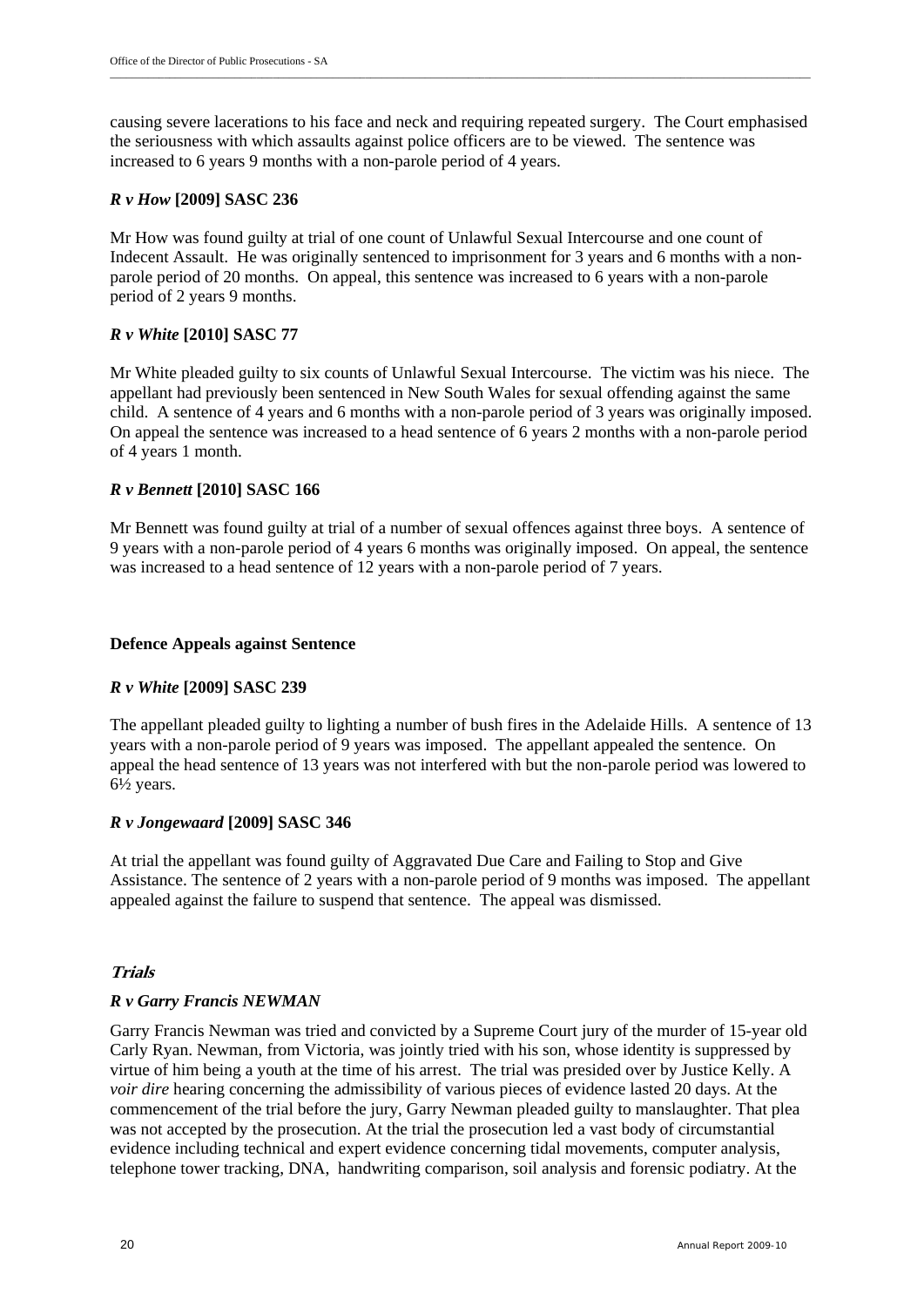conclusion of the trial which lasted 58 days, Garry Newman was unanimously convicted of murder. His son was acquitted of murder and manslaughter. Garry Newman was sentenced to life imprisonment with a non-parole period of 29 years. An appeal against conviction is pending.

#### **R v CHEA**

The accused was charged with the offence of murder. The deceased was shot and killed outside of his home at Black Forest. On the prosecution case he had been shot by a business associate of the accused, Mr Fry. The accused and Mr Fry were involved in a pawn broking business. The deceased was a client of that business. Together the accused and Mr Fry had visited the deceased. The prosecution alleged that the visit had taken place for the purpose of seeking payment of an outstanding debt. During the course of that meeting the deceased was shot and killed by Mr Fry. On the prosecution case the accused was responsible for the actions of Mr Fry having regard to the principles of joint enterprise.

The case of the appellant at trial was that he had no knowledge of Mr Fry being in possession of a firearm before its production in the course of the argument. In addition, it was alleged by the accused that Mr Fry might have shot the deceased in order to defend the accused. Mr Fry had passed away prior to the trial.

The accused was found not guilty.

#### **R v CURTIS**

Mr Curtis was charged with the murder of his de facto wife. She had been severely beaten at a house in Coober Pedy. Mr Curtis was one of a number of people present at the house at the time of the beating. Some of these people gave evidence in the prosecution case. In the prosecution case Mr Curtis had beaten the deceased after accusing her of having been unfaithful to him.

Mr Curtis was tried before a jury in Port Augusta. He was found not guilty of murder but guilty of manslaughter.

Mr Curtis had a history of violence towards the deceased. Prior to sentencing the prosecution applied for him to be declared a serious repeat offender under section 20B of the *Criminal Law (Sentencing) Act*, 1988. The Sentencing Judge made the declaration. This was the first such declaration since the introduction of the relevant provision.

#### **R v Glyn DOUGHERTY & Ryan DOUGHERTY**

The defendants who were brothers, were tried and convicted in the Supreme Court in respect of offences of aggravated serious criminal trespass and causing serious bodily harm with intent to cause serious bodily harm.

The defendants had forced their way into the kitchen of the victim's Riverland home at night, and then jointly attacked him with a cricket bat and a crow bar in front of his 9 year old son and another.

The beating was so severe that it fractured the base of the victim's skull causing a brain injury which, had it been left untreated, could have been fatal.

The defendants were sentenced to eleven and a half years imprisonment (with a non-parole period of nine years), and nine and a half years (with non-parole period of five years) respectively.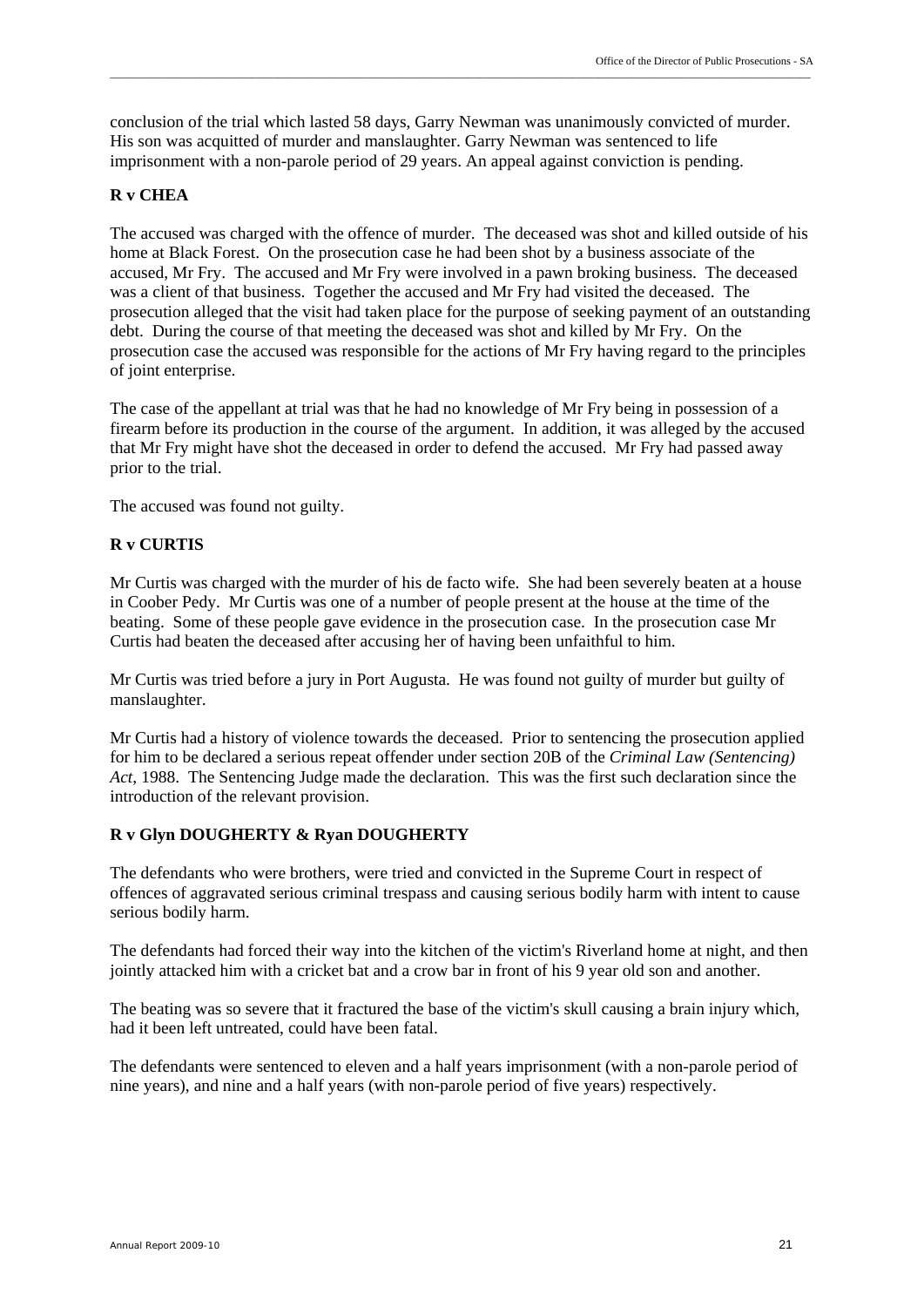#### **R v Matthew HEYWARD & Jeremy MINTER**

The defendants were tried and convicted after an eight week trial in the Supreme Court sitting at Mount Gambier, for the murder of Glenys Heyward, the first defendant's mother.

The defendants had participated in a plan with the deceased's husband to abduct and murder her in July of 2007.

The deceased, who had issued court proceedings involving the family home and dairy farm had been lured by her son to an address in Mount Gambier where Minter and the victim's husband had been waiting. The deceased was then transported from Mount Gambier to an address in Wilkin, Victoria, where her body was recovered from a pit some months later.

The deceased's husband committed suicide in prison before the matter went to trial.

The defendants were each sentenced to life imprisonment, with non parole periods of 23 years.

#### **R v JONES and LANE**

Matthew Jones and Grant Lane were jointly charged with the murder of Brett Bamford in the early hours of New Years Day 2009. Mr Bamford's body was located in the driveway of an address at Davoren Park. It was alleged that a dispute had developed between the occupant of the premises and the two accused. The dispute escalated and it was alleged that Mr Jones and Mr Lane returned and Mr Jones was armed with a loaded sawn off rifle. Mr Jones pointed the rifle at Mr Bamford and it discharged. Mr Bamford died at the scene.

On his arrest Mr Jones told the police he had taken the gun to the Davoren park address intending to "menace" people by pointing it at them. He claimed the gun had malfunctioned in some way and had accidentally discharged. Mr Lane did not answer questions when arrested and did not give evidence. He had at no time been armed with the gun and the prosecution had the challenge of proving he knew that Mr Jones was in possession of the gun, and that he intended to at least produce it.

The gun was located by the police and did malfunction in the condition it was in when located.

After a trial lasting just under 3 weeks, the jury must have accepted as a reasonable possibility that the gun had malfunctioned. Mr Jones was acquitted of murder but convicted of manslaughter. The jury must have accepted as a reasonable possibility that Mr Lane had not been part of any joint plan to present or discharge the gun and he was acquitted of all charges.

Mr Jones is yet to be sentenced.

#### **R v MARSHALL**

The accused was charged with the murder of her long term partner. The murder was alleged to have occurred in their home, and the victim had been bashed, shot, stabbed and left to die.

It was the prosecution case that the accused murdered the victim after learning that the victim was planning to leave the accused for her (the accused's) brother. Furthermore, it was the prosecution case that the accused wore ugg boots, which left a bloody trail from the victim to the kitchen where she retrieved a knife, and back again to the victim.

At trial, the defence was that the accused was at the cemetery visiting gravesites at the time of the murder.

It was a trial by Judge alone, and the accused was acquitted of murder.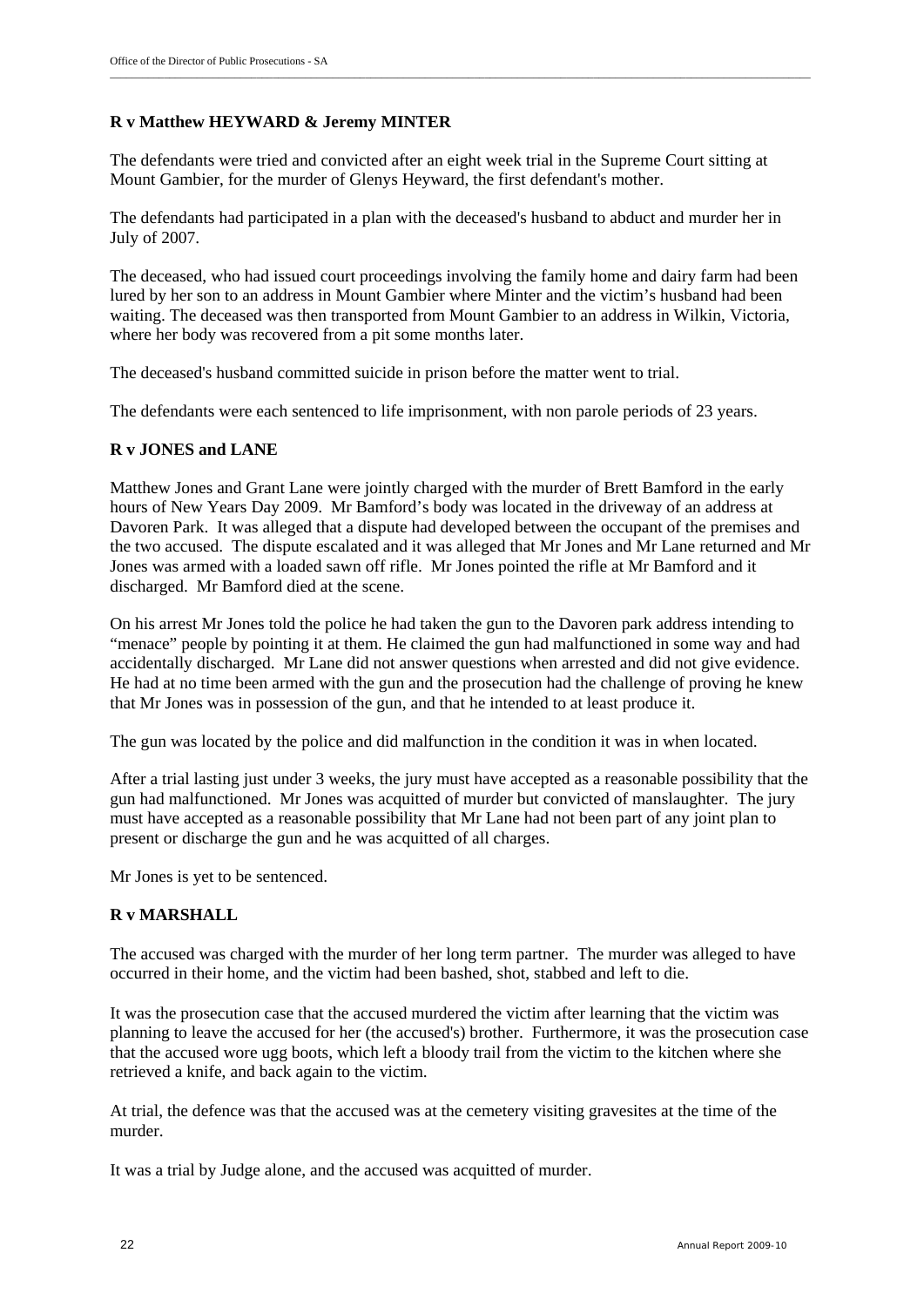#### **R v LAWRIE & WARREN**

The two accused were jointly charged with the murder of a 50 year old man at Ceduna. The prosecution alleged that the two accused approached the deceased at his Ceduna home late one night, and asked him to drive them to nearby Thevenard. The deceased agreed to this. An altercation developed when the men arrived at Thevenard, during which the deceased was assaulted and rendered unconscious. There was incontrovertible evidence that both accused were present at the time of this assault. It was alleged that the two accused then drove the deceased to an isolated location on the outskirts of Ceduna, where the deceased was bashed to death with a rock and tree branch. His car was set alight. Forensic evidence linked the accused Mr Warren to the crime scene. There was no forensic evidence to link Mr Lawrie to the location of the killing.

\_\_\_\_\_\_\_\_\_\_\_\_\_\_\_\_\_\_\_\_\_\_\_\_\_\_\_\_\_\_\_\_\_\_\_\_\_\_\_\_\_\_\_\_\_\_\_\_\_\_\_\_\_\_\_\_\_\_\_\_\_\_\_\_\_\_\_\_\_\_\_\_\_\_\_\_\_\_\_\_\_\_\_\_\_\_\_\_\_\_\_\_\_\_\_\_\_\_\_\_\_\_\_\_\_\_\_\_\_\_\_\_\_\_\_\_\_\_\_\_\_\_\_\_\_\_\_\_\_

The accused Mr Lawrie did not give evidence in his own defence. For his part, the accused Mr Warren chose to give evidence. Initially, he denied any involvement in the killing. He blamed his co accused Mr Lawrie, for the murder. However in cross-examination, he eventually admitted that this account was false. He confessed that he was responsible for inflicting the fatal injuries, and that his co-accused Mr Lawrie was not present at the time of the killing. During the course of his evidence he made a full confession to the crime of murder. He was re-arraigned in the presence of the jury and entered a plea of guilty to the charge of murder. He was then convicted of this crime by the jury.

In light of the confession, and some of the material disclosed within it, Prosecutors and Police reassessed the evidence against Mr Lawrie. After a thorough re-evaluation of the evidence that was now available, the decision was made to enter a nolle prosequi against Mr Lawrie.

Mr Warren was sentenced to life imprisonment with a non-parole period of 23 years.

#### **Confiscation of Assets of Crime**

The *Criminal Assets Confiscation Act 2005* gives the Director of Public Prosecutions the power to seek to confiscate proceeds and instruments of crime. The Act allows, among other things, the following:

- The court can make a restraining order over property, so that it is not disposed of while criminal proceedings run their course.
- The court can make a forfeiture order, forfeiting property which is proceeds of an offence, or was used in connection with the commission of an offence.
- The court can make a pecuniary penalty order, which is an order that a monetary sum be paid to the Crown, based on the value of benefits received from the commission of an offence, or the value of property used in connection with the commission of an offence.

Money received from the sale of forfeited property and pecuniary penalty orders is paid into the Victims of Crime Fund.

The ODPP deposited the amount of \$924,728 into the Victims of Crime Fund for the financial year ending 30 June 2010. In the previous financial year the ODPP deposited \$1,408,372 into the fund. The amount deposited this year represents a 34.3% decrease on the previous year's amount.

| <b>Criminal Assets Confiscation</b>   |     |
|---------------------------------------|-----|
| No of Briefs received during 2009-10  | 209 |
| No of Briefs finalised during 2009-10 | 167 |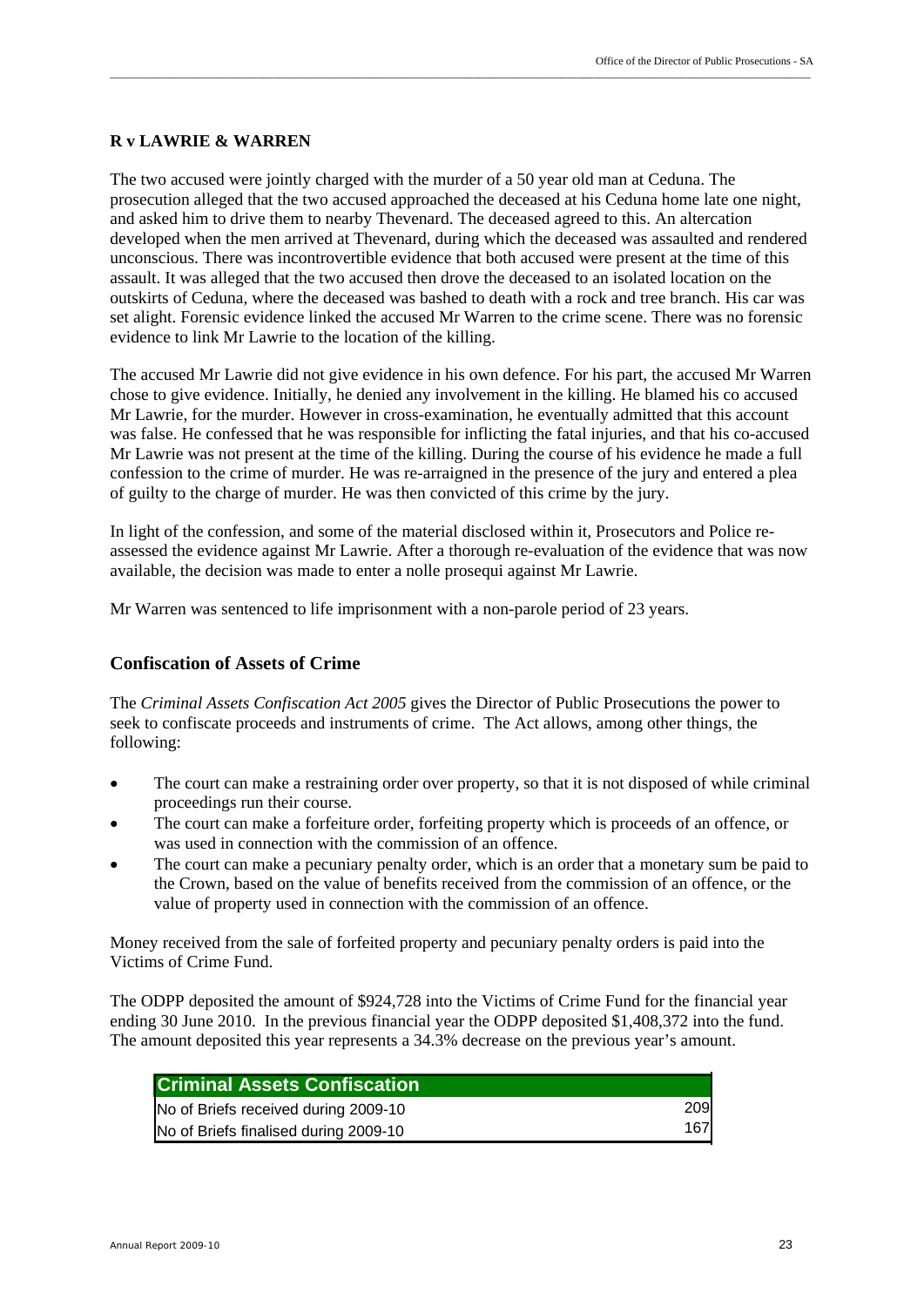#### **Statistical Overview**

The Office provides statistical information on the number of matters completed during the year and other performance indicators.

\_\_\_\_\_\_\_\_\_\_\_\_\_\_\_\_\_\_\_\_\_\_\_\_\_\_\_\_\_\_\_\_\_\_\_\_\_\_\_\_\_\_\_\_\_\_\_\_\_\_\_\_\_\_\_\_\_\_\_\_\_\_\_\_\_\_\_\_\_\_\_\_\_\_\_\_\_\_\_\_\_\_\_\_\_\_\_\_\_\_\_\_\_\_\_\_\_\_\_\_\_\_\_\_\_\_\_\_\_\_\_\_\_\_\_\_\_\_\_\_\_\_\_\_\_\_\_\_\_

#### **General counting rules**

Unless otherwise stated all tables and charts report the number of *Briefs*.

Example: If the DPP is prosecuting John Citizen on multiple charges arising from a single police investigation, one Brief will be reported. If the DPP is prosecuting him on charges arising from two unrelated police investigations, two Briefs will be reported. If John and Jane Citizen are both charged in relation to the same offence, two Briefs (one for each defendant) will be reported.

*The Glossary at Appendix D will assist with terms used in the following charts.*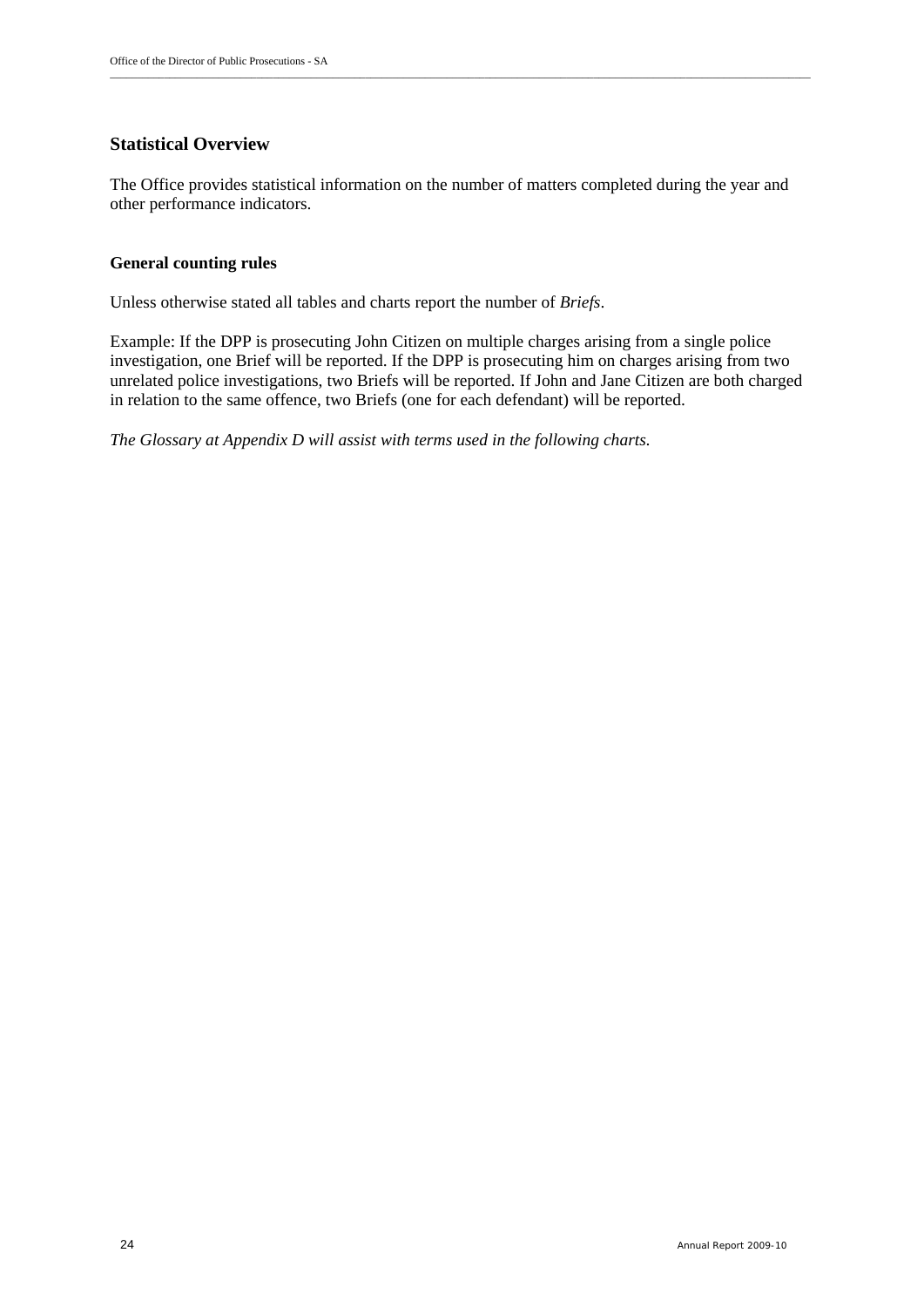#### **Adelaide Prosecutions**

### **Adelaide Prosecution Briefs - Received and Finalised**

\_\_\_\_\_\_\_\_\_\_\_\_\_\_\_\_\_\_\_\_\_\_\_\_\_\_\_\_\_\_\_\_\_\_\_\_\_\_\_\_\_\_\_\_\_\_\_\_\_\_\_\_\_\_\_\_\_\_\_\_\_\_\_\_\_\_\_\_\_\_\_\_\_\_\_\_\_\_\_\_\_\_\_\_\_\_\_\_\_\_\_\_\_\_\_\_\_\_\_\_\_\_\_\_\_\_\_\_\_\_\_\_\_\_\_\_\_\_\_\_\_\_\_\_\_\_\_\_\_

|                                                             | 2009-10 | 2008-09 | 2007-08 |
|-------------------------------------------------------------|---------|---------|---------|
| <b>Total Prosecution Briefs Received</b>                    | 2604    | 2534    | 1985    |
| <b>Briefs Finalised During Committal Stage (Table A)</b>    | 1436    | 1222    | 1030    |
| Briefs Finalised in the District or Supreme Court (Table B) | 1144    | 1003    | 1074    |

Please note that the 'Briefs Finalised' during the reporting period do not correlate directly with the 'Briefs Received' during the reporting period. Th **time that lapses between the receipt of a prosecution brief in the office, and the finalisation of that brief in the District or Supreme Court can be as much** as twelve months or more. Therefore, a percentage of the "Briefs Finalised" will have been received in a previous reporting period and a percentage of **the "Briefs Received" will be finalised in a future reporting period.**

### **Adelaide Prosecution Brief Outcomes**



### **Table A**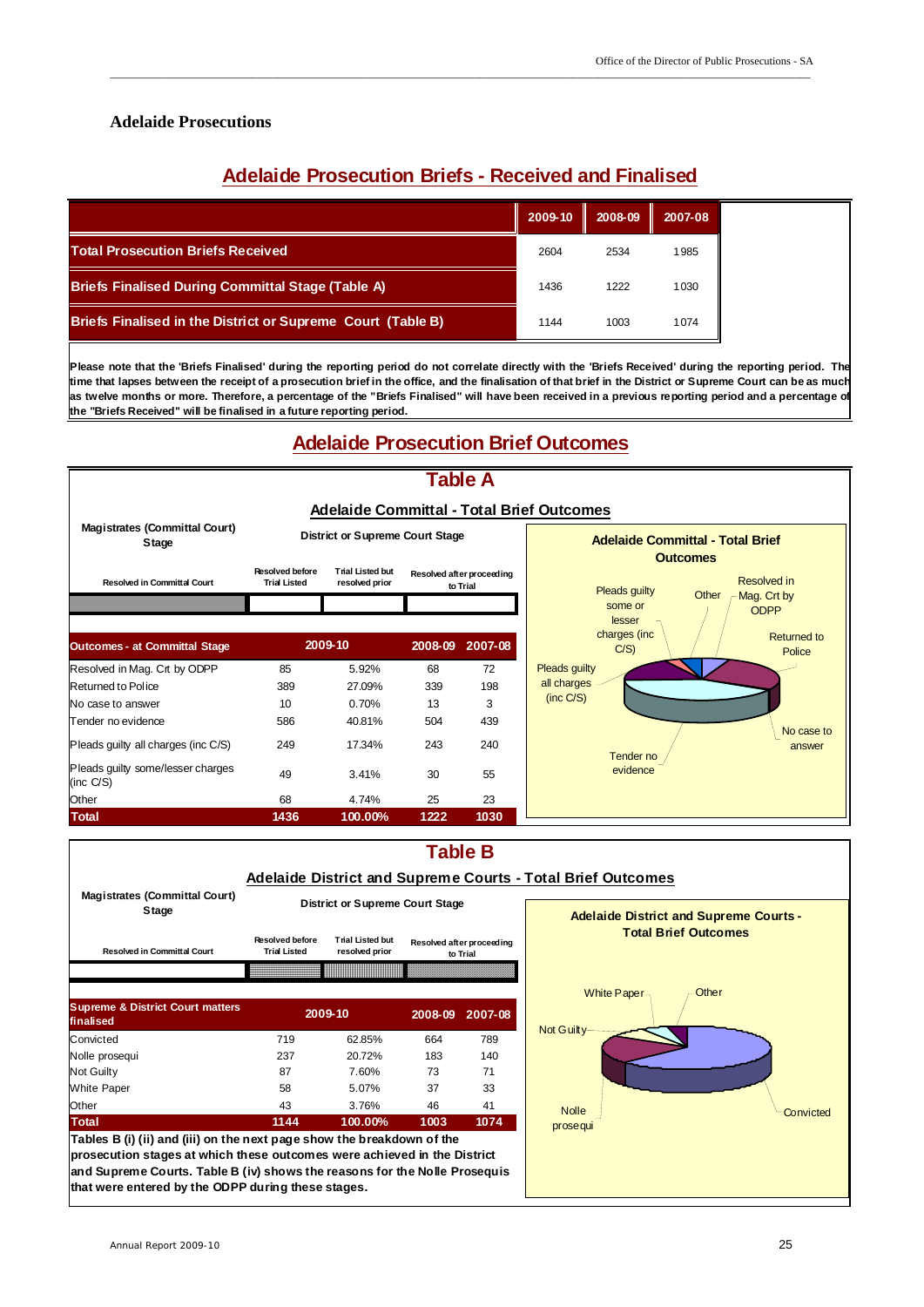

\_\_\_\_\_\_\_\_\_\_\_\_\_\_\_\_\_\_\_\_\_\_\_\_\_\_\_\_\_\_\_\_\_\_\_\_\_\_\_\_\_\_\_\_\_\_\_\_\_\_\_\_\_\_\_\_\_\_\_\_\_\_\_\_\_\_\_\_\_\_\_\_\_\_\_\_\_\_\_\_\_\_\_\_\_\_\_\_\_\_\_\_\_\_\_\_\_\_\_\_\_\_\_\_\_\_\_\_\_\_\_\_\_\_\_\_\_\_\_\_\_\_\_\_\_\_\_\_\_



### 26 Annual Report 2009-10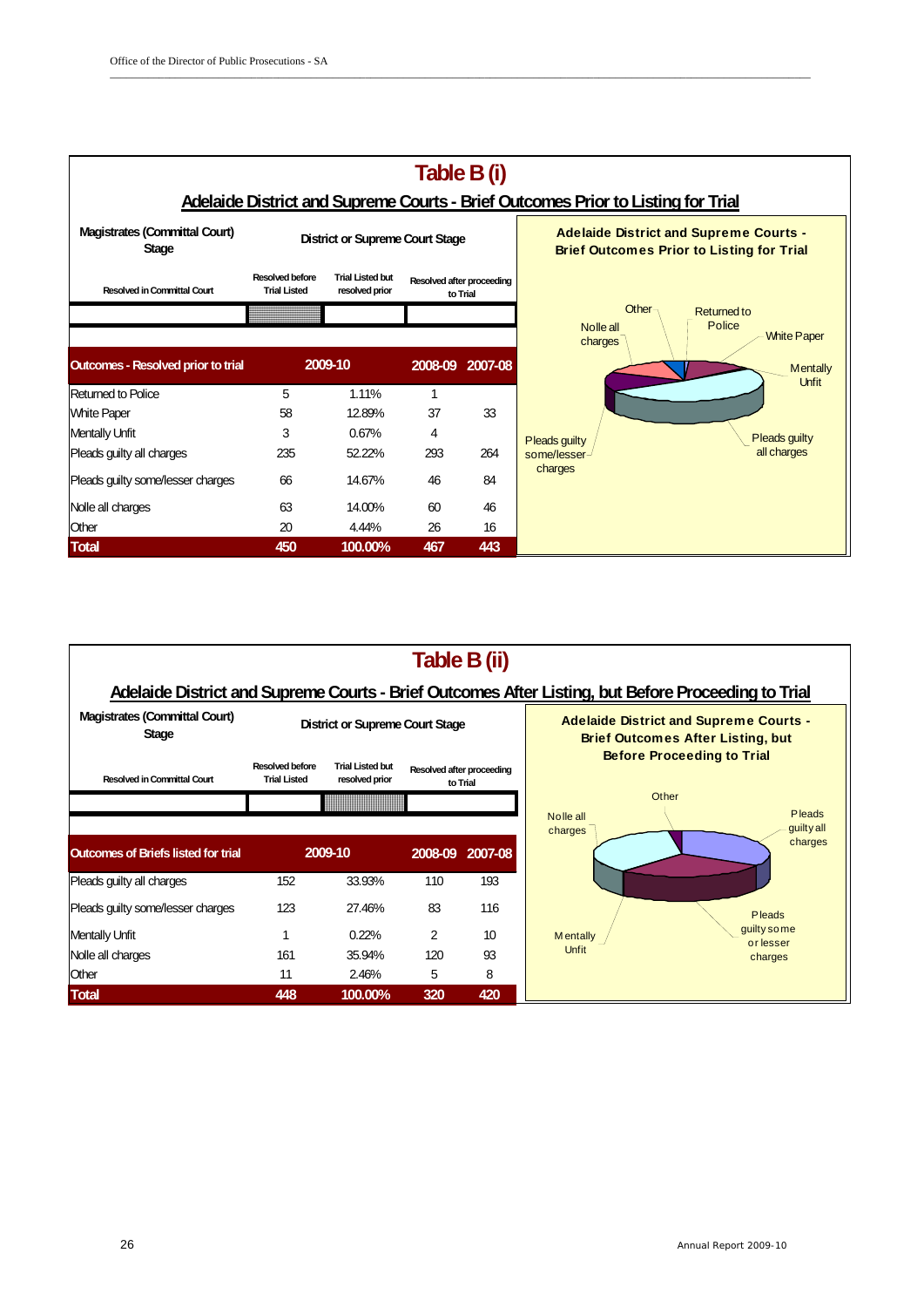#### **Magistrates (Committal Court) Stage Resolved in Committal Court Resolved before Trial Listed Trial Listed but resolved prior Outcomes of Briefs listed for trial 2008-09 2007-08** Found guilty all charges **60 58 23.58%** 60 **64** Found guilty some/lesser charges 41 **16.67%** 62 56 Pleads Guilty all charges **16 6.50%** 4 4 4 Pleads Guilty some/lesser charges 24 9.76% 6 8 Plea during/after Voir Dire **4** 1.63% 0 0 0 Found Not Guilty all charges acquitted <sup>86</sup> **34.96%** 70 61 Not Guilty - Mental Incompetence 1 **0.41%** 3 10 Nolle all charges **13** 13 **5.28%** 3 1 Other 3 **1.22%** 8 7 **Total 246 100.00% 216 211 Table B (iii) 2009-10 Adelaide District and Supreme Courts - Brief Outcomes After Proceeding to Trial District or Supreme Court Stage Resolved after proceeding to Trial Adelaide District and Supreme Courts - Brief Outcomes After Proceeding to Trial** Nolle all Other<br>charges Not Guilty -**Mental** Incomp. Found Not **Guilty all** charges acquitted Plea during/after Voir Dire Pleads **Guilty** some/lesser charges Found guilty all charges Found guilty some or lesser charges Pleads Guilty all charges

\_\_\_\_\_\_\_\_\_\_\_\_\_\_\_\_\_\_\_\_\_\_\_\_\_\_\_\_\_\_\_\_\_\_\_\_\_\_\_\_\_\_\_\_\_\_\_\_\_\_\_\_\_\_\_\_\_\_\_\_\_\_\_\_\_\_\_\_\_\_\_\_\_\_\_\_\_\_\_\_\_\_\_\_\_\_\_\_\_\_\_\_\_\_\_\_\_\_\_\_\_\_\_\_\_\_\_\_\_\_\_\_\_\_\_\_\_\_\_\_\_\_\_\_\_\_\_\_\_

| Table B (iv)<br>Adelaide District and Supreme Courts - Nolle Prosequi Reasons |           |                  |                                                                                                                                |  |  |  |  |
|-------------------------------------------------------------------------------|-----------|------------------|--------------------------------------------------------------------------------------------------------------------------------|--|--|--|--|
| <b>Nolle Prosequi - Reasons</b>                                               |           | 2009-10          | <b>Adelaide District and Supreme Courts -</b><br><b>Nolle Prosequi Reasons</b>                                                 |  |  |  |  |
| Complainant did not want to proceed                                           | 75        | 31.65%           |                                                                                                                                |  |  |  |  |
| Complainant/Witness not able to be<br>located                                 | 6         | 2.53%            | Plea taken by<br>Resolved in<br>co-accused in<br>another way<br>Complainant<br>(ie in Mag Crt)<br>satisfaction<br>did not want |  |  |  |  |
| Insufficient Evidence/change of<br>circumstances                              | 26        | 10.97%           | Other (enter<br>to proceed<br>reason in<br>notes)                                                                              |  |  |  |  |
| No reasonable prospect of<br>conviction                                       | 89        | 37.55%           | Complainant/                                                                                                                   |  |  |  |  |
| Other (enter reason in notes)                                                 | 4         | 1.69%            | Witness not                                                                                                                    |  |  |  |  |
| Plea taken by co-accused in<br>satisfaction                                   | 21        | 8.86%            | able to be<br><b>No</b><br>Insufficient<br>located<br>reasonable<br>Evidence or                                                |  |  |  |  |
| Resolved in another way (ie in Mag                                            |           |                  | prospect of<br>change of<br>conviction<br>circumstance                                                                         |  |  |  |  |
| Crt<br><b>Total</b>                                                           | 16<br>237 | 6.75%<br>100.00% | S                                                                                                                              |  |  |  |  |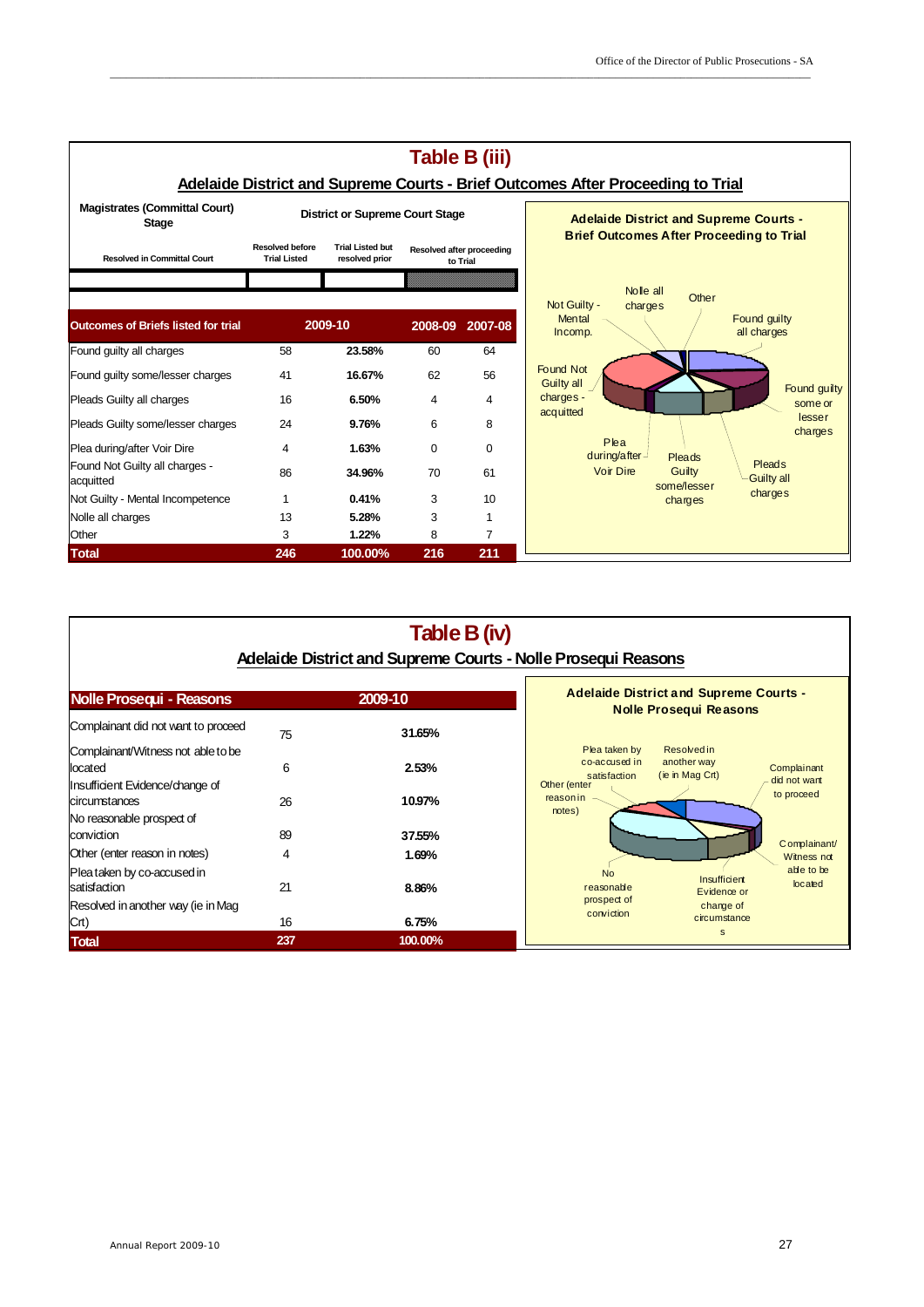### **Adelaide Trials - Listed, Finalised and Vacated**

\_\_\_\_\_\_\_\_\_\_\_\_\_\_\_\_\_\_\_\_\_\_\_\_\_\_\_\_\_\_\_\_\_\_\_\_\_\_\_\_\_\_\_\_\_\_\_\_\_\_\_\_\_\_\_\_\_\_\_\_\_\_\_\_\_\_\_\_\_\_\_\_\_\_\_\_\_\_\_\_\_\_\_\_\_\_\_\_\_\_\_\_\_\_\_\_\_\_\_\_\_\_\_\_\_\_\_\_\_\_\_\_\_\_\_\_\_\_\_\_\_\_\_\_\_\_\_\_\_

|                                                                 | 2009-10 | 2008-09 | 2007-08 |
|-----------------------------------------------------------------|---------|---------|---------|
| Total Number of Trials Listed in the District and Supreme Court | 1028    | 865     | 903     |
| <b>Number of Trials Finalised (Table C)</b>                     | 314     | 262     | 259     |
| <b>Number of Trials Vacated (Table D)</b>                       | 716     | 593     | 591     |

**Please note that a single brief may have multiple trials listed during the reporting period. For example, a Trial may be listed in relation to the brief of John Citizen, but may be vacated. The trial may then be listed again during the reporting period, and could proceed and finalise. This would be counted as two trials listed, one trial vacated and one trial finalised during the reporting period.**

### **Adelaide Trial Outcomes**



|                                        |     |                                              |                       | <b>Table D</b> | <b>Adelaide District and Supreme Courts - Reasons for Vacated Trials</b>                                     |
|----------------------------------------|-----|----------------------------------------------|-----------------------|----------------|--------------------------------------------------------------------------------------------------------------|
| <b>Trials Proceeded</b>                |     | Trials - Adelaide District and Supreme Court | <b>Trials Vacated</b> |                | <b>Adelaide District and Supreme Court -</b><br><b>Reasons for Vacated Trials</b><br>Other $-$<br><b>DPP</b> |
| <b>Reason Trial Vacated - Adelaide</b> |     | 2009-10                                      | 2008-09               | 2007-08        | Defendant<br>Defence<br>Application<br>not<br>Application<br><b>Witness</b><br>represented<br>Unavailable    |
| <b>DPP</b> Application                 | 47  | 6.56%                                        | 47                    | 26             |                                                                                                              |
| Defence Application                    | 77  | 10.75%                                       | 106                   | 72             | No Court                                                                                                     |
| Defendant not represented              |     | 0.14%                                        | $\overline{2}$        | $\mathbf 0$    | Available                                                                                                    |
| No Court Available                     | 8   | 1.12%                                        | 22                    | 15             | No Judge                                                                                                     |
| No Judge Available                     | 104 | 14.53%                                       | 93                    | 103            | Available                                                                                                    |
| Bench Warrant (on day/prior)           | 12  | 1.68%                                        | 10                    | 13             | <b>Late Guilty</b><br><b>Bench</b>                                                                           |
| Negotiations pending                   | 3   | 0.42%                                        | 10                    | 5              | Plea<br>Warrant (on                                                                                          |
| Nolle Prosequi (on day/prior)          | 136 | 18.99%                                       | 91                    | 74             | <b>Nolle</b><br>day/prior)                                                                                   |
| Late Guilty Plea                       | 277 | 38.69%                                       | 161                   | 223            | Prosequi<br><b>Negotiations</b><br>(on                                                                       |
| Witness Unavailable                    | 24  | 3.35%                                        | 26                    | 18             | pending<br>day/prior)                                                                                        |
| Other                                  | 27  | 3.77%                                        | 25                    | 42             |                                                                                                              |
| <b>Total Trials Vacated</b>            | 716 | 100.00%                                      | 593                   | 591            |                                                                                                              |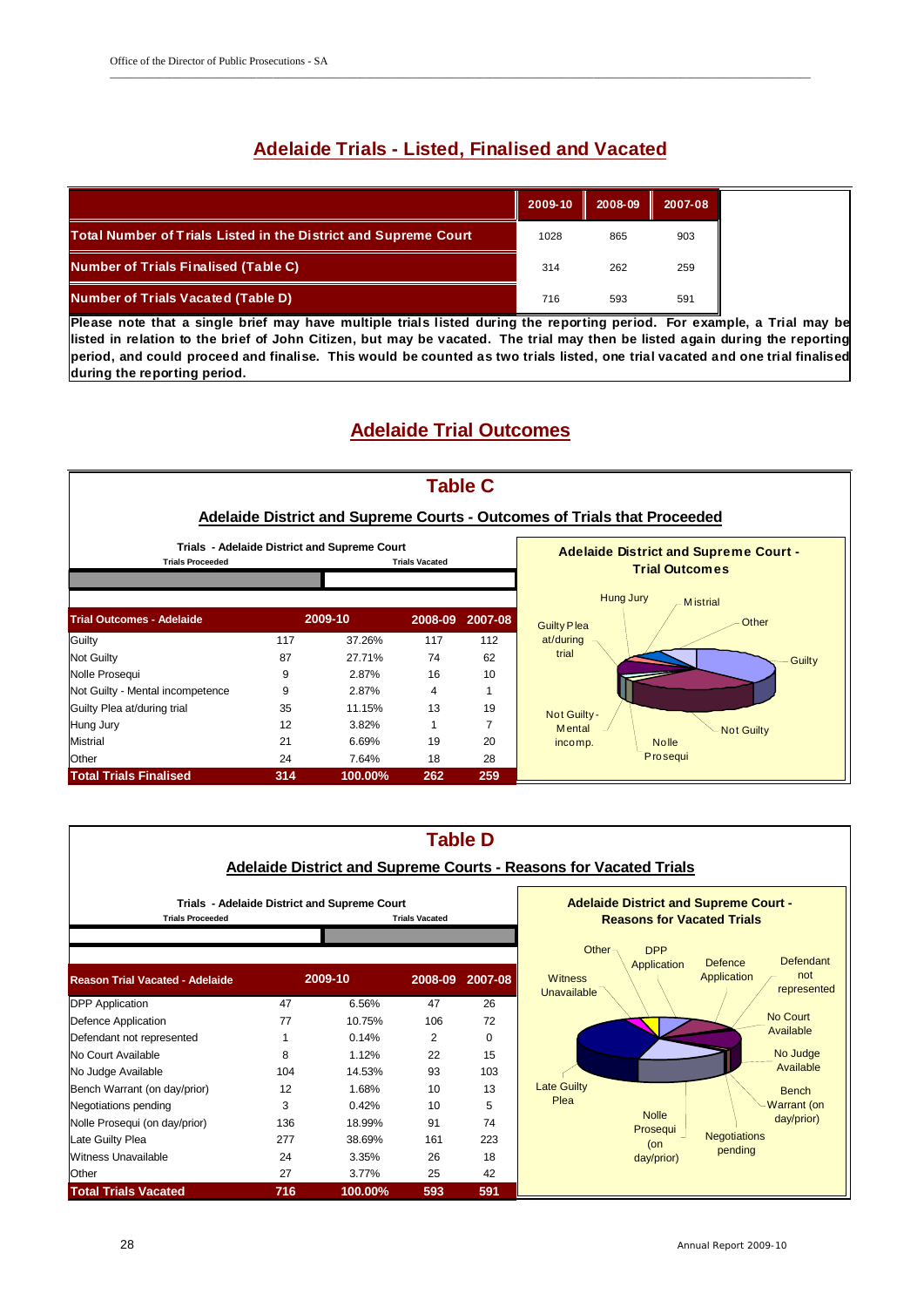#### **Circuit Prosecutions**

#### **Circuit Prosecution Briefs - Received and Finalised**

\_\_\_\_\_\_\_\_\_\_\_\_\_\_\_\_\_\_\_\_\_\_\_\_\_\_\_\_\_\_\_\_\_\_\_\_\_\_\_\_\_\_\_\_\_\_\_\_\_\_\_\_\_\_\_\_\_\_\_\_\_\_\_\_\_\_\_\_\_\_\_\_\_\_\_\_\_\_\_\_\_\_\_\_\_\_\_\_\_\_\_\_\_\_\_\_\_\_\_\_\_\_\_\_\_\_\_\_\_\_\_\_\_\_\_\_\_\_\_\_\_\_\_\_\_\_\_\_\_

|                                                                                                  | 2009-10 | 2008-09 | 2007-08 |
|--------------------------------------------------------------------------------------------------|---------|---------|---------|
| <b>Total Prosecution Briefs Received into the Circuit District and</b><br><b>Supreme Courts*</b> | 343     | 377     | 236     |
| Briefs Finalised in the District or Supreme Court** (Table E)                                    | 296     | 271     | 256     |

**Please note that the 'Briefs Finalised' during the reporting period do not correlate directly with the 'Briefs Received' during the reporting period. The time that lapses between the receipt of a prosecution brief in the office, and the finalisation of that brief in the District or Supreme Court can be as much as twelve months or more. Therefore, a percentage of the 'Briefs Finalised' will have been received in a previous reporting period, and a percentage of the 'Briefs Received' will be finalised in a future reporting period.**

**\* Includes briefs received after being committed to the District or Supreme Court for sentence to be handed down. \*\*Does not include briefs that are committed to the District or Supreme Court for which ODPP attend at the sentence. For reporting purposes, the finalisation of these briefs is regarded to have occurred when a plea was entered at the Committal Stage**

#### **Circuit Prosecution Brief Outcomes**



**NB - The ODPP does not deal with matters in the Circuit Courts during their Committal Stage. The Committal Stage of Circuit Court matters is dealt with by prosecutors from the South Australian Police.**

| <b>Total Brief Outcomes</b> |
|-----------------------------|
|                             |
|                             |
|                             |
|                             |
|                             |
| Convicted                   |
|                             |
|                             |
|                             |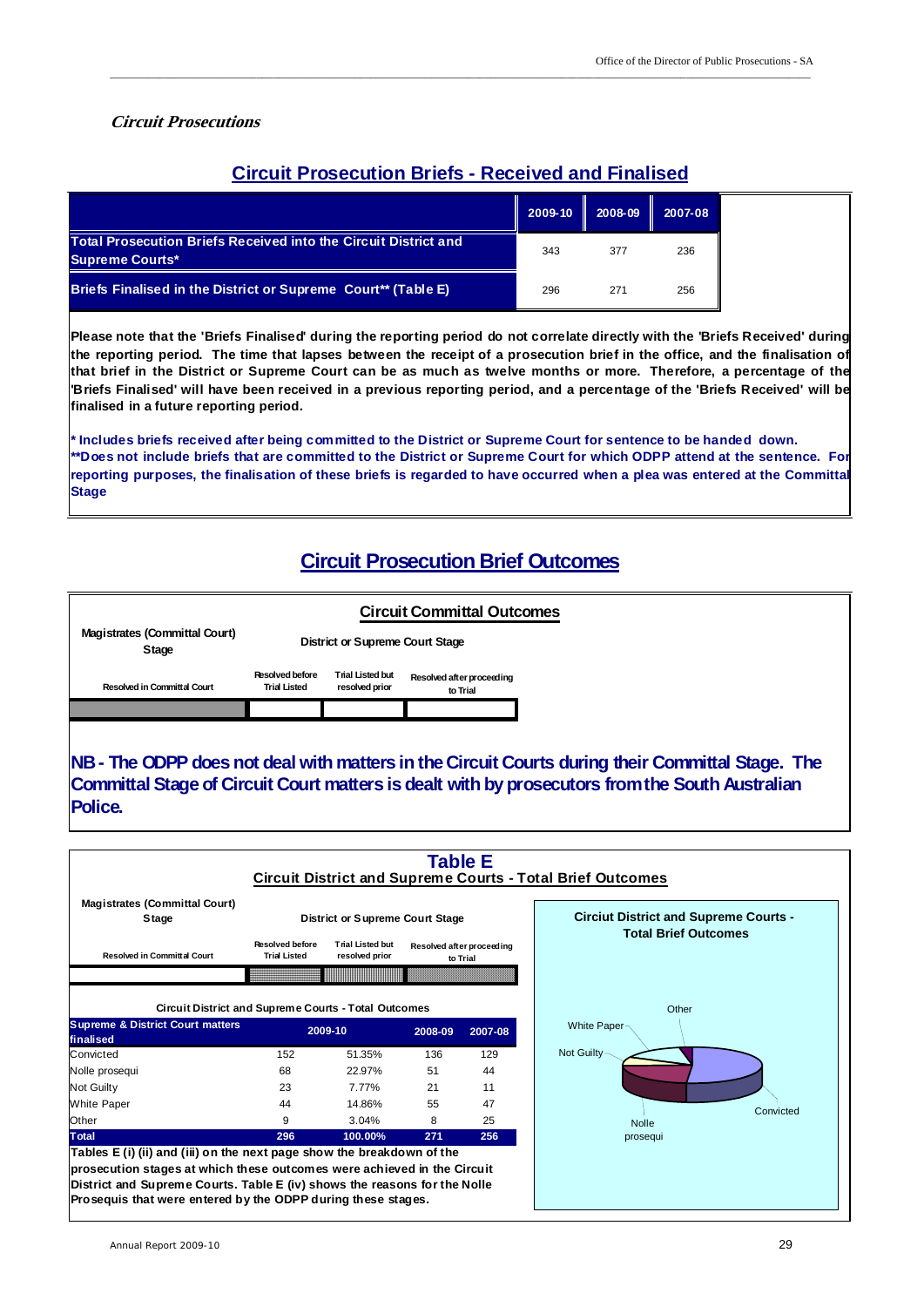

| Table E (ii)<br>Circuit District and Supreme Courts - Brief Outcomes After Listing, but Before Proceeding to Trial |                                               |                                           |                 |                                       |                                                                                                 |                       |
|--------------------------------------------------------------------------------------------------------------------|-----------------------------------------------|-------------------------------------------|-----------------|---------------------------------------|-------------------------------------------------------------------------------------------------|-----------------------|
| <b>Magistrates (Committal Court)</b><br><b>Stage</b>                                                               |                                               | <b>District or Supreme Court Stage</b>    |                 |                                       | <b>Circuit District and Supreme Courts -</b><br><b>Brief Outcomes After Listing, but Before</b> |                       |
| <b>Resolved in Committal Court</b>                                                                                 | <b>Resolved before</b><br><b>Trial Listed</b> | <b>Trial Listed but</b><br>resolved prior |                 | Resolved after proceeding<br>to Trial | <b>Proceeding to Trial</b>                                                                      |                       |
|                                                                                                                    |                                               |                                           |                 |                                       | Other $\neg$                                                                                    | Pleads<br>guilty all  |
| <b>Outcomes of Briefs listed for trial</b>                                                                         |                                               | 2009-10                                   | 2008-09         | 2007-08                               |                                                                                                 | charges               |
| Pleads guilty all charges                                                                                          | 13                                            | 27.66%                                    | 12              | 10 <sup>10</sup>                      | Nolle all                                                                                       |                       |
| Pleads quilty some/lesser charges                                                                                  | 12                                            | 25.53%                                    | 16              | 16                                    | charges                                                                                         | Pleads<br>guilty some |
| Nolle all charges                                                                                                  | 21                                            | 44.68%                                    | 12 <sup>2</sup> | 10                                    |                                                                                                 | or lesser<br>charges  |
| Other                                                                                                              |                                               | 2.13%                                     |                 | 5                                     |                                                                                                 |                       |
| <b>Total</b>                                                                                                       | 47                                            | 100.00%                                   | 40              | 41                                    |                                                                                                 |                       |

\_\_\_\_\_\_\_\_\_\_\_\_\_\_\_\_\_\_\_\_\_\_\_\_\_\_\_\_\_\_\_\_\_\_\_\_\_\_\_\_\_\_\_\_\_\_\_\_\_\_\_\_\_\_\_\_\_\_\_\_\_\_\_\_\_\_\_\_\_\_\_\_\_\_\_\_\_\_\_\_\_\_\_\_\_\_\_\_\_\_\_\_\_\_\_\_\_\_\_\_\_\_\_\_\_\_\_\_\_\_\_\_\_\_\_\_\_\_\_\_\_\_\_\_\_\_\_\_\_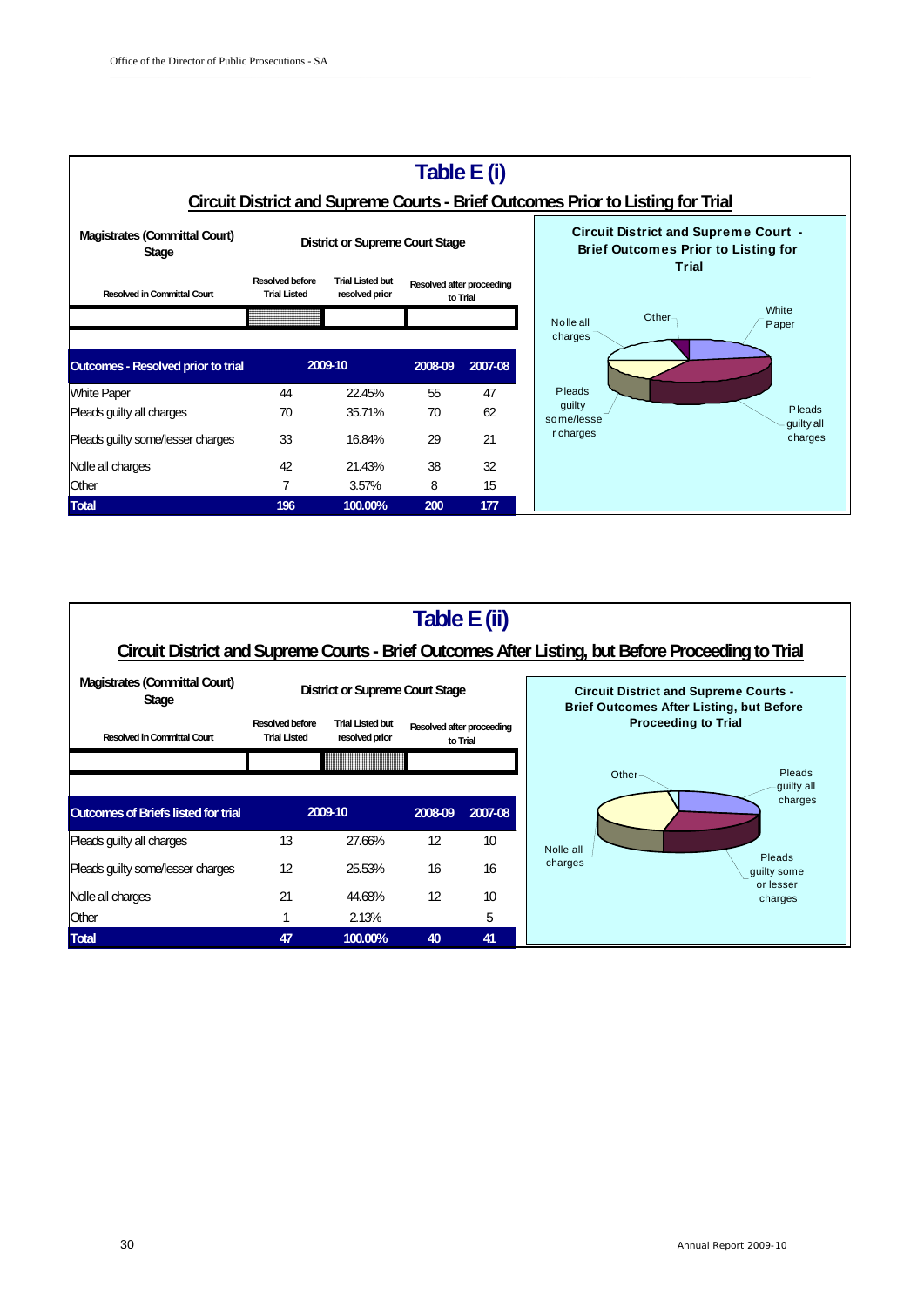

\_\_\_\_\_\_\_\_\_\_\_\_\_\_\_\_\_\_\_\_\_\_\_\_\_\_\_\_\_\_\_\_\_\_\_\_\_\_\_\_\_\_\_\_\_\_\_\_\_\_\_\_\_\_\_\_\_\_\_\_\_\_\_\_\_\_\_\_\_\_\_\_\_\_\_\_\_\_\_\_\_\_\_\_\_\_\_\_\_\_\_\_\_\_\_\_\_\_\_\_\_\_\_\_\_\_\_\_\_\_\_\_\_\_\_\_\_\_\_\_\_\_\_\_\_\_\_\_\_

| Table E(iv)<br><b>Circuit District and Supreme Courts - Nolle Prosequi Reasons</b> |         |                   |                                                                                                                |  |
|------------------------------------------------------------------------------------|---------|-------------------|----------------------------------------------------------------------------------------------------------------|--|
| Nolle Prosequi - Reasons                                                           |         | 2009-10           | <b>Circuit District and Supreme Courts -</b><br><b>Nolle Prosequi Reasons</b>                                  |  |
| Complainant did not want to proceed                                                | 28      | 41.18%            |                                                                                                                |  |
| Complainant/Witness not able to be<br>llocated                                     |         | 1.47%             | Resolved in<br>Plea taken by<br>another way<br>Complainant<br>(ie in Mag Crt)<br>co-accused                    |  |
| Insufficient Evidence/change of<br>diraumstances<br>No reasonable prospect of      | 3       | 4.41%             | did not want<br>in satisfaction<br>to proceed<br>Other (enter                                                  |  |
| conviction                                                                         | 22      | 32.35%            | reason in<br>Complainant/<br>notes)                                                                            |  |
| Other (enter reason in notes)                                                      | 6       | 8.82%             | Witness not<br>able to be<br><b>No</b>                                                                         |  |
| Plea taken by co-accused in<br>satisfaction                                        |         | 1.47%             | Insufficient<br>located<br>reasonable<br>Evidence or<br>prospect of<br>change of<br>conviction<br>circumstance |  |
| Resolved in another way (ie in Mag                                                 |         |                   |                                                                                                                |  |
| Crt)<br><b>Total</b>                                                               | 7<br>68 | 10.29%<br>100.00% |                                                                                                                |  |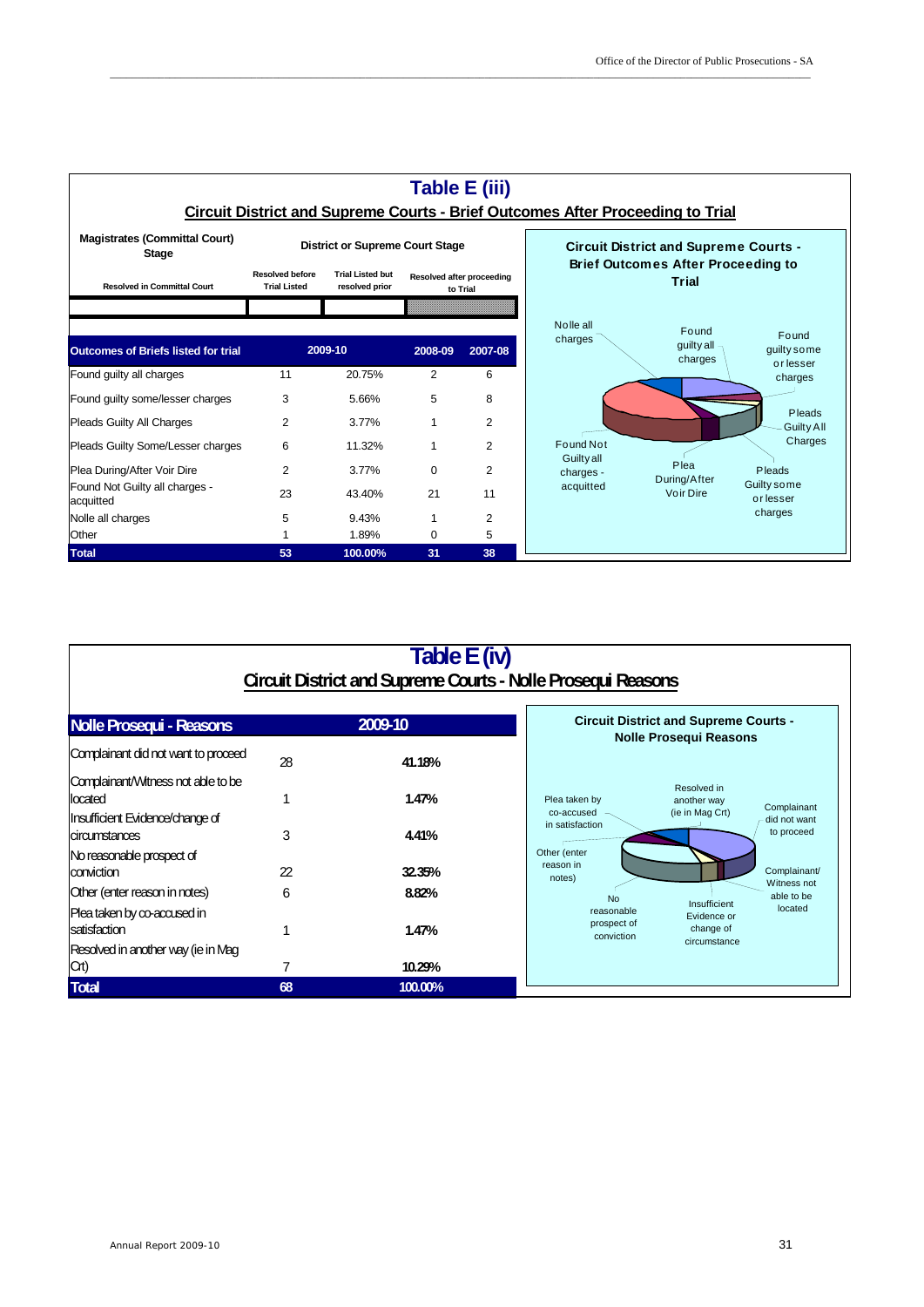### **Circuit Trials - Listed, Finalised and Vacated**

\_\_\_\_\_\_\_\_\_\_\_\_\_\_\_\_\_\_\_\_\_\_\_\_\_\_\_\_\_\_\_\_\_\_\_\_\_\_\_\_\_\_\_\_\_\_\_\_\_\_\_\_\_\_\_\_\_\_\_\_\_\_\_\_\_\_\_\_\_\_\_\_\_\_\_\_\_\_\_\_\_\_\_\_\_\_\_\_\_\_\_\_\_\_\_\_\_\_\_\_\_\_\_\_\_\_\_\_\_\_\_\_\_\_\_\_\_\_\_\_\_\_\_\_\_\_\_\_\_

|                                                                 | 2009-10 | $\parallel$ 2008-09 $\parallel$ 2007-08 |    |
|-----------------------------------------------------------------|---------|-----------------------------------------|----|
| Total Number of Trials Listed in the District and Supreme Court | 217     | 156                                     | 98 |
| <b>Number of Trials Finalised (Table F)</b>                     | 57      | 32                                      | 43 |
| <b>Number of Trials Vacated (Table G)</b>                       | 167     | 93                                      | 58 |

**Please note that a single brief may have multiple trials listed during the reporting period. For example, a Trial may be listed in relation to the brief of John Citizen, but may be vacated. The trial may then be listed again during the reporting period, and could proceed and finalise. This would be counted as two trials listed, one trial vacated and one trial finalised during the reporting period.** 

### **Circuit Trial Outcomes**



|                                                  |                |                                             | <b>Table G</b>  |                                   |                                                                         |                                              |
|--------------------------------------------------|----------------|---------------------------------------------|-----------------|-----------------------------------|-------------------------------------------------------------------------|----------------------------------------------|
|                                                  |                |                                             |                 |                                   | <b>Circuit District and Supreme Courts - Reasons for Vacated Trials</b> |                                              |
|                                                  |                | Trials - Circuit District and Supreme Court |                 |                                   |                                                                         | <b>Circuit District and supreme Courts =</b> |
| <b>Trials Proceeded</b><br><b>Trials Vacated</b> |                |                                             |                 | <b>Reasons for Vacated Trials</b> |                                                                         |                                              |
|                                                  |                |                                             |                 |                                   |                                                                         | <b>DPP</b>                                   |
| <b>Reason Trial Vacated - Adelaide</b>           |                | 2009-10                                     | 2008-09         | 2007-08                           | <b>Late Guilty</b><br>Plea                                              | Other<br>Application<br>Defence              |
| <b>DPP</b> Application                           | 5              | 2.99%                                       | $\Omega$        | 2                                 | <b>Nolle</b><br>Prosegui                                                | Application                                  |
| Defence Application                              | 20             | 11.98%                                      | 16              | 11                                | (on                                                                     |                                              |
| No Court Available                               | 89             | 53.29%                                      | 26              | 7                                 | day/prior)                                                              |                                              |
| Bench Warrant (on day/prior)                     | $\overline{2}$ | 1.20%                                       | 3               | $\overline{2}$                    |                                                                         |                                              |
| Nolle Prosequi (on day/prior)                    | 17             | 10.18%                                      | 11              | 8                                 |                                                                         |                                              |
| Late Guilty Plea                                 | 31             | 18.56%                                      | 27              | 18                                | Bench                                                                   | No Court                                     |
| Other                                            | 3              | 1.80%                                       | 10 <sup>1</sup> | 10                                | Warrant (on                                                             | Available                                    |
| <b>Total Trials Finalised</b>                    | 167            | 100.00%                                     | 93              | 58                                | day/prior)                                                              |                                              |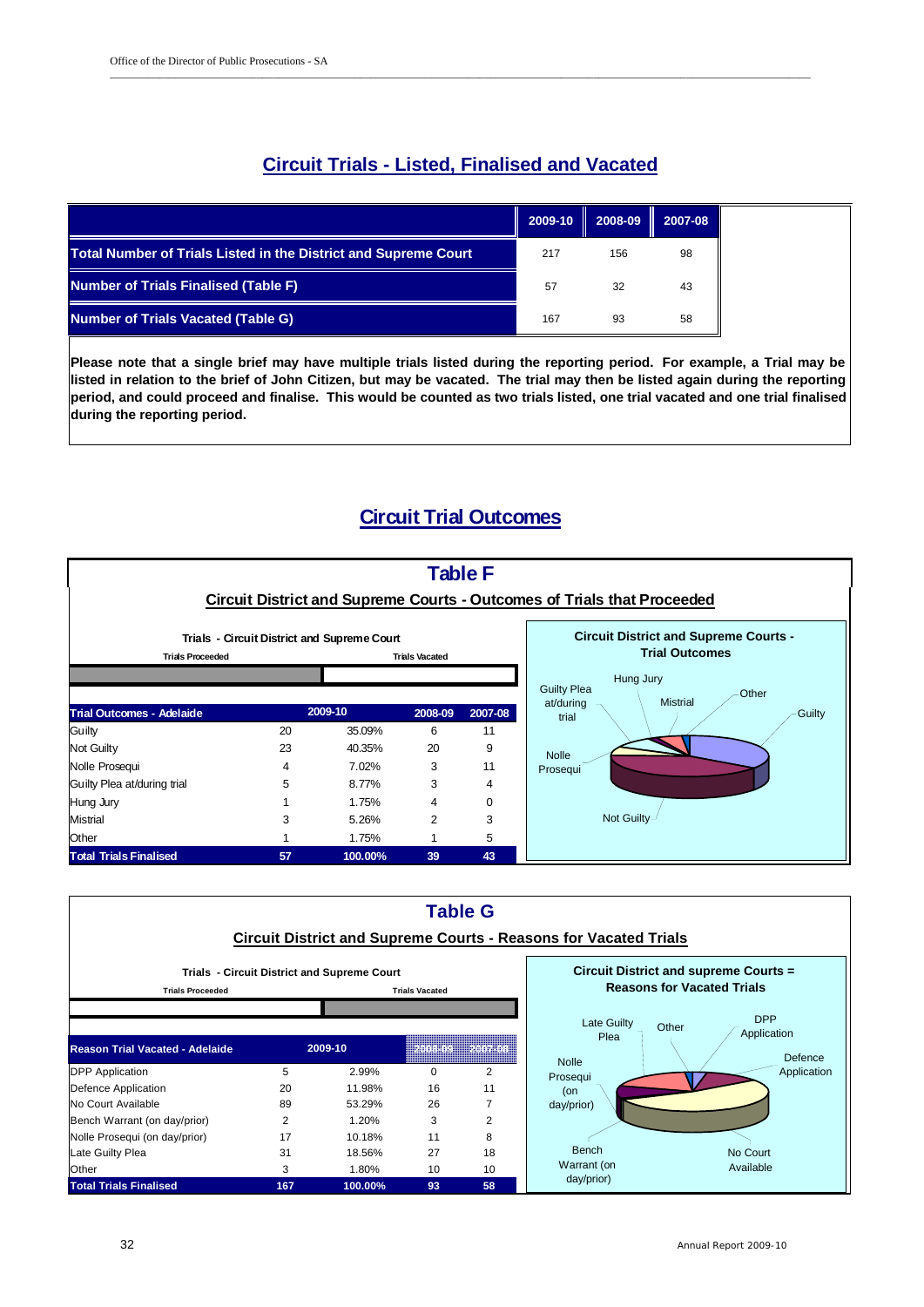#### **Criminal Court of Appeal**

|                                      |                         | $\sim$ $\sim$ $\sim$ $\sim$ $\sim$ |                  |                           |                      |                   |
|--------------------------------------|-------------------------|------------------------------------|------------------|---------------------------|----------------------|-------------------|
| <b>Crown Appeals</b>                 | <b>Against sentence</b> |                                    |                  |                           | Other grounds        |                   |
|                                      | 2009-10                 |                                    | 2008-09          | 2009-10                   | 2008-09              |                   |
| Allowed                              | 4                       |                                    | 5                |                           |                      |                   |
| <b>Dismissed</b>                     |                         |                                    | 2                |                           |                      |                   |
| <b>Total Crown Appeals decided</b>   | 5                       |                                    | $\overline{7}$   | $\bf{0}$                  | 1                    |                   |
| <b>Defence Appeals</b>               | <b>Against sentence</b> |                                    |                  | <b>Against conviction</b> | <b>Other Grounds</b> |                   |
|                                      | 2009-10                 | 2008-09                            | 2009-10          | 2008-09                   | 2009-10              | 2008-09           |
| Conviction quashed                   | 2                       |                                    | 6                | 8                         |                      |                   |
| Sentence reduced                     | 5                       | 9                                  |                  |                           |                      |                   |
| Appeal Dismissed                     | 16                      | 16                                 | 23               | 21                        |                      | 5                 |
| Other outcome                        | 1                       | 6                                  | 2                | 4                         |                      | 2                 |
| <b>Total Defence Appeals decided</b> | 24                      | 32                                 | 31               | 33                        | $\bf{0}$             | $\overline{7}$    |
| <b>Leave to Appeal Applications</b>  | <b>By DPP</b>           |                                    |                  | <b>By Defence</b>         |                      | <b>By Defence</b> |
|                                      | against sentence        |                                    | against Sentence |                           | against Conviction   |                   |
|                                      | 2009-10                 | 2008-09                            | 2009-10          | 2008-09                   | 2009-10              | 2008-09           |
| Abandoned / Withdrawn                |                         |                                    | 5                | 6                         | 2                    |                   |
| Dismissed                            |                         |                                    | 11               | 13                        | 5                    | 9                 |
| Sentence reduced                     |                         |                                    |                  | 3                         |                      |                   |
| To CCA                               |                         |                                    | 30               | 27                        | 29                   | 33                |
| Other                                |                         |                                    |                  |                           |                      |                   |
| <b>Total Applications</b>            | $\bf{0}$                | $\bf{0}$                           | 46               | 49                        | 36                   | 49                |

#### **Other Brief Types**

The Office has conduct of a number of other brief types associated with criminal prosecutions. Of significant note is the work we do in relation to Criminal Assets Confiscations (see page 23), the matters for which we adjudicate and provide opinions to the South Australian Police, and our conduct of matters relating to persons detained as a result of Mental Impairment.

#### **Adjudication and Opinion Outcomes**

| <b>Adjudication Outcomes</b>         |      | 2009-10 | 2008-09 | 2007-08 |
|--------------------------------------|------|---------|---------|---------|
| Charge major Indictable              | 2074 | 79.62%  | 2092    | 1867    |
| Charge Minor Indictable              | 158  | 6.07%   | 122     | 135     |
| <b>Charge Summary</b>                | 71   | 2.73%   | 52      | 59      |
| Do not lay charges                   | 47   | 1.80%   | 58      | 39      |
| Other                                | 255  | 9.79%   | 141     | 58      |
| <b>Total Adjudications finalised</b> | 2605 | 100.00% | 2465    | 2158    |
|                                      |      |         |         |         |
| <b>Opinion Outcomes</b>              |      | 2009-10 | 2008-09 | 2007-08 |
| Charge major Indictable              | 72   | 36.00%  | 82      | 125     |
| Charge Minor Indictable              | 15   | 7.50%   | 14      | 38      |
| <b>Charge Summary</b>                | 2    | 1.00%   | 2       | 25      |
| Do not lay charges                   | 35   | 17.50%  | 64      | 93      |
| Other                                | 76   | 38.00%  | 63      | 191     |
| <b>Total Opinions finalised</b>      | 200  | 100.00% | 225     | 472     |

### **Mental Impairment**

| <b>Mental Impairment</b>              |    |
|---------------------------------------|----|
| No of Briefs received during 2009-10  |    |
| No of Briefs finalised during 2009-10 | 11 |

### **Appeals**

\_\_\_\_\_\_\_\_\_\_\_\_\_\_\_\_\_\_\_\_\_\_\_\_\_\_\_\_\_\_\_\_\_\_\_\_\_\_\_\_\_\_\_\_\_\_\_\_\_\_\_\_\_\_\_\_\_\_\_\_\_\_\_\_\_\_\_\_\_\_\_\_\_\_\_\_\_\_\_\_\_\_\_\_\_\_\_\_\_\_\_\_\_\_\_\_\_\_\_\_\_\_\_\_\_\_\_\_\_\_\_\_\_\_\_\_\_\_\_\_\_\_\_\_\_\_\_\_\_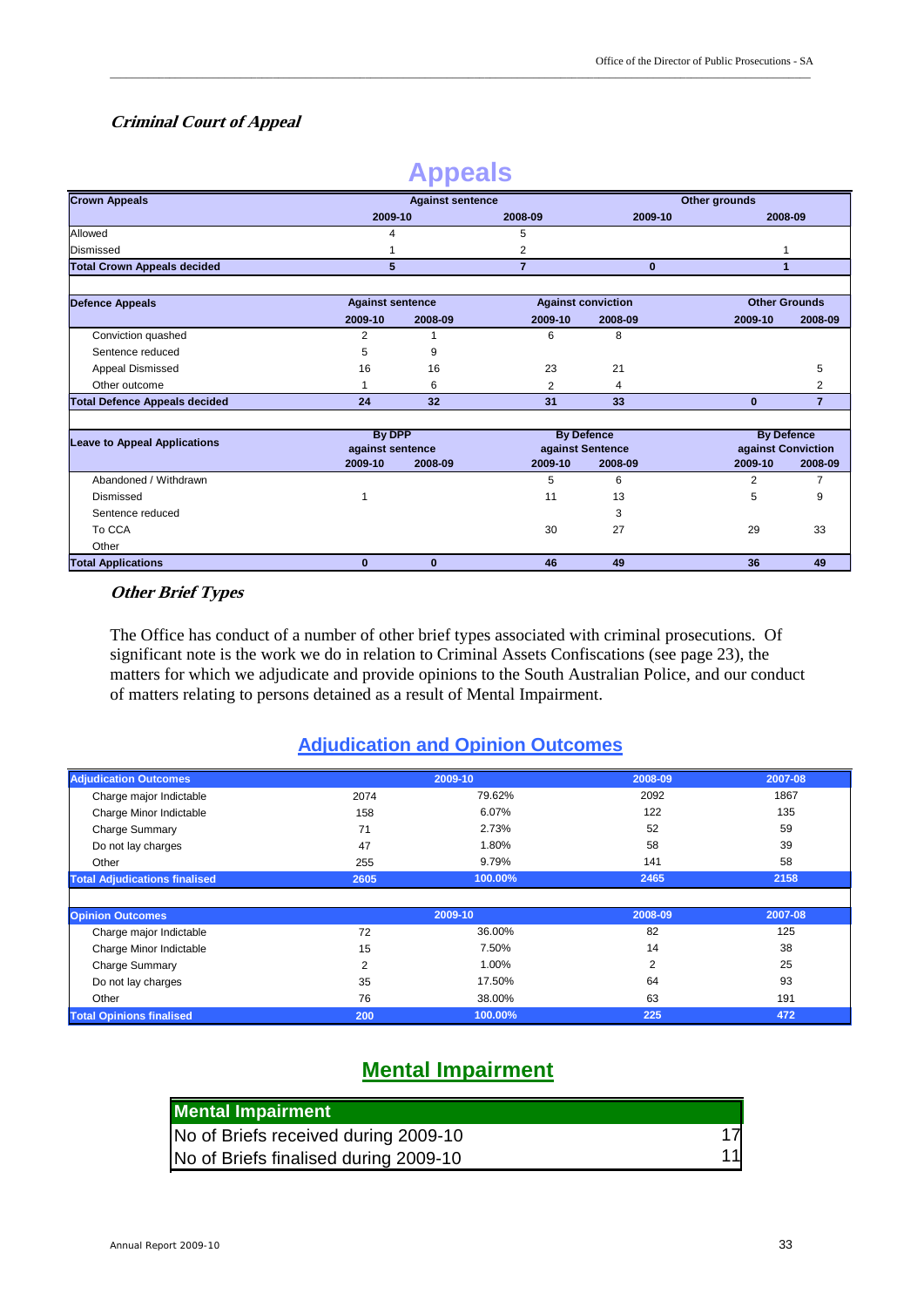#### **Witness Assistance Service**



\_\_\_\_\_\_\_\_\_\_\_\_\_\_\_\_\_\_\_\_\_\_\_\_\_\_\_\_\_\_\_\_\_\_\_\_\_\_\_\_\_\_\_\_\_\_\_\_\_\_\_\_\_\_\_\_\_\_\_\_\_\_\_\_\_\_\_\_\_\_\_\_\_\_\_\_\_\_\_\_\_\_\_\_\_\_\_\_\_\_\_\_\_\_\_\_\_\_\_\_\_\_\_\_\_\_\_\_\_\_\_\_\_\_\_\_\_\_\_\_\_\_\_\_\_\_\_\_\_

#### **Office of the DPP Website**

During 2009-10, the Office website averaged over 1400 'hits' each month. (A hit is counted each time a visitor opens a page.)

#### **CHANGES IN THE CRIMINAL JUSTICE SYSTEM**

The Adelaide Magistrates Court Case Conferencing Pilot continued during 2009-10. As a part of this pilot, the Adelaide Magistrates Court allowed for up to four half hour case conferences per week. These case conferences were facilitated with the objective of increasing the number of matters that were able to reach an early and appropriate resolution. Even for those matters that are not able to be resolved early in the criminal prosecution process, case conferencing can assist in clarifying a range of issues and reduce the time required to prepare matters for trial.

Participants provided very positive feedback during a recent evaluation of the first twelve months of this pilot. The evaluation suggests that in excess of 135 days of court sitting time has been saved as a result of case conferencing. A sub-group of the Criminal Justice Ministerial Taskforce will continue to monitor this pilot, enabling the further building of evidence to support the potential expansion of the program in the future.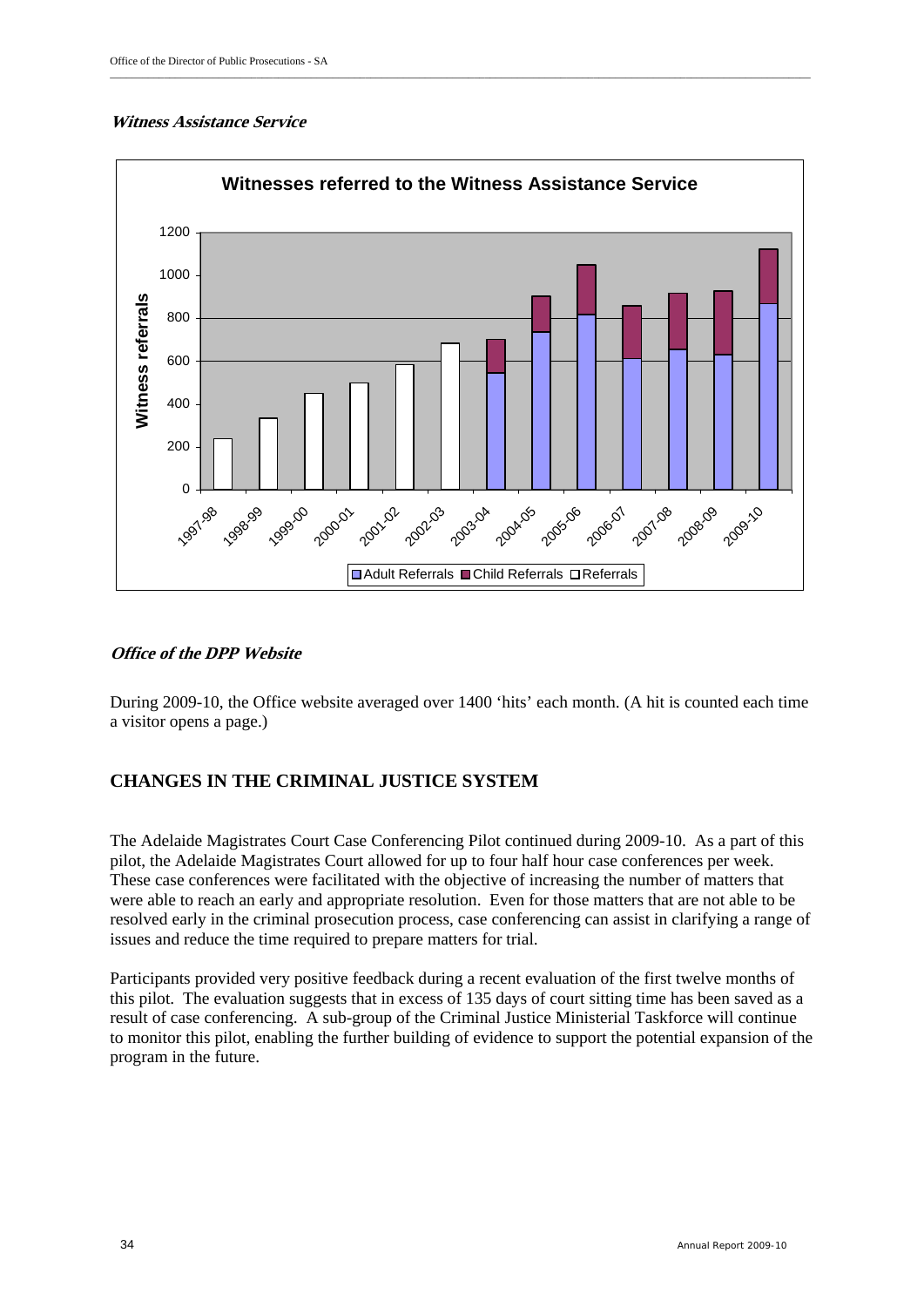#### **GENERAL MANAGER'S REPORT**

Consolidation of progress made in recent years placed the Office in a position where it could review operations and consider further changes. We are aware that challenges remain—to achieve greater efficiencies, to deliver improved services and to do so in a challenging economic environment.

\_\_\_\_\_\_\_\_\_\_\_\_\_\_\_\_\_\_\_\_\_\_\_\_\_\_\_\_\_\_\_\_\_\_\_\_\_\_\_\_\_\_\_\_\_\_\_\_\_\_\_\_\_\_\_\_\_\_\_\_\_\_\_\_\_\_\_\_\_\_\_\_\_\_\_\_\_\_\_\_\_\_\_\_\_\_\_\_\_\_\_\_\_\_\_\_\_\_\_\_\_\_\_\_\_\_\_\_\_\_\_\_\_\_\_\_\_\_\_\_\_\_\_\_\_\_\_\_\_

We have looked at how the Office can align itself better with the Attorney-General's Department's strategies particularly to be more community facing, innovative and collaborative, and to engage staff in meaningful work in a rewarding workplace. The recent Staff Survey shows the employees of the Office are a highly dedicated and professional group and we want to build on this.

#### **Staffing the Office**

Sixteen additional positions for 2009-10 were announced by government in April 2008 as part of a three year staffing plan. Five of these were for work flowing from the Serious and Organised Crime (Control) Act 2008. Filling of these positions was delayed pending a review of the distribution of S&OC funding. The Office retained 2.5 of these positions. The increase of 13.5 FTE for the year was a welcome increase of legal, administrative and witness assistance resources.

#### **Office Technology**

Justice Technology Services continues to provide support to the Office in maintaining and enhancing the Case Tracking database. The Office is totally dependent on the Attorney-General's Department for IT skills and resources. The shortfall in the system's capabilities, primarily but not solely due to the abandonment of the second phase of the Integrated Justice Project, which was to deliver important functions, has been reported previously. The Office has briefed the Attorney-General's Department on the deficiencies and requested that expert resources be made available to assess the existing system and opportunities to improve the use of IT in support of the prosecution process.

The Office installed a video conference terminal enabling it to communicate with victims, witnesses and others in remote locations without the disruption and cost of travel.

This year the Office began upgrading its computer facilities in the Adelaide, Port Augusta and Mt Gambier court precincts. The new facilities will give prosecutors working in the courts, remote access to the Office's database and other essential information, and high-speed access to on-line research tools.

#### **Knowledge Management**

The Office has decided on tools that will be used to deploy the planned On-Line Prosecution Guide which, when complete, will enable the Office to capture corporate knowledge and make it readily accessible to all staff, alongside essential internal and external on-line resources. Generating, collecting and managing the content will be a challenge but it is essential that prosecutors have the tools to do their job professionally and efficiently.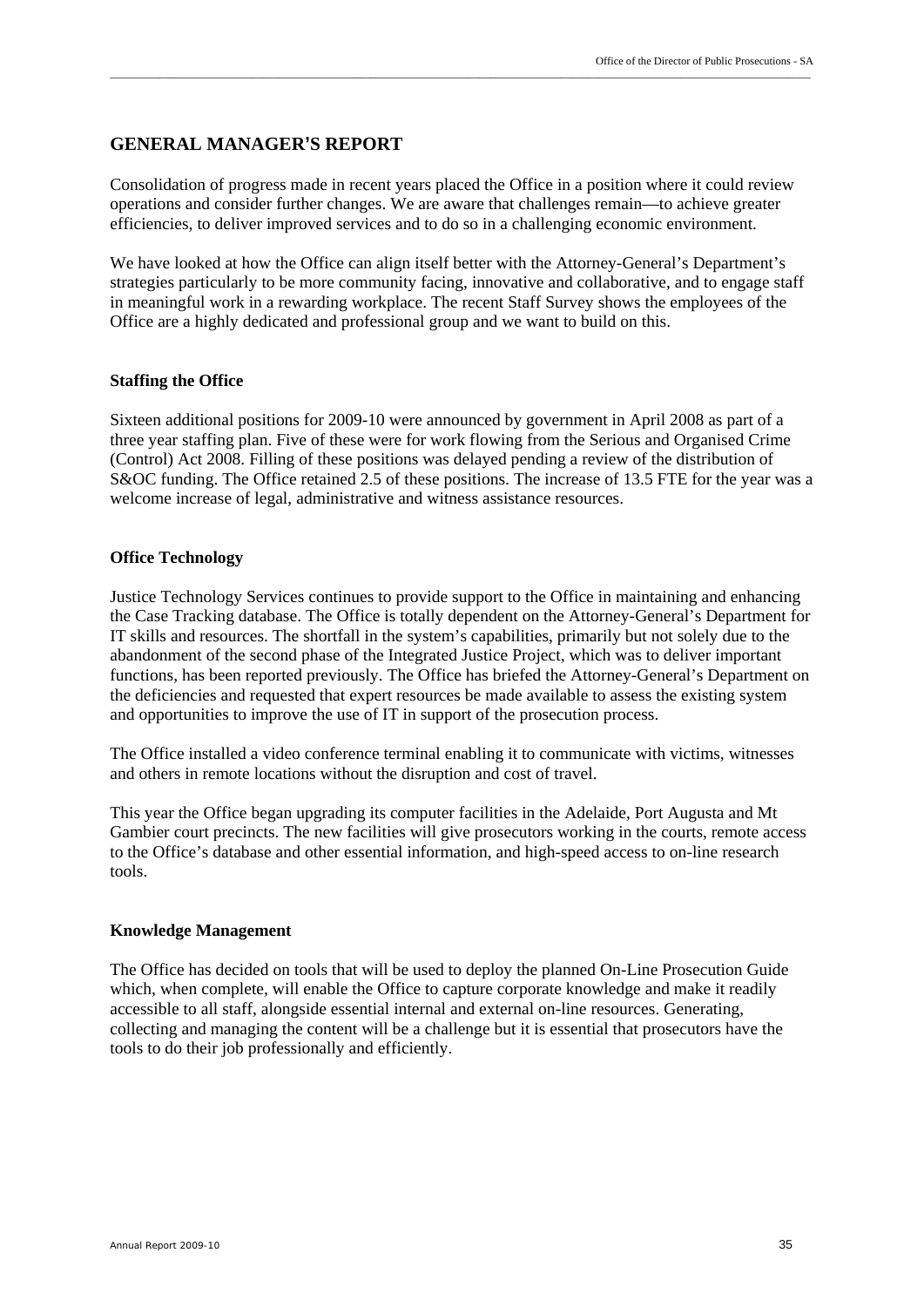#### **Accommodation**

With an extra sixteen staff planned for 2009-10, the Office was, at the start of the year - and having previously rejected off-site overflow accommodation - negotiating with the Attorney-General's Department for additional space. The cooperation of Justice Business Services in securing an area within the building was appreciated. We now have each of the Legal Practice Teams, each with about a quarter of the Office's staff and work, on different floors. The Witness Assistance Service of twelve social workers is on yet another floor.

In 2009-10, the AGD's 'restack' and renovation of 45 Pirie Street moved a little closer to realisation and the Office looks forward to consolidating its operations onto fewer floors.

#### . **AGD Corporate Services**

The Office continues to rely on the AGD for all corporate services—human resources, facilities management, finance, procurement, OHS&W, ICT, corporate communications and media, and library, to name a few—and we thank the individuals and teams involved for their assistance throughout the year. We are encouraged by those who have shown a great willingness to assist; to see the issues from the perspective of the Office and its staff; and to advocate for the Office's needs.

#### **Staff Training and Development**

The Office completed its program, commenced in 2008-09, of sending executive managers to four or five-day Executive Leadership Development programs at Mt Eliza Business School. Eleven Executives attended the AGD's Chief Executive's leading Change program and have been involved in on-going activities under the *Make a Difference* program.

Information and training sessions were run for lawyers as part of the Office's Continuing Legal Education (CLE) program with ten sessions being video recorded for future use by staff. The ODPP also participates in relevant CLE sessions run by the Crown Solicitor's Office and the Law Society.

Staff across the Office participated in external training, most of which was arranged through the Justice Portfolio Organisational Learning Framework.

#### **Contribution to Justice projects and programs**

The Office has been an active participant in a number of Justice-wide initiatives, sometimes providing significant contribution, at other times reviewing and commenting on draft documents and program. The initiatives include:

- Parole Information Project
- Justice Video Conferencing project
- Criminal Justice Ministerial Task Force
- Victims of Crime Ministerial Advisory Committee
- AGD Restorative Justice Reference Group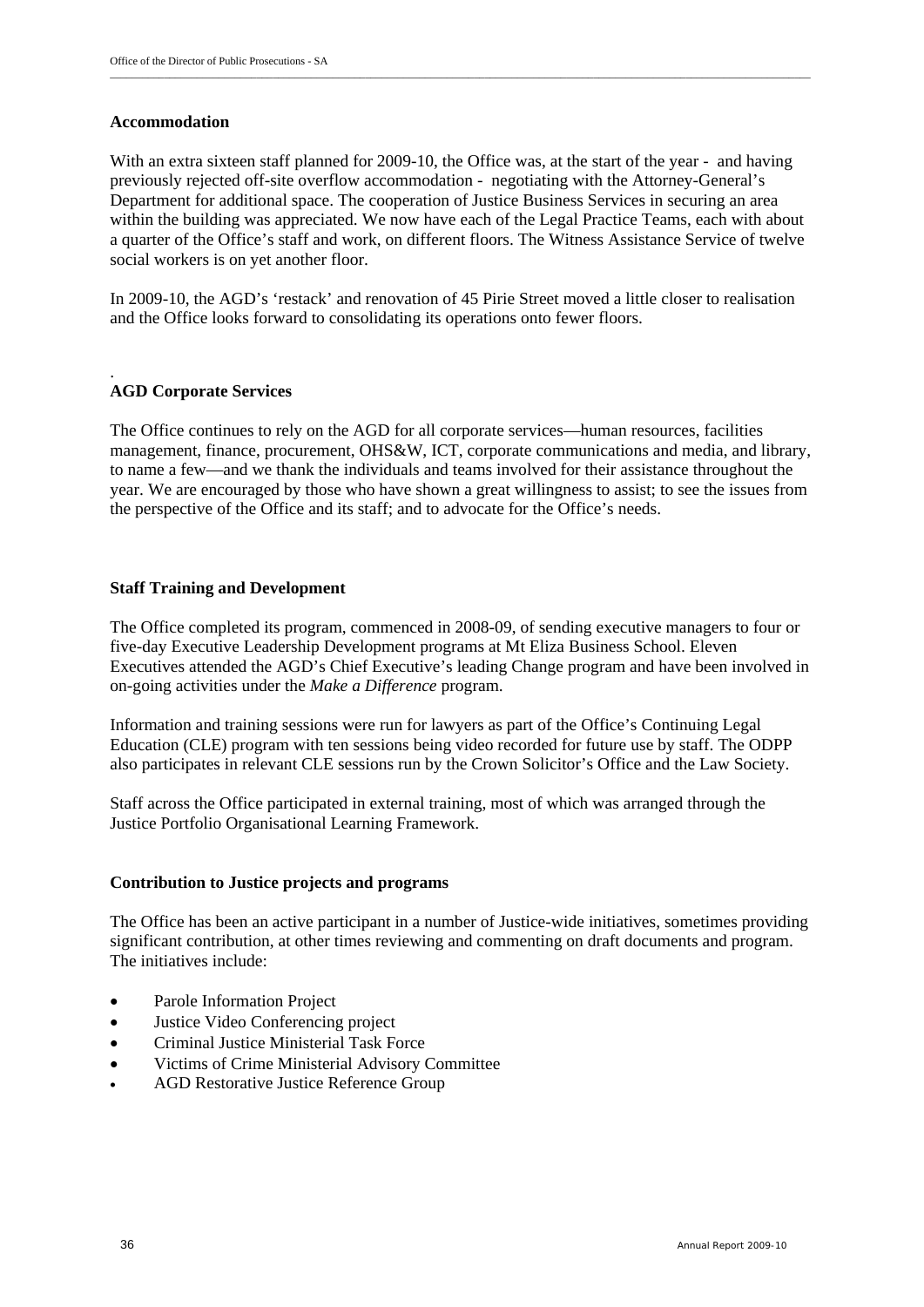#### **Briefing Out**

The Office briefs external counsel to appear in court on behalf of the DPP in both city and country (Circuit) courts. This is necessary when the Office has insufficient suitably experienced staff counsel to cover all listed trials and contributes to development of criminal advocacy within the private sector. The graph shows Briefing Out expenditure over recent years. Like the rapid growth in 2006-07, the increase in 2009-10 is due to an influx of relatively junior lawyers in the Office. The upward trend was evident in the last half of 2008-09 and, as reported in last year's



Annual Report, attributed to the loss of four of the Office's most senior prosecutors, including two Queen's Counsel, during 2008-09.

\_\_\_\_\_\_\_\_\_\_\_\_\_\_\_\_\_\_\_\_\_\_\_\_\_\_\_\_\_\_\_\_\_\_\_\_\_\_\_\_\_\_\_\_\_\_\_\_\_\_\_\_\_\_\_\_\_\_\_\_\_\_\_\_\_\_\_\_\_\_\_\_\_\_\_\_\_\_\_\_\_\_\_\_\_\_\_\_\_\_\_\_\_\_\_\_\_\_\_\_\_\_\_\_\_\_\_\_\_\_\_\_\_\_\_\_\_\_\_\_\_\_\_\_\_\_\_\_\_

#### **Administrative Manager's Report**

#### *Staff*

The Office of the Director of Public Prosecutions offers a number of full-time or part-time opportunities for ongoing, term contract staff with a variety of employment conditions and flexible working arrangements.

A number of staff took advantage of work-life balance by utilizing the Department's flexible working options to work from home, or to use flexi-time, depending on their job roles.

Staff of the Office of the Director of Public Prosecutions are all located at 45 Pirie Street.

I congratulate the Administration staff once again for their continued input and efforts in supporting the Legal staff of the office.

Human Resources support is provided at a corporate level through the Attorney-General's Department.

#### *Occupational Health, Safety & Injury Management*

As the Office of the Director of Public Prosecution is a division of the Attorney-General's Department, Occupational Health and Safety matters are largely reported in the annual report of the Justice Portfolio incorporating the Department of Justice and the Attorney-General's Department.

The Office of the Director of Public Prosecution continues to offer

- flu vaccinations to staff with the cost borne by the agency
- worksite assessments by occupational therapist

#### *Training and Development*

The opportunity to undertake Personal Development is offered by the Attorney General's Department and is communicated to staff via the Intranet.

The Office of the Director of Public Prosecution continues to provide in house training for professional staff, specifically to meet their needs. In 2009-10 a number of legal managers attended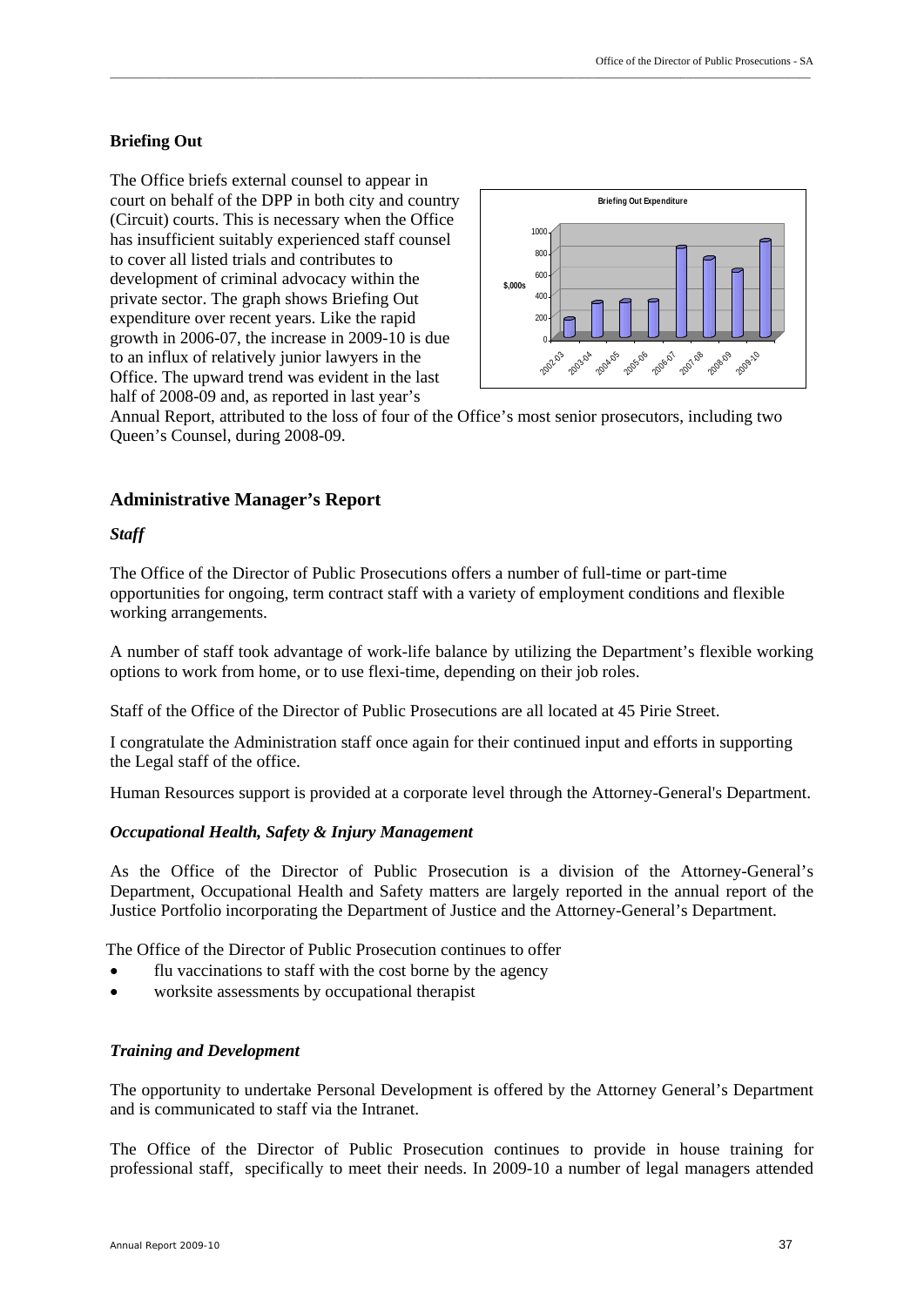Mount Eliza in Victoria, in response to individual training needs identified by the Office. Additional legal staff took the opportunity to participate in other external training and public information sessions.

The Office of the Director of Public Prosecution offered work experience to a number of secondary students during 2009-10. A number of law students wishing to complete the practical legal training component of their professional qualifications also undertook placements in the office.

#### **Witness Assistance Service Report**

In 2009-10 the Witness Assistance Service (WAS) experienced an increased demand for its services to victims of crime, witnesses for the prosecution and their immediate family members in matters dealt with by the Office.

The Witness Assistance Service, comprised of twelve Senior Social Workers, assisted victims of crime and witnesses for the prosecution with information and support. The Commissioner for Victims' Rights continued to fund several positions specifically to assist child and adolescent victims.

Significant numbers of services were provided to victims of crime and prosecution witnesses in the most serious criminal matters being prosecuted by the Office. These included murder, attempted murder, manslaughter, causing death by dangerous driving, child sex offences, historical sexual offences, rape and other serious violent (aggravated) offences.

The WAS also had significant involvement with victims and families in sensitive criminal matters where alleged offenders were determined to be *Mentally Incompetent* or *Unfit to Stand Trial.* 

The Service saw an increase in demand for services to victims and witnesses in regional and remote areas.<sup>7</sup>

#### **WAS Year in Review**

The activities of the WAS continue to be influenced by the needs, requests and referral patterns of victims and witnesses.

During 2009-10, *New Referrals* to the Service grew by a sizable 21.0% (1122 new referrals compared to 927 the previous year). Where *New Child Referrals* decreased by 14.4% (255 compared to 298), the number of *New Adult Referrals* increased significantly by 37.8 % (a total of 867 compared to 629).

This represents a significant total increase in *New Referrals* to the Service and the highest rate of *New Referrals* since the establishment of the Service 1995.

Where *New Child Referrals* decreased by 14.4% the time spend providing services and support to young children and adolescents increased by 13.6% (from 797.9hrs to 906.8hrs). This is a notable trend and, in part, reflects the growing complexity and time needed when working with child and adolescent victims of alleged sex offences and their immediate family members.

The Service experienced a 19.6% increase in the actual numbers of face-to-face services provided to victims and witnesses. Of particular note, significant increases were made in *Court Attendance / Support (*33.4%) and *Court Companion Support (31.3%)* activities representing WAO's increased support of victims and witnesses at court hearings. *Attendance at Proofing Meetings* increased by a

<sup>&</sup>lt;sup>7</sup> Pt Augusta, Pt Pirie, Whyalla, Ceduna, Pt Lincoln, Mt Gambier, Riverland and APY Lands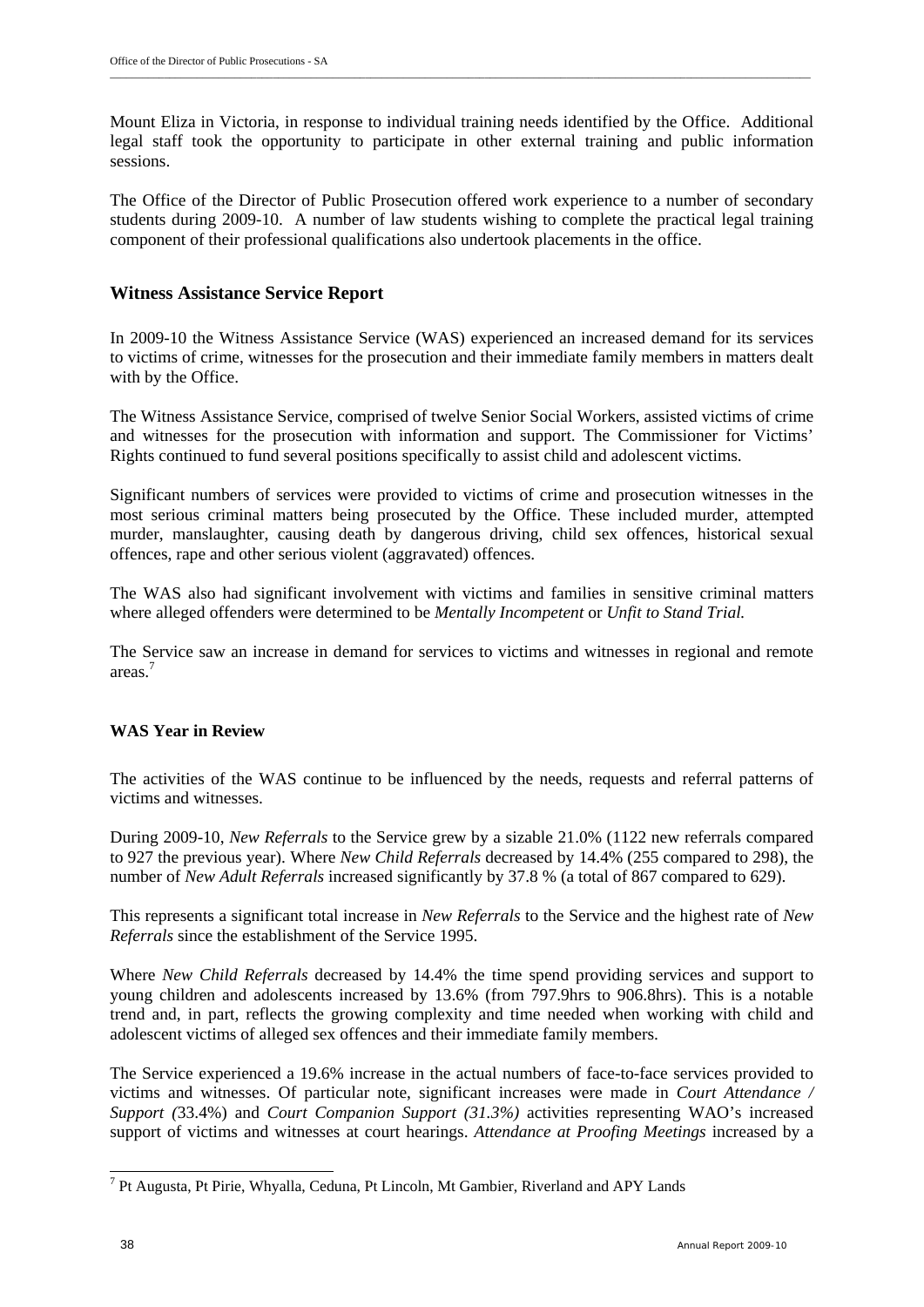sizable 15.7% representing the important role performed by Witness Assistance Officers during sensitive meetings with legal staff.

\_\_\_\_\_\_\_\_\_\_\_\_\_\_\_\_\_\_\_\_\_\_\_\_\_\_\_\_\_\_\_\_\_\_\_\_\_\_\_\_\_\_\_\_\_\_\_\_\_\_\_\_\_\_\_\_\_\_\_\_\_\_\_\_\_\_\_\_\_\_\_\_\_\_\_\_\_\_\_\_\_\_\_\_\_\_\_\_\_\_\_\_\_\_\_\_\_\_\_\_\_\_\_\_\_\_\_\_\_\_\_\_\_\_\_\_\_\_\_\_\_\_\_\_\_\_\_\_\_

| <b>Activity</b>                     | 2008-2009 | $2009 - 2010$ | % Change |
|-------------------------------------|-----------|---------------|----------|
| Attendance at Proofing Meetings     | 1095      | 1267          | $+15.7%$ |
| Court Attendance / Support          | 476       | 635           | $+33.4%$ |
| Court familiarisation / Preparation | 166       | 172           | $+3.6%$  |
| Assistance with VIS                 | 100       | 111           | $+11.0%$ |
| <b>Court Companion Support</b>      | 99        | 130           | $+31.3%$ |
| <b>Total Face -to-face Services</b> | 1936      | 2315          | $+19.6%$ |

*WAS Activity levels in 2009-10 compared to the previous year* 

#### **OTHER HIGHLIGHTS**

The WAS worked collaboratively with other criminal justice agencies – government and non government - and continued to deliver training and information sessions to groups supporting victims of crime and their families.

The Service also provided in-house training to legal and administrative staff of the Office with particular emphasis on *Working with Child and Adolescent Victims and their Families* 

The Service continued its key role on the Attorney-General's *Victims of Crime Ministerial Advisory Committee and Restorative Justice Reference Group* and jointly developed, with the *Guardian of Children and Young People,* a working agreement for dealing with sexual offences involving Children in Care.

The Service developed a range of *Information Fact Sheets* for victims of crime including information explaining the legal process associated with *Mental Impairment* and *Unfitness to Stand Trial* legal matters.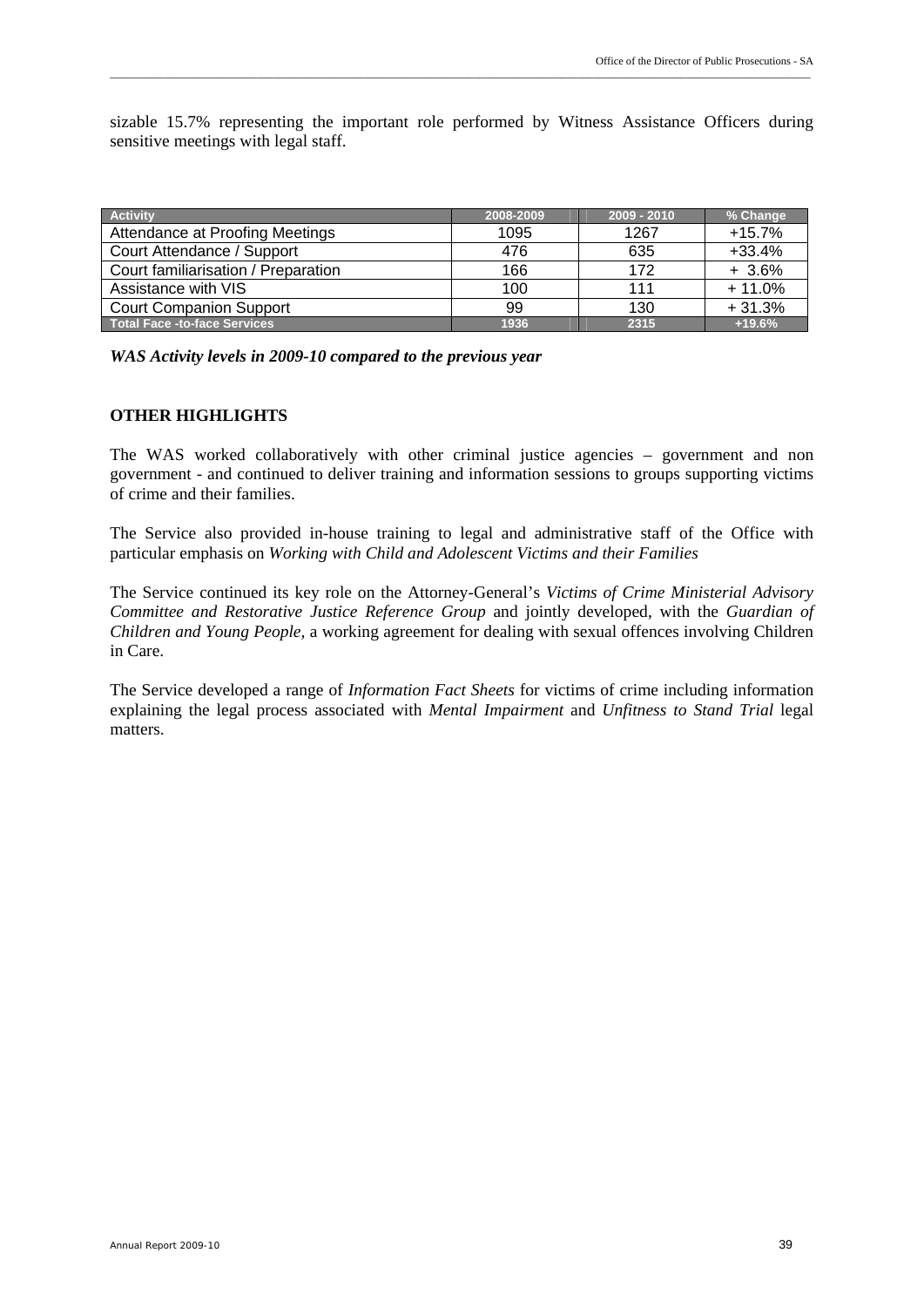### **APPENDIX A**

#### **Publications and Information**

The Office publishes information about its services and provides information about services available from other agencies for victims and witnesses. Some publications are produced jointly by the Office and other government and non-government organisations. ODPP publications are available through the Office's Internet site. This website is regularly updated and provides links and information about the criminal justice system, employment opportunities and work experience.

\_\_\_\_\_\_\_\_\_\_\_\_\_\_\_\_\_\_\_\_\_\_\_\_\_\_\_\_\_\_\_\_\_\_\_\_\_\_\_\_\_\_\_\_\_\_\_\_\_\_\_\_\_\_\_\_\_\_\_\_\_\_\_\_\_\_\_\_\_\_\_\_\_\_\_\_\_\_\_\_\_\_\_\_\_\_\_\_\_\_\_\_\_\_\_\_\_\_\_\_\_\_\_\_\_\_\_\_\_\_\_\_\_\_\_\_\_\_\_\_\_\_\_\_\_\_\_\_\_

The following publications are available on the Office of the DPP website - www.dpp.sa.gov.au.

- ODPP Annual Reports
- *Director of Public Prosecutions Act 1991* and links to relevant legislation
- *DPP Statement of Prosecution Policy and Guidelines*
- *Witness Assistance Service Information* leaflet (Information for witnesses and victims of crime)
- *Unlocking the Homicide Maze (*Produced by the ODPP in conjunction with the Homicide Victims Support Group)
- *An Important Job Going to Court* **(**specifically written for child victims/witnesses)
- *What Choice Do I Have*? Information for people who have experienced rape or sexual assault (jointly produced by the ODPP and Yarrow Place Rape and Sexual Assault Service).

The following internet sites provide further information related to the work of the Office.

*Office of the Director of Public Prosecutions www.dpp.sa.gov.au Commissioner for Victims' Rights www.voc.sa.gov.au SA Police www.sapolice.sa.gov.au Yarrow Place Rape & Sexual Assault Service www.yarrowplace.sa.gov.au Courts Administration Authority www.courts.sa.gov.au Department for Correctional Services www.corrections.sa.gov.au*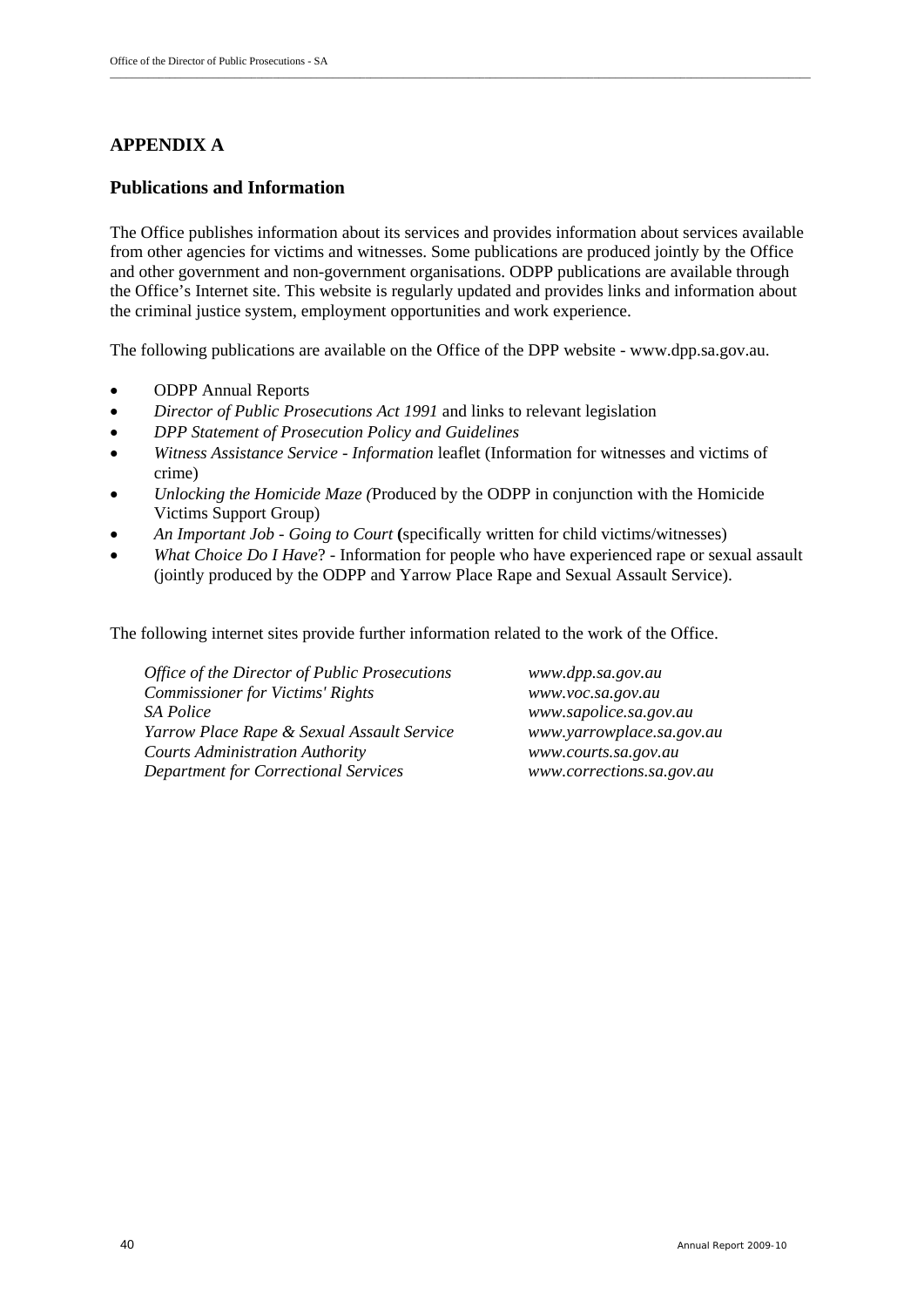#### **APPENDIX B**

#### **Compliance Reporting**

The following matters are incorporated within the Annual Report of the Attorney-General's Department.

\_\_\_\_\_\_\_\_\_\_\_\_\_\_\_\_\_\_\_\_\_\_\_\_\_\_\_\_\_\_\_\_\_\_\_\_\_\_\_\_\_\_\_\_\_\_\_\_\_\_\_\_\_\_\_\_\_\_\_\_\_\_\_\_\_\_\_\_\_\_\_\_\_\_\_\_\_\_\_\_\_\_\_\_\_\_\_\_\_\_\_\_\_\_\_\_\_\_\_\_\_\_\_\_\_\_\_\_\_\_\_\_\_\_\_\_\_\_\_\_\_\_\_\_\_\_\_\_\_

- Aboriginal reconciliation Statement
- Asbestos Management
- Consultants
- Contractual arrangement
- Disability Action Plan Reporting
- Energy Efficiency Action Plan Reporting
- Equal Employment Opportunity
- Executive Employment Reporting
- Financial Reporting
- Fraud
- Greening of Government
- Human Resource Reporting
- Occupational Health, Safety & Injury Management
- Regional Impact Assessment Statements

#### **Freedom of Information**

The Office of the DPP is an 'exempt agency' for the purposes of the *Freedom of Information Act 1991.* 

#### **Overseas Travel**

The Director made the following overseas trips in 2009-10

| Destination:               | Kyiv, Ukraine                                                               |
|----------------------------|-----------------------------------------------------------------------------|
| Purpose:                   | International Association of Prosecutors (IAP) Conference                   |
| Date:                      | 5 - 10 September 2009                                                       |
| <b>Total Cost to ODPP:</b> | \$15,650                                                                    |
| Destination:               | Cape Town, South Africa                                                     |
| Purpose:                   | Heads of Prosecution Agencies Conference (HOPAC)                            |
| Date:                      | 11 - 13 September 2009                                                      |
| <b>Total Cost to ODPP:</b> | \$8607                                                                      |
| Destination:               | Salvador, Brazil                                                            |
| Purpose:                   | Executive Committee Meeting of the International Association of Anti-       |
|                            | Corruption Authorities (IAACA)                                              |
|                            | Twelfth United Nations Congress on Crime Prevention and Criminal<br>Justice |
| Date:                      |                                                                             |
|                            | 9 - 19 April 2010                                                           |
| Total Cost to ODPP:        | Travel Expenses met by the IAACA                                            |
| Destination:               | Taiwan                                                                      |
| Purpose:                   | Ministry of Justice                                                         |
| Date:                      | 16 - 22 May 2010                                                            |
| <b>Total Cost to ODPP:</b> | Travel Expenses met by Ministry of Justice, Taiwan.                         |
|                            |                                                                             |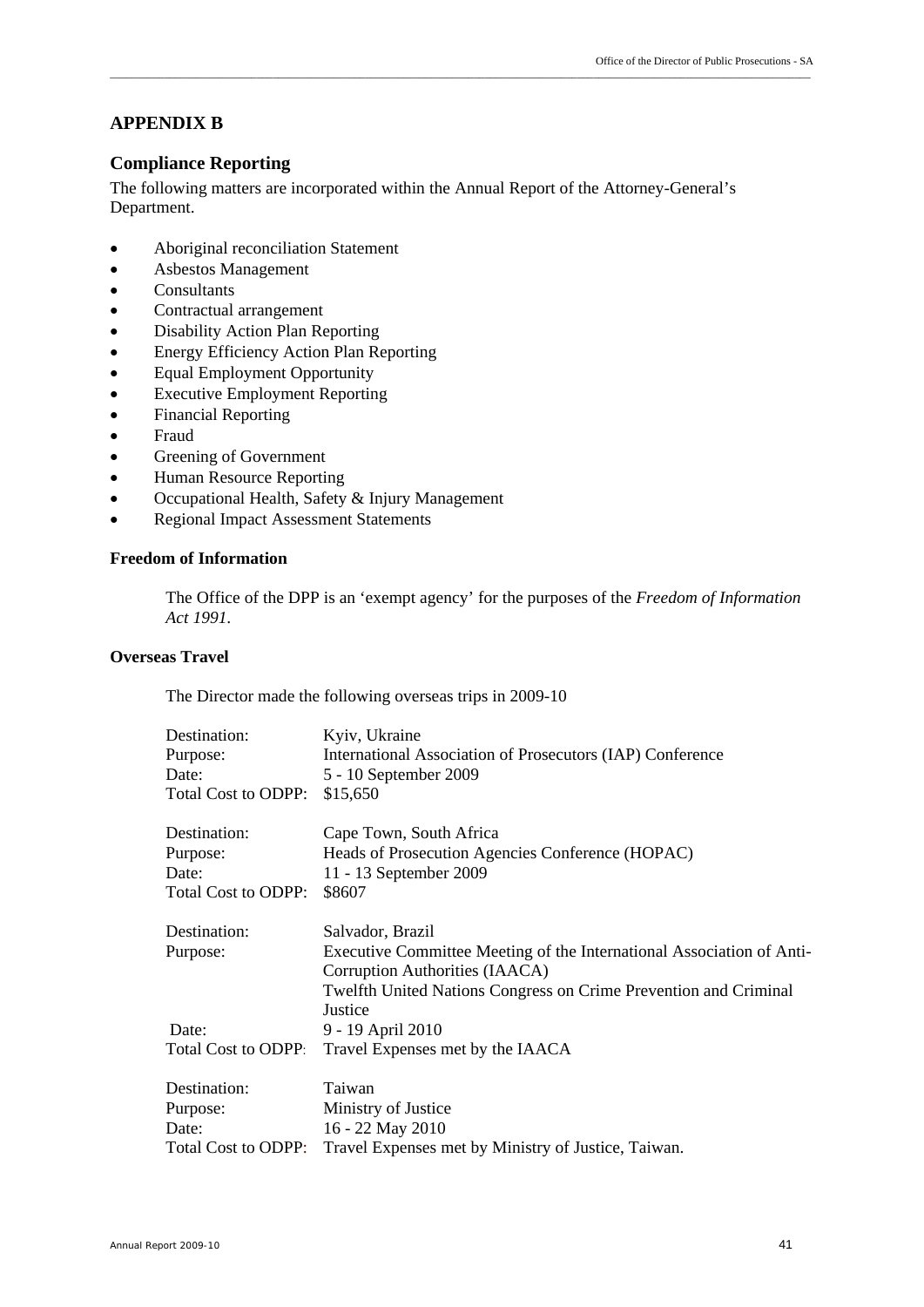### **APPENDIX C**

### **External training**

| <b>SESSION</b>                                                                                                                                                                                                     | <b>ODPP</b><br><b>REPRESENTATIVE</b> |
|--------------------------------------------------------------------------------------------------------------------------------------------------------------------------------------------------------------------|--------------------------------------|
| Criminal Justice Seminars<br>- Adelaide (Law Week)<br>- Berri<br>- Pt Adelaide                                                                                                                                     | <b>Witness Assistance Officers</b>   |
| Flinders University Law Students Mentoring Program                                                                                                                                                                 | Telfer, E                            |
| Governor's Leadership Program,<br>Law and Order Seminar.<br>Presentation - Leadership and Communications<br>13th October 2009                                                                                      | Pallaras, S                          |
| Heads of Prosecuting Agencies Conference (HOPAC),<br>Capetown, South Africa.                                                                                                                                       | Pallaras, S                          |
| Presentations;<br>1. Technology and its impact on the Prosecutor<br>2. Jury Verdicts                                                                                                                               |                                      |
| 10th -13th Nov 2009.                                                                                                                                                                                               |                                      |
| Ministry of Justice, Taiwan.<br>Information Sessions & Discussions with Taiwanese Prosecutors,<br>Presentations: ODPP SA, Australian criminal justice system<br>and prosecution processes<br>17th - 20th May 2010. | Pallaras, S                          |
| SA Police Investigator Training Course<br>Topic - Giving evidence                                                                                                                                                  | Telfer, E                            |
| SA Police Clandestine Drug Laboratory Investigation and Safety<br>course<br>Topic - Legal issues relating to clandestine drug laboratory<br>prosecutions<br>4th September 2009                                     | Matteo, C                            |
| SA Police Prosecutors Training course<br><b>Topic: Witness Proofings</b>                                                                                                                                           | Ingleton, K                          |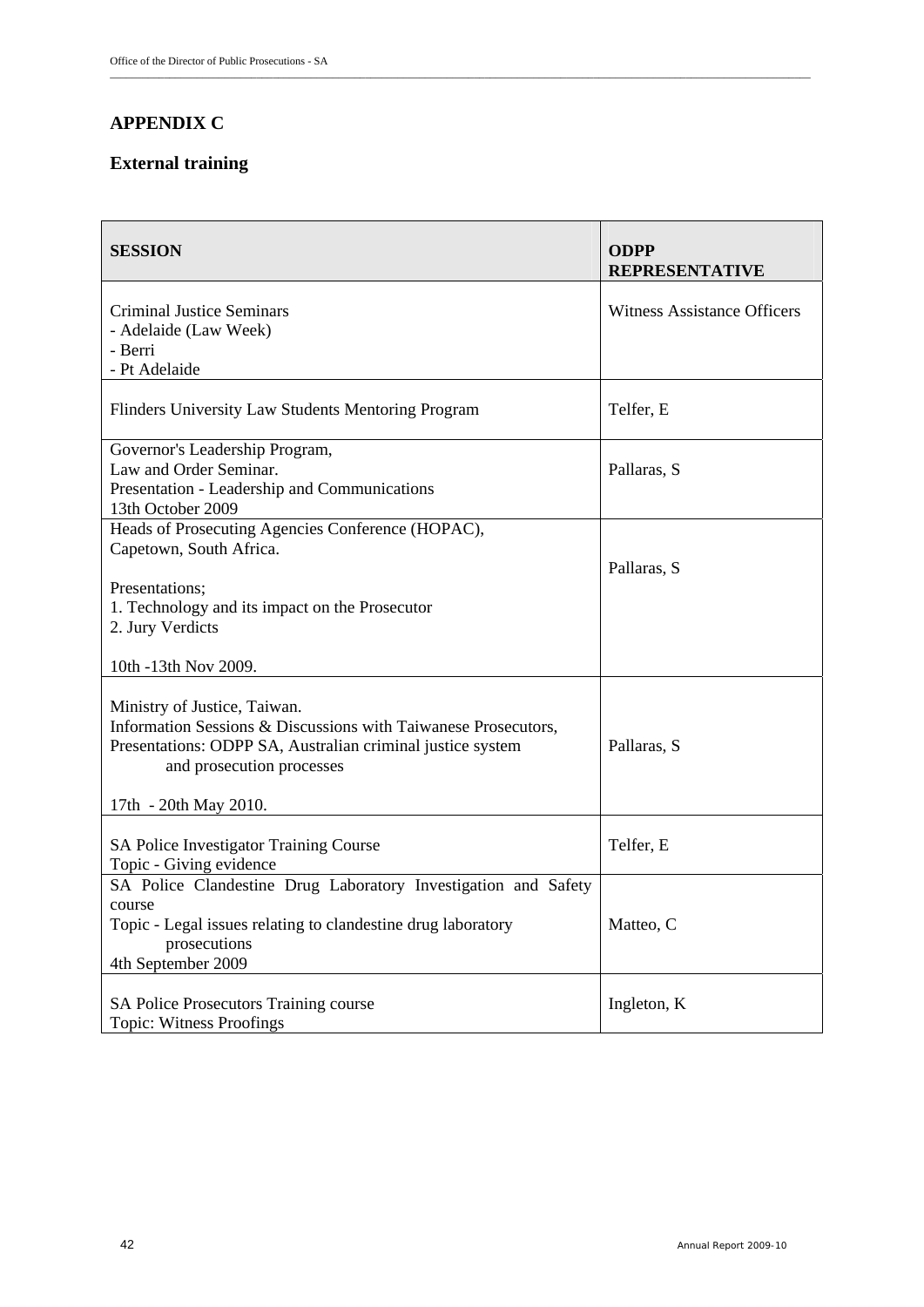| <b>SESSION</b>                                                                                                                                    | <b>ODPP</b><br><b>REPRESENTATIVE</b> |
|---------------------------------------------------------------------------------------------------------------------------------------------------|--------------------------------------|
| <b>SA Police</b><br>Topic: Cross Examination of Police Officers                                                                                   | Agnew, S<br>Cairney, A               |
| SA Police Investigators Training Course<br>Topic: 'Interviewing'                                                                                  | Agnew, S<br>Telfer, E                |
| <b>SA Police</b><br>Topic: Investigators Training Exercise                                                                                        | Edge, C                              |
| SA Police Prosecutor Qualifying Course.<br>Presentation - The Committal Process and Rule 20<br>Applications.<br>23rd July 09 and 26th November 09 | Alessandrini, M                      |
| Senior Leadership Program<br>Attended Mt Eliza, Melbourne -<br>13-17 July 2009,                                                                   | Pallaras, S                          |
| TAFE Interagency Child Abuse Investigation Training<br>- 4 sessions                                                                               | <b>Witness Assistance Officers</b>   |
| University of Adelaide, Law School.<br><b>Presentation - Sentencing</b><br>16th October 2009                                                      | Pallaras, S                          |
| University of Adelaide, Law School<br>Presentation - Cross Examination Techniques                                                                 | Norman, M                            |
| Victim Support Service Volunteer Court Companion Training                                                                                         | <b>Witness Assistance Officers</b>   |
| Victim Support Service Parent Group                                                                                                               | <b>Witness Assistance Officers</b>   |
| <b>Yarrow Place</b><br>Topic: Expert Witness Training for training of General<br>Practitioners<br>21st May 2010                                   | Wilkinson, M                         |
| <b>Yarrow Place</b><br>Topic: Expert evidence training for sexual assault examiners<br>21st May 2010                                              | Matteo, C                            |
| <b>Yarrow Place</b><br>Topic: Expert Witness Training Practical Exercise for General<br>Practitioners giving evidence in court.                   | Duong, Lisa                          |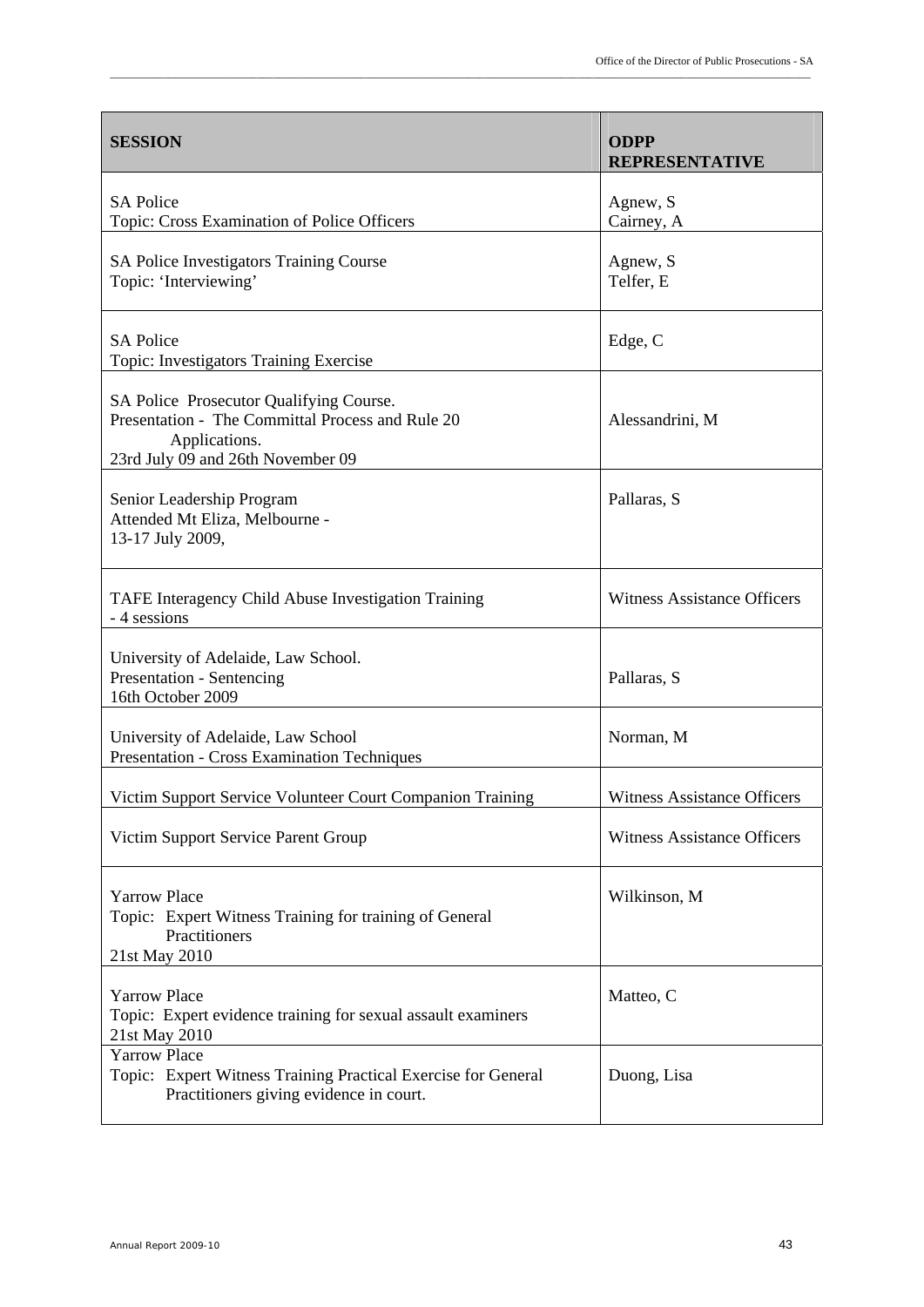### **APPENDIX D**

| <b>Glossary</b>          |                                                                                                                                                                                                                                                                                                                                                                                                                            |
|--------------------------|----------------------------------------------------------------------------------------------------------------------------------------------------------------------------------------------------------------------------------------------------------------------------------------------------------------------------------------------------------------------------------------------------------------------------|
| <b>Accused</b>           | A person who is alleged to have committed an offence.                                                                                                                                                                                                                                                                                                                                                                      |
| Acquit                   | To find an accused person not guilty at a trial.                                                                                                                                                                                                                                                                                                                                                                           |
| <b>Adjourn</b>           | To delay a court hearing, until later that day, to a future date or indefinitely.                                                                                                                                                                                                                                                                                                                                          |
| <b>Adjudication</b>      | Legal advice sought by, and given to, SA Police in the metropolitan area on the<br>appropriateness of draft charges intended to be laid on the first appearance after arrest.<br>Adjudication requests are generally turned around within two hours in time for the<br>accused's first appearance in the Magistrates Court (the morning of the day after<br>arrest if bail has been refused). See also Opinion.            |
| <b>Affidavit</b>         | A sworn or affirmed written statement which may be used as a substitute for oral<br>evidence.                                                                                                                                                                                                                                                                                                                              |
| AGD                      | Attorney-General's Department                                                                                                                                                                                                                                                                                                                                                                                              |
| <b>Antecedent Report</b> | A report that lists a person's previous criminal convictions.                                                                                                                                                                                                                                                                                                                                                              |
| <b>Appeal</b>            | An application to a higher court to review a decision of a lower court regarding a<br>conviction or sentence. If the higher court agrees with the <i>appellant</i> that the lower<br>court made an error, the lower court decision is quashed or overturned. A different<br>sentence will be imposed or, in the case of appeal against conviction, a new trial may<br>be ordered or the <i>appellant</i> may be acquitted. |
|                          | If the higher affirms (agrees with) the lower court decision, the appeal is dismissed                                                                                                                                                                                                                                                                                                                                      |
|                          | The DPP can appeal against sentence only (not against an acquittal). The defendant<br>can appeal against both a sentence and conviction.                                                                                                                                                                                                                                                                                   |
| <b>Appellant</b>         | When a party (prosecution or accused) appeals against a court decision, he/she is<br>referred to as the appellant throughout the appeal process. See also Respondent.                                                                                                                                                                                                                                                      |
| <b>Arraignment</b>       | After a defendant is committed to stand trial in the District or Supreme Court he/she<br>must formally plead to the charges. This first appearance in the District or Supreme<br>Court is the arraignment.                                                                                                                                                                                                                 |
| <b>Arrest</b>            | To apprehend or take into custody a person suspected of having committed a crime.                                                                                                                                                                                                                                                                                                                                          |
| Bail                     | Once a person has been arrested and charged with an offence, that person must remain<br>in gaol unless that person has legal authority to remain out of gaol. When a person<br>receives such authority that person is said to have been granted bail. Bail may be on<br>the accused's own undertaking to appear or with sureties (promises made by others)<br>and subject to conditions.                                   |
| <b>Brief</b>             | The DPP file relating to the prosecution of one defendant on one charge or multiple<br>related charges. Co-accused will have separate Briefs. Unrelated charges stemming<br>from a separate criminal activity will have a separate Brief. Co-accused will have a<br>Brief each for the criminal activity being prosecuted.                                                                                                 |
| <b>Burden of Proof</b>   | The onus of proving disputed facts. In criminal trials the onus is almost always on the<br>prosecution to prove the facts, including the charge. Defence does not have to prove<br>innocence. See also Standard of Proof.                                                                                                                                                                                                  |
| CLCA                     | Criminal Law Consolidation Act 1935                                                                                                                                                                                                                                                                                                                                                                                        |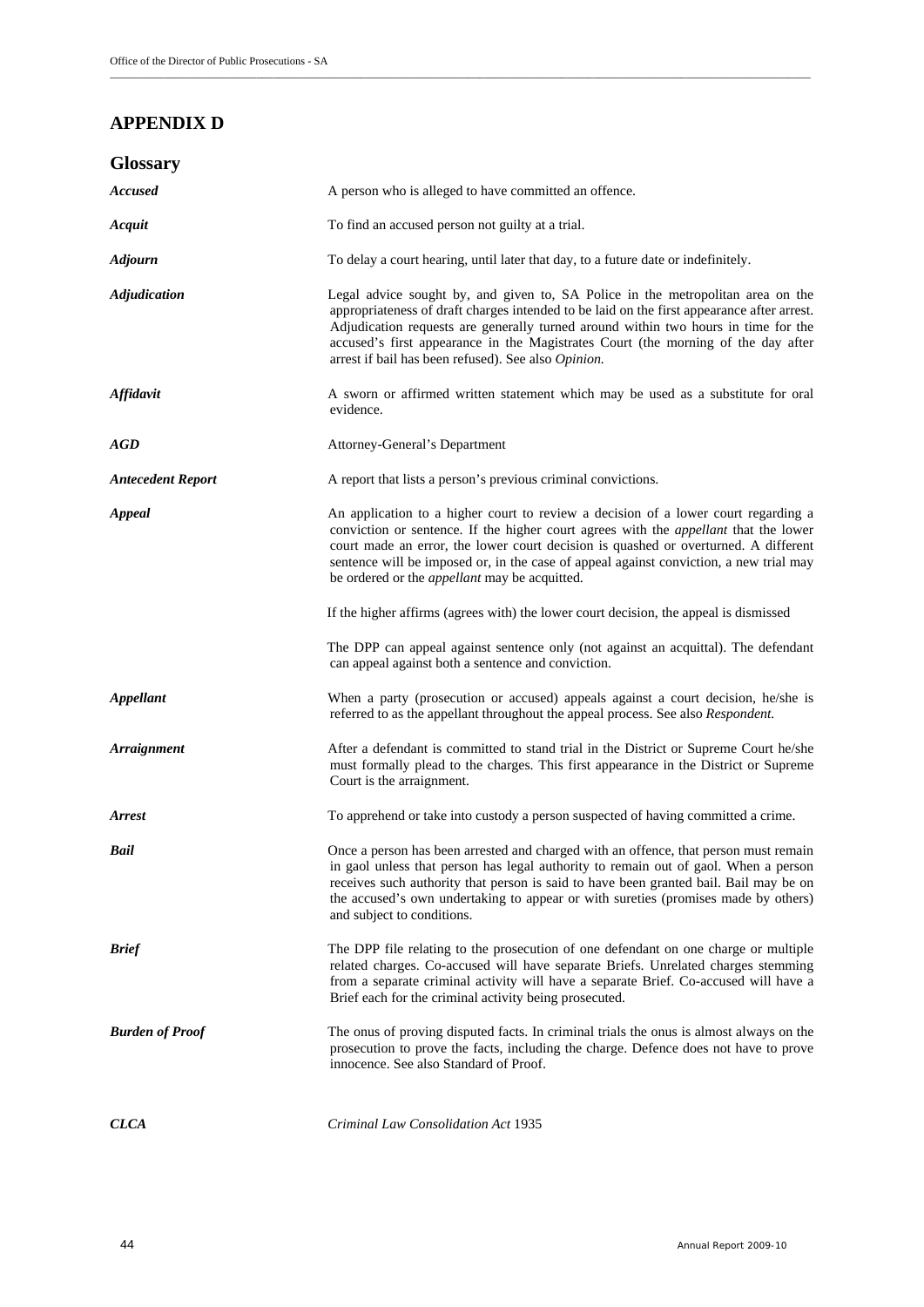| <b>Committal Proceedings</b>    | After a person is charged with an indictable offence they appear before a magistrate<br>who determines if there is sufficient evidence upon which to order that they stand trial<br>before a judge and jury in the District or Supreme Court.                                      |
|---------------------------------|------------------------------------------------------------------------------------------------------------------------------------------------------------------------------------------------------------------------------------------------------------------------------------|
| <b>Committed for Sentence</b>   | If, at the committal proceedings, the accused pleads guilty, the magistrate will order<br>the accused person to appear before a District or Supreme Court to be sentenced<br>according to law.                                                                                     |
| Convicted                       | Found guilty of the crime charged or of a lesser charge.                                                                                                                                                                                                                           |
| Crown                           | The Crown means the State.                                                                                                                                                                                                                                                         |
| <b>Declarations</b>             | A written witness statement given to police, signed by the person giving the statement.                                                                                                                                                                                            |
| Defendant                       | In the Magistrates Court the accused may be referred to as the defendant.                                                                                                                                                                                                          |
| <b>Directions Hearing</b>       | A pre-trial administrative hearing to ensure that all parties are ready for trial and to set<br>a trial date.                                                                                                                                                                      |
| <b>Exhibit</b>                  | A document or physical item tendered as evidence in a court hearing or referred to in<br>an affidavit.                                                                                                                                                                             |
| Forensic science                | The use of science or technology to investigate and establish facts or evidence in a<br>court of law. Forensic scientists search for and examine physical evidence to establish<br>or disprove links between material or a person and the scene of the crime or another<br>person. |
| <b>Forfeiture Orders</b>        | Orders granted under the Criminal Assets Confiscation Act, 2005 for the confiscation<br>of property of a person convicted of a criminal offence.                                                                                                                                   |
| Form 7                          | An application to the Full Bench of the Supreme Court for leave to appeal following<br>rejection of an application to appeal by a single judge.                                                                                                                                    |
| <b>Indictable Offence</b>       | An offence, either Major Indictable or Minor Indictable, for which the accused has an<br>initial right to be tried by a judge and jury.                                                                                                                                            |
| <b>Information</b>              | An Information is the document that formally initiates the prosecution process when<br>lodged with the court prior to Arraignment. It names the accused, details of the charge<br>or charges and the names of witnesses.                                                           |
| Major Indictable Offence        | Those indictable offences where the maximum term of imprisonment exceeds five<br>years. All major indictable offences are heard and determined in the District and<br>Supreme Courts.                                                                                              |
| <b>Matter</b>                   | The prosecution of one or more defendants charged in relation to a crime. Where two<br>or more defendants are charged (irrespective of the number of charges laid) the Office<br>will have a Brief for each defendant                                                              |
| <b>Major Indictable Offence</b> | Those indictable offences where the maximum term of imprisonment exceeds five<br>years. All major indictable offences are heard and determined in the District and<br>Supreme Courts.                                                                                              |
| <b>Mentally Incompetent</b>     | Where an accused is found not guilty on grounds of mental competence at the<br>(1)<br>time the offence was committed (CLCA Part 8A) and declared liable to<br>supervision.                                                                                                         |
|                                 | Where a person is found by a court to be mentally unfit to stand trial because<br>(2)<br>they can not satisfactorily assist in their own defence.                                                                                                                                  |
| <b>Minor Indictable Offence</b> | Those indictable offences where the maximum term of imprisonment exceeds two<br>years but is less than five years. Minor indictable offences are heard and determined<br>in the District Court.                                                                                    |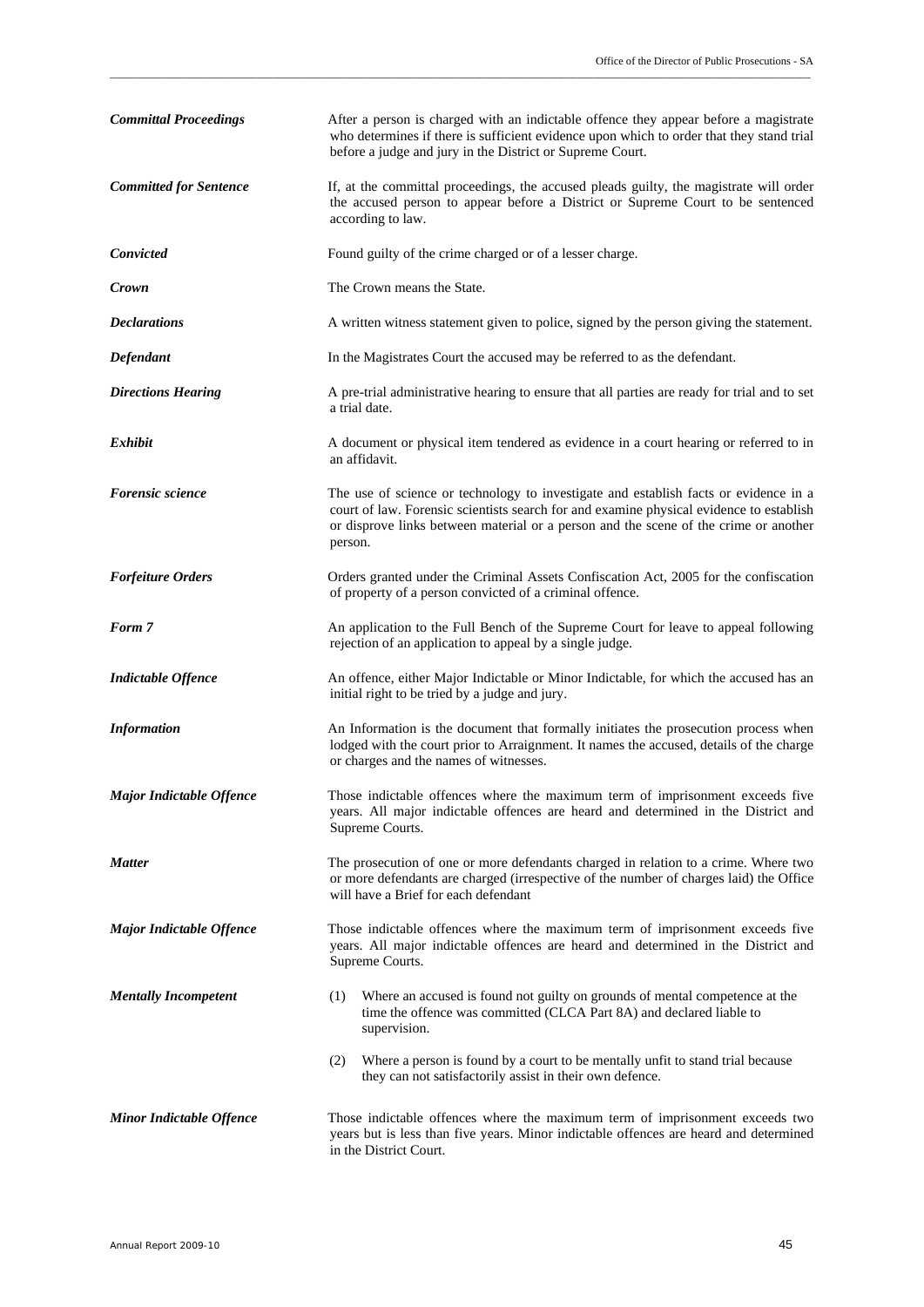| <b>Nolle Prosequi</b>          | A decision by the DPP not to proceed with the prosecution. The formal recording of<br>that decision by the court. This decision is taken when it is indicated as appropriate by<br>the Statement of Prosecution Policy and Guidelines (available on the ODPP website -<br>http://www.dpp.sa.gov.au.)                                                                                                                                                                                                                                                                                                                                    |
|--------------------------------|-----------------------------------------------------------------------------------------------------------------------------------------------------------------------------------------------------------------------------------------------------------------------------------------------------------------------------------------------------------------------------------------------------------------------------------------------------------------------------------------------------------------------------------------------------------------------------------------------------------------------------------------|
| <b>Non-Parole Period</b>       | The period a prisoner must serve without any eligibility for parole. When a judge<br>imposes a sentence of imprisonment, a non-parole period will generally also be<br>imposed. This is the minimum period the prisoner will serve before he/she is eligible<br>for release. If this period is greater than five years, the release of the prisoner is<br>dependant upon the Parole Board.                                                                                                                                                                                                                                              |
| <b>Not Guilty</b>              | (1)<br>A plea by an accused that he/she did not commit the crime charged.                                                                                                                                                                                                                                                                                                                                                                                                                                                                                                                                                               |
|                                | (2)<br>The finding of a court that the accused is acquitted of the charges.                                                                                                                                                                                                                                                                                                                                                                                                                                                                                                                                                             |
| Objective elements             | The elements of a crime other than the mental state of an alleged offender. If an<br>accused is found unfit to stand trial due to a mental impairment, the court will decide<br>whether the criminal act occurred as alleged without turning its mind to the guilt of an<br>alleged offender.                                                                                                                                                                                                                                                                                                                                           |
| <i><b>Opinion</b></i>          | Advice requested by SA Police from the ODPP in accordance with SAPOL guidelines<br>which permit discretion to request an Opinion in some situations but mandates<br>specified categories of offence be referred to the ODPP for an Opinion. Following a<br>detailed examination of the charges, the available evidence and a review of all<br>statements and the account of interview of the alleged offender, the ODPP may<br>confirm charges should proceed as laid, advise a change of charges or recommend<br>further investigation. It may also confirm an arrest or report is justified on the basis of<br>the material provided. |
| <b>Pecuniary Penalty Order</b> | An order by a court that the defendant pay to the Crown a sum of money based on the<br>value of the benefits derived by the defendant from the commission of the offence or<br>the value of the instrument of the offence.                                                                                                                                                                                                                                                                                                                                                                                                              |
| <b>Police prosecutors</b>      | Members of SA Police who prosecute offences in the Magistrates Court.                                                                                                                                                                                                                                                                                                                                                                                                                                                                                                                                                                   |
| Plea                           | A plea is the formal response of an accused at trial or arraignment. At the accused's<br>trial the charge is read out to the accused (i.e., the accused is arraigned) and the<br>accused then formally responds by saying he or she is <i>guilty</i> or <i>not guilty</i> .                                                                                                                                                                                                                                                                                                                                                             |
| Precedent                      | A judicial decision on a point of law which is binding on all courts lower in the<br>hierarchy.                                                                                                                                                                                                                                                                                                                                                                                                                                                                                                                                         |
| <b>Resolved Summarily</b>      | Matters where <i>major indictable</i> charges have been reduced to <i>minor indictable</i> or<br>summary charges and finalised by guilty plea or trial in the Magistrates Court.                                                                                                                                                                                                                                                                                                                                                                                                                                                        |
| <b>Respondent</b>              | The party (prosecution or the accused) called to respond in a higher court to an appeal<br>by the other party against a decision of a lower court.                                                                                                                                                                                                                                                                                                                                                                                                                                                                                      |
| <b>Restraining Orders</b>      | Restraints placed by a court to prevent a person from acting in a particular manner—<br>for example, to prevent the accused from contacting or approaching victims or<br>witnesses.                                                                                                                                                                                                                                                                                                                                                                                                                                                     |
|                                | Restraining orders made by a court under section 24 of the Criminal Assets<br>Confiscation Act 2005 prevent person(s) disposing of or otherwise dealing with<br>specified property until criminal offences and confiscations proceedings are resolved.                                                                                                                                                                                                                                                                                                                                                                                  |
|                                | Domestic violence restraining orders prevent a defendant from contact with specific<br>people or visiting specific addresses.                                                                                                                                                                                                                                                                                                                                                                                                                                                                                                           |
|                                | Paedophile restraining orders prevent a defendant from loitering near children or in<br>the vicinity of specified locations, for example, schools, malls, playgrounds and<br>public toilets.                                                                                                                                                                                                                                                                                                                                                                                                                                            |

\_\_\_\_\_\_\_\_\_\_\_\_\_\_\_\_\_\_\_\_\_\_\_\_\_\_\_\_\_\_\_\_\_\_\_\_\_\_\_\_\_\_\_\_\_\_\_\_\_\_\_\_\_\_\_\_\_\_\_\_\_\_\_\_\_\_\_\_\_\_\_\_\_\_\_\_\_\_\_\_\_\_\_\_\_\_\_\_\_\_\_\_\_\_\_\_\_\_\_\_\_\_\_\_\_\_\_\_\_\_\_\_\_\_\_\_\_\_\_\_\_\_\_\_\_\_\_\_\_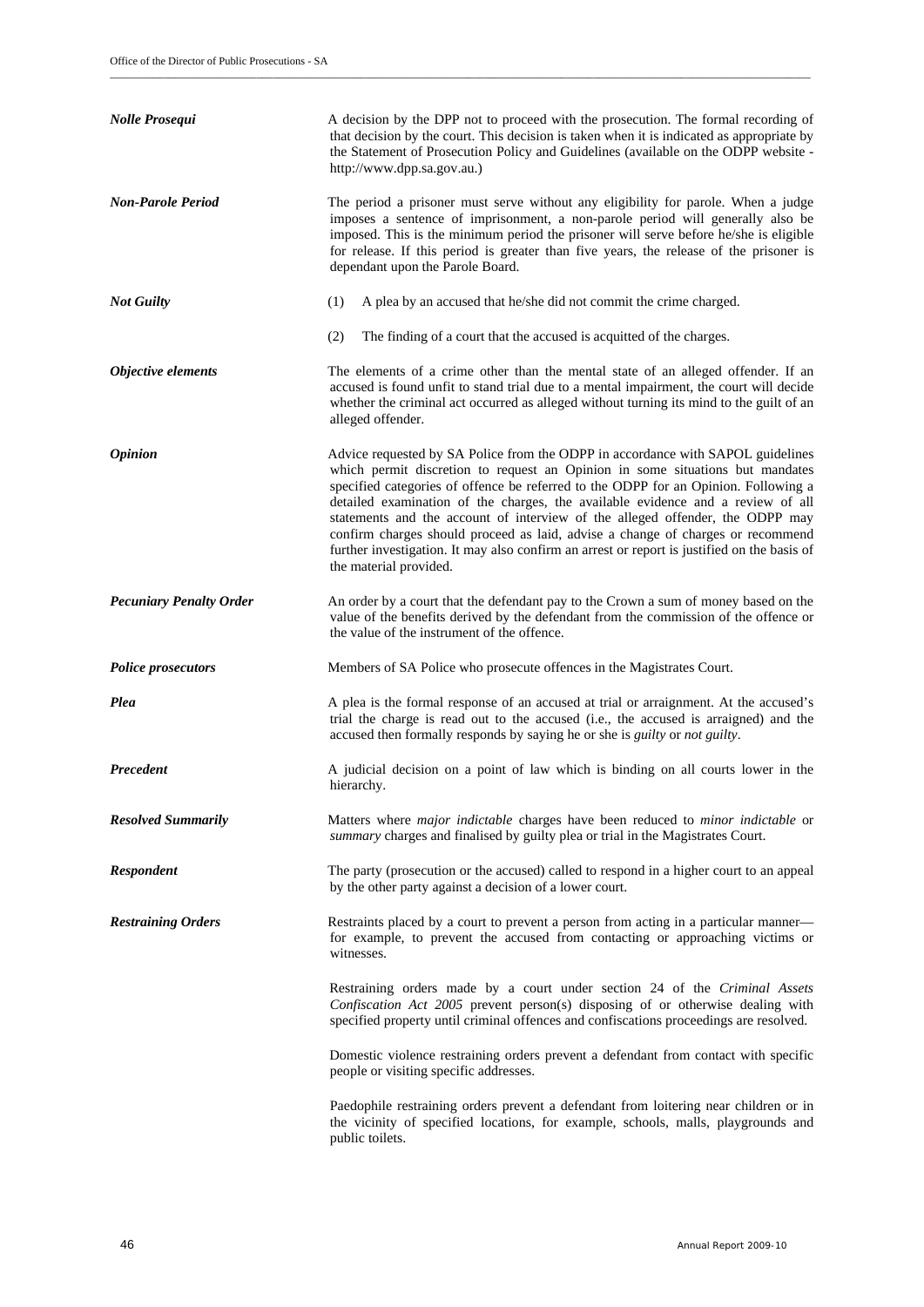| <b>Sentence</b>                | The penalty imposed on the accused if he/she pleads, or is found guilty of an offence.<br>For murder there is a mandatory head sentence of life imprisonment. The judge will<br>usual set a non-parole period.                                          |
|--------------------------------|---------------------------------------------------------------------------------------------------------------------------------------------------------------------------------------------------------------------------------------------------------|
| <b>Subpoena</b>                | A legal document requiring attendance in court to give evidence and/or the production<br>of a document or exhibit.                                                                                                                                      |
| Standard of proof              | The degree of certainty which must be established to prove a charge. In criminal<br>proceedings facts must be proven 'beyond reasonable doubt'. In civil proceedings the<br>contested facts are proven 'on the balance of probabilities'.               |
| <b>Summary Offence</b>         | An offence with a maximum possible prison sentence less than two years. Summary<br>offences are tried in the Magistrates Court and not sent for trial before a judge and<br>jury. Police prosecutors (not the DPP) normally prosecute summary offences. |
| <b>Suspended Sentence</b>      | A judge giving a sentence of imprisonment may suspend the sentence on condition<br>that the defendant enters into a bond to be of good behaviour and to comply with any<br>other conditions of the bond.                                                |
| <b>VIS</b>                     | See Victim Impact Statement                                                                                                                                                                                                                             |
| <b>Victim Impact Statement</b> | A written statement prepared by a victim and read or presented in Court to inform the<br>Court of the impact of a crime on a victim.                                                                                                                    |
| <b>Voir Dire</b>               | Legal argument before the judge in court but without the jury present.                                                                                                                                                                                  |

\_\_\_\_\_\_\_\_\_\_\_\_\_\_\_\_\_\_\_\_\_\_\_\_\_\_\_\_\_\_\_\_\_\_\_\_\_\_\_\_\_\_\_\_\_\_\_\_\_\_\_\_\_\_\_\_\_\_\_\_\_\_\_\_\_\_\_\_\_\_\_\_\_\_\_\_\_\_\_\_\_\_\_\_\_\_\_\_\_\_\_\_\_\_\_\_\_\_\_\_\_\_\_\_\_\_\_\_\_\_\_\_\_\_\_\_\_\_\_\_\_\_\_\_\_\_\_\_\_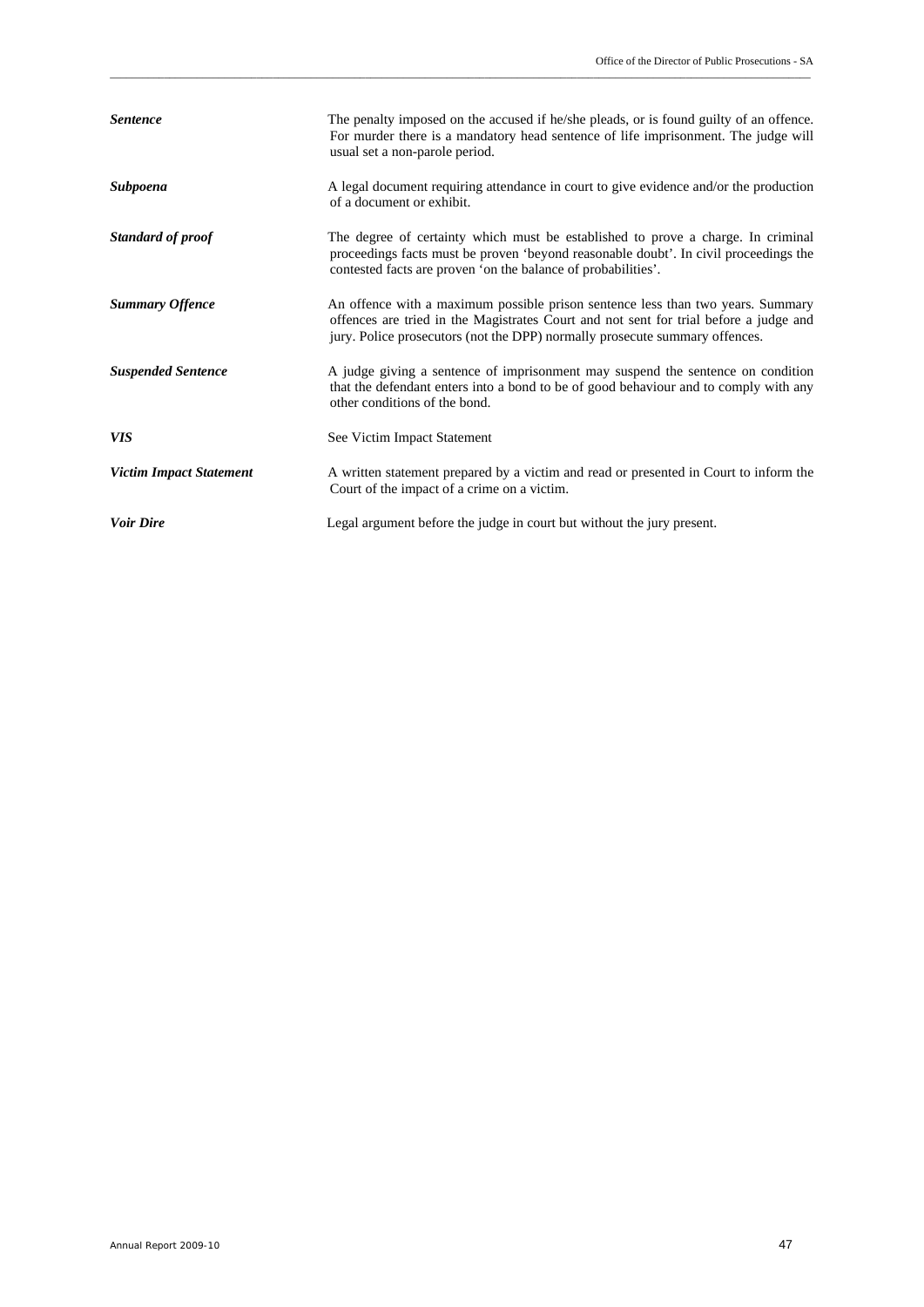### **INDEX**

### $\overline{A}$

### $\overline{B}$

| Budget |  |
|--------|--|
|        |  |

### $\overline{C}$

### $\overline{D}$

| Directions given |  |
|------------------|--|
|                  |  |
|                  |  |
| Director         |  |
|                  |  |
|                  |  |

# $\overline{E}$

| <b>Executive Profiles</b> |  |
|---------------------------|--|
|                           |  |

### $\overline{F}$

| T.<br>Finances |  |
|----------------|--|
|                |  |

# $\overline{G}$

| Governance |  |
|------------|--|
|            |  |

### $\overline{\overline{J}}$

| Justice Projects and Programs |  |
|-------------------------------|--|
| ODPP contributions            |  |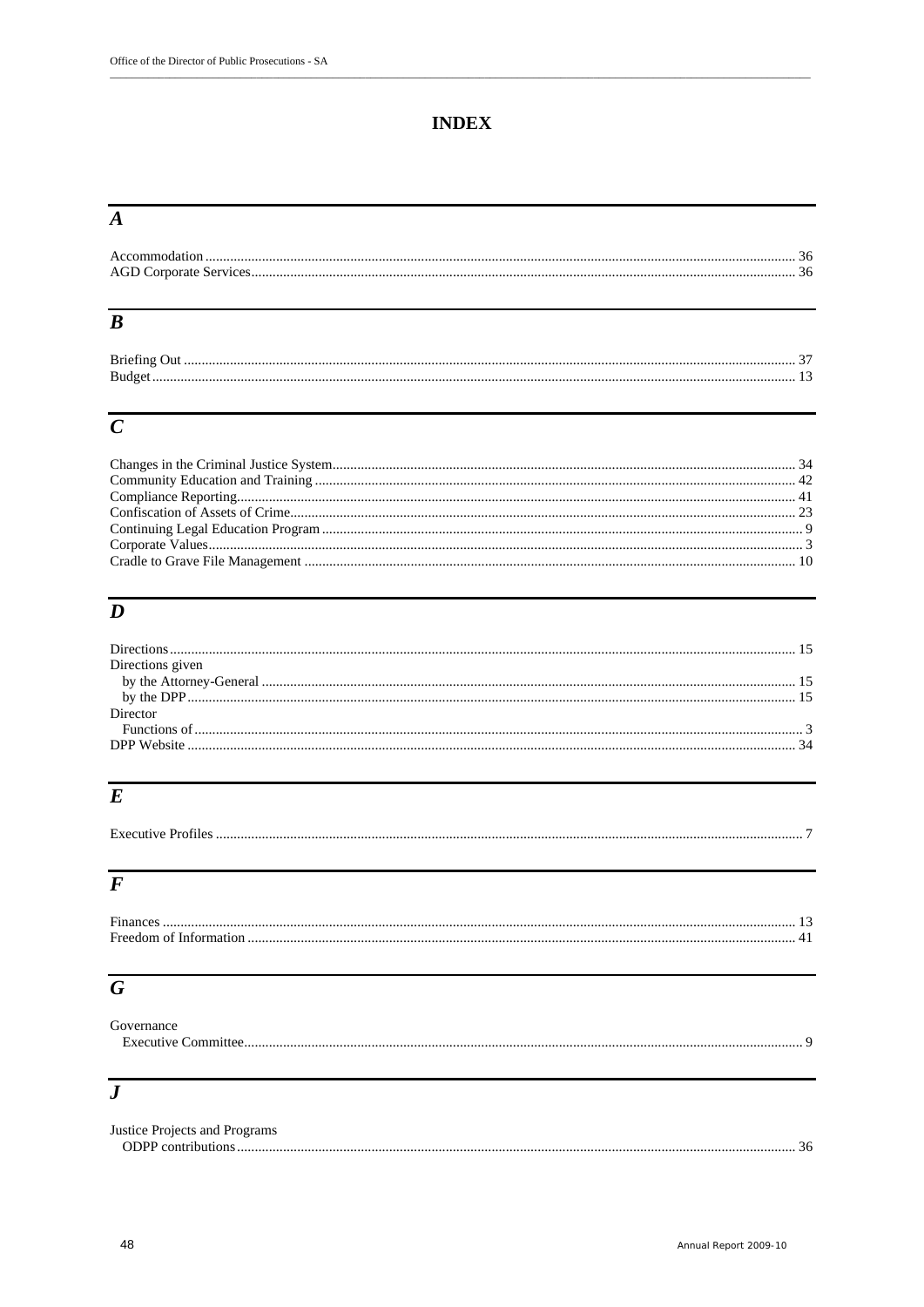### $\overline{K}$

|--|

### $\overline{L}$

| $\boldsymbol{M}$ |  |
|------------------|--|
|                  |  |
| $\boldsymbol{N}$ |  |

### 

### $\overline{o}$

| Organisation |  |
|--------------|--|
|              |  |
|              |  |
|              |  |
|              |  |

### $\overline{P}$

| Performance Indicators |  |
|------------------------|--|
|                        |  |
|                        |  |
| Prosecution highlights |  |
|                        |  |
|                        |  |
|                        |  |
|                        |  |
|                        |  |

# $\overline{R}$

| Recruitment and Staffing. |  |
|---------------------------|--|
|---------------------------|--|

### $\overline{s}$

### $\overline{V}$